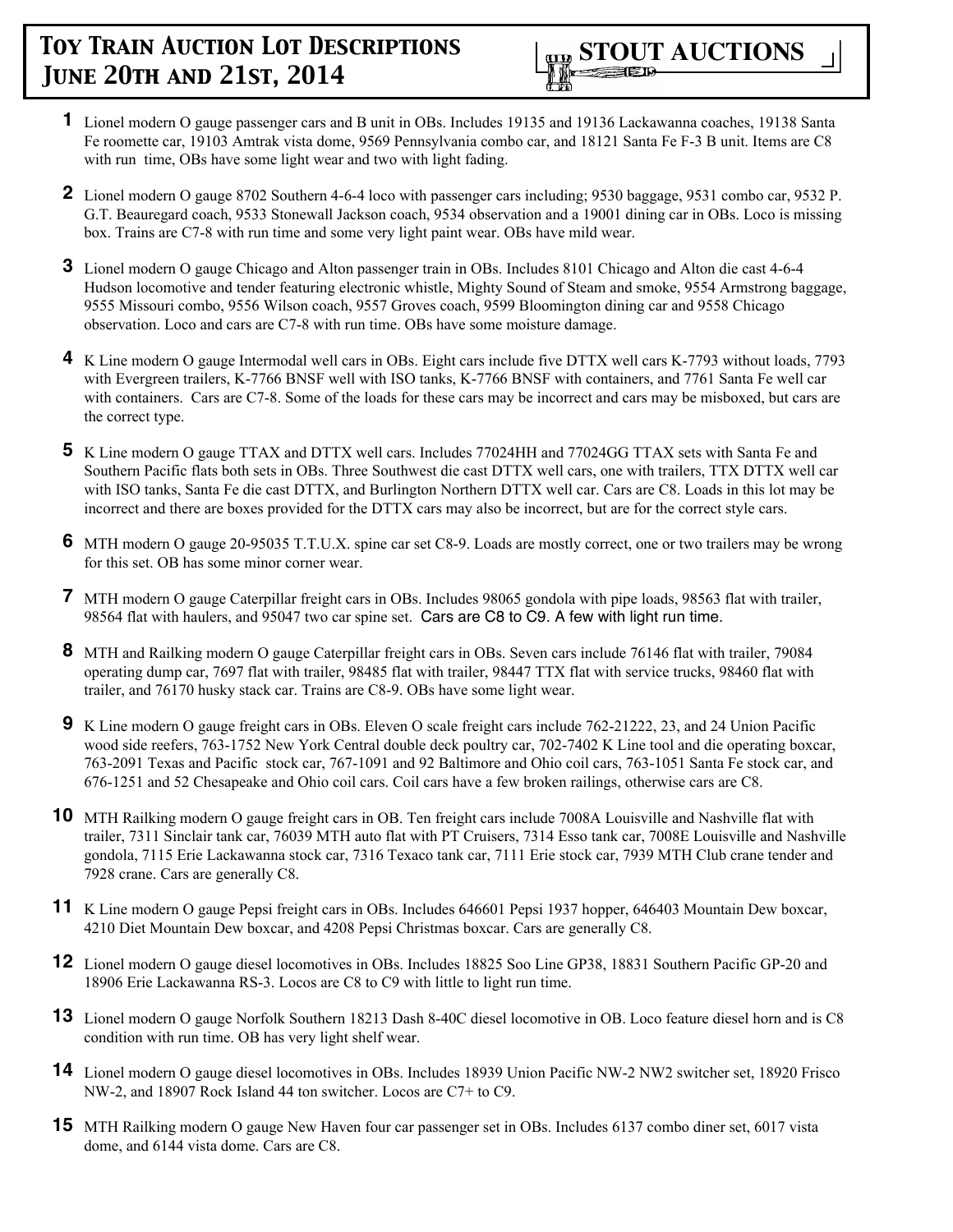- **16** K Line modern O gauge die cast deep well DTTX cars with boxes. Pretty sure these are set numbers 7794, 779420, and 7794N. Boxes and loads may be incorrect but cars are C8 condition.
- **17** Lionel modern O gauge diesel locomotives in OBs. Three locos include 18819 Louisville and Nashville GP-38, 18824 Montana Rail Link SD-9, and 18840 US Army GP-7. Locos are C8. OBs have light wear.
- **18** Lionel modern O gauge diesel locomotives in OBs. Three locos include 18821 Clinchfield GP-38, 18834 Chesapeake and Ohio SD-28, and 18816 Chicago and Northwestern GP38-2. Locos are C8 with run time. OBs have some light wear.
- **19** Lionel modern O gauge diesel locomotives. Includes Illinois Central 8254 and 8030 power and dummy GP-9, two 8854 CP Rail GP-9 locos, and 8463 Chessie GP-20. Locos are C7 to lower C8.
- **20** MTH Premier modern O gauge freight cars in OB. Ten freight cars include 98337 Baltimore and Ohio coil car, 96015 Geigy tank car, 98424 and 25 TTX articulated flats missing loads and one chipped corner and bent brake wheel, 9104L Chessie caboose, 93169 Railbox boxcar, 93277 TTX boxcar, and 93032 Southern Pacific boxcar. Cars are generally C8. OBs have very light wear.
- **21** K Line modern O gauge Bakers Chocolate freight cars in OBs. Eleven freight cars include seven 6435 boxcars, 6243 hopper, 6332 tank car, and two 6535 gondolas, one missing a box. Cars are dusty C8. OBs have some light wear.
- **22** K Line modern O gauge 1/43rd die cast vehicles in OBs. Includes six panel trucks including Union Pacific, New Haven, Lehigh Valley, K Line Tool and Die, Fairbanks Morse, and Santa Fe. Other trucks include USPS delivery truck, Sparkling Springs water truck, BNSF truck, CSX truck, recycling truck, and work pickup truck. Cars are C9-10.
- **23** MTH modern O gauge 20-95036 Conrail spine car set in OB. Set is C8 however missing a few trailers. See photos for best description. OB has some light wear.
- **24** K Line modern O gauge Pennsylvania A5 steam locomotive in OB. Catalog number is K-3180-0913S. Loco features TMCC, Railsounds, Electrocoupler, smoke unit and much more. Loco is C10 factory wrapped in the inner carton.
- **25** Lionel modern O gauge Long Island Railroad GP-20 diesel locomotives in OBs. Four locos include two 8360 powered and two 8367 dummy units. Locos are C7-8. OBs have some mild wear.
- **26** Lionel modern O gauge Milwaukee Road 18565 GP-9 diesel locomotive in OB. Loco features TMCC, Railsounds, Electrocouplers, and much more. Loco is C8 with moderate run time, OB has three inch rip in one side.
- **27** K Line modern O gauge Santa Fe F-7 B units in OBs. Three dummy K2530-0383 units all feature smoke and are in C8 condition. OBs are mildly water damaged and have writing.
- **28** K Line modern O gauge Chesapeake and Ohio F3 A-B-A set in OBs. Locos are numbered 8012, 8013, and 8506. All locos are powered Locos are C7-8 with run time and a few small paint chips near the pilot coupler pockets. OBs have some light wear and writing.
- **29** Lionel modern O gauge Rio Grande F-3 A-A diesel locomotive pairs in OBs. Two sets of 8464 and 8465 power and dummy. Locos are C7-8 condition with some run time and a few small area of wear. OBs have mild shelf wear
- **30** Lionel modern O Gauge Pennsylvania Tuscan F3 A-A in OB. One powered and dummy locos are lower C8 with some light wear and run time. OB is shelf worn and tape repaired.
- **31** Lionel modern O gauge 34514 Western Pacific F-7 powered B unit in OB. Loco features Legacy speed control, fan driven smoke, Electrocouplers, and more. B unit is C8, OB has some light wear.
- **32** Lionel modern O gauge electric locomotives in OBs. Includes 18302 Great Northern EP-5 with horn, 8551 Pennsylvania Little Joe, and 8754 New Haven rectifier. Locos are generally C7. OBs have mild to moderate wear.
- **33** K Line and Lionel modern O gauge locomotives in OBs. Includes 28624 Lionel Santa Fe docksider with water damaged box but C8 loco, 18427 Pennsylvania 55 tie jector, K2298-0001 Anheuser - Busch MP-15 diesel locomotive, and 221304 Santa Fe MP-15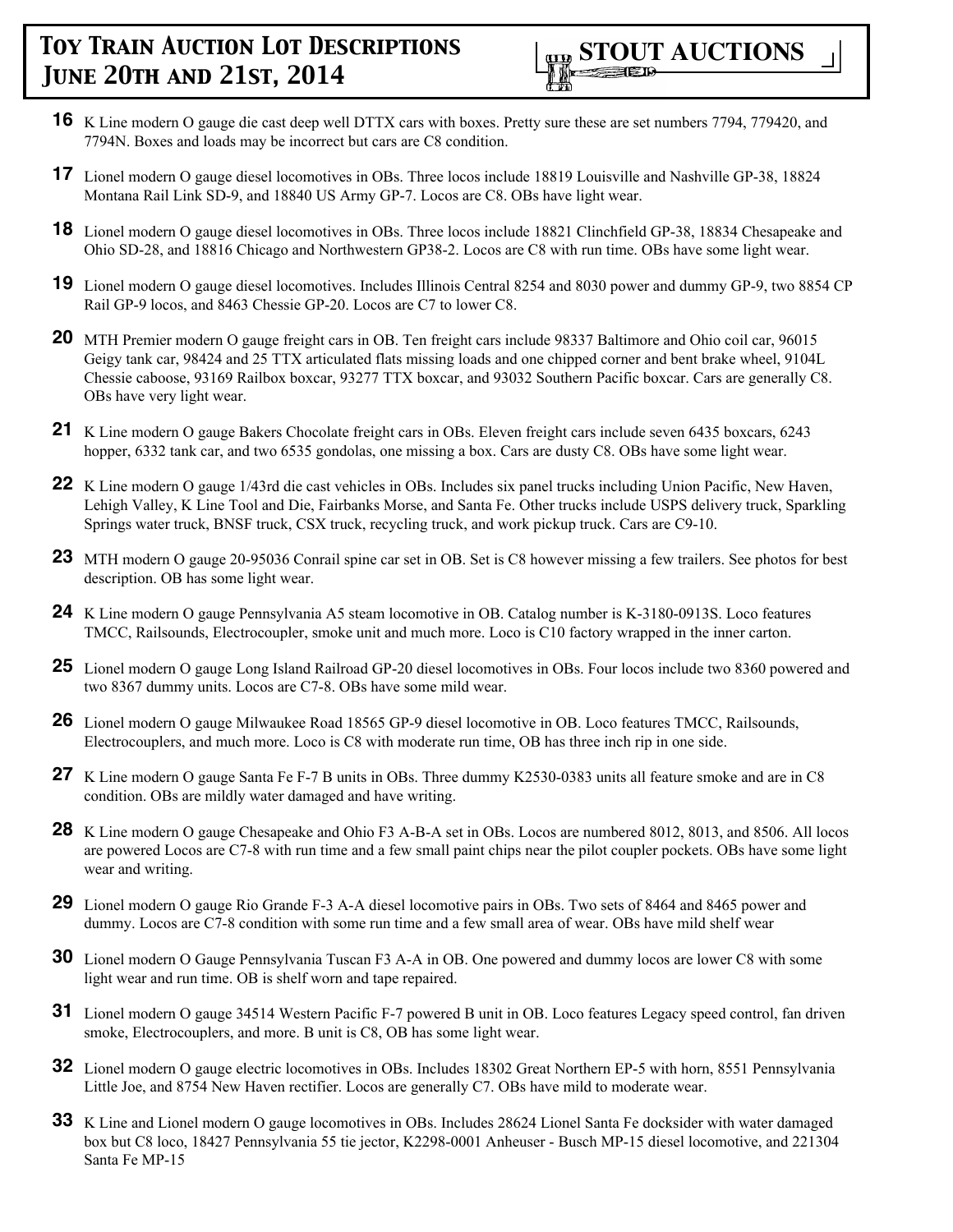

- **34** Lionel modern O gauge Harry Potter add on cars in OBs. Includes two 11142 add on two packs and four 35229 Dementors coaches. Trains are generally C8 with run time. OBs have some light wear.
- **35** Lionel modern O gauge Baltimore and Ohio Budd cars in OBs. Includes two of each of the following 8764 powered car, 8765 dummy baggage, and 8767 coach. Cars are generally C7 condition. OBs have mild to moderate wear.
- **36** Williams modern O gauge Classic Reproductions Canadian Pacific F-3 A-B-A diesel locomotive set in OBs. Locomotive features True Blast II horn and bell. Catalog numbers are 2373 and 2373-W. Locos are C8 with run time.
- **37** Lionel modern O gauge Santa Fe 18952 Alco PA diesel locomotive s in OBs. Two locos both feature TMCC control and Signal Sounds. One loco has shell loose but tests fine in conventional. Both locos over all appear to be C8 condition.
- **38** Lionel modern O gauge four Northern Pacific vista dome passenger cars including; 19167 coach, 19168 coach, 19169 diner and 19170 coach. Cars are C8 with run time. Boxes have light corner wear.
- **39** Lionel modern O gauge Long Island Railroad heavyweight coaches in OBs. Five cars include three 15568 and two 15574. Cars are generally C8. OBs have some light wear.
- **40** Lionel modern O gauge 34514 Western Pacific F-7 powered B unit in OB. Loco features Legacy speed control, fan driven smoke, Electrocouplers, and more. B unit is C7-8 with run time, and one loose screw in the OB. OB has some moisture damage and tape repairs.
- **41** Lionel modern O gauge 24563 Pennsylvania F3 B unit powered in OB. Features TMCC and Electrocoupler. Loco is C7 with two broken steps on the side of the B unit. OB has some sun fading and some wear.
- **42** Lionel modern O gauge 30189 Long Island Railroad commuter ready to run set in OB. Set is factory sealed in plastic C10.
- **43** K Line modern O gauge K-1780 Long Island Railroad Greenport Scoot ready to run sets in OBs. Both sets are sealed in plastic C10.
- **44** Lionel modern O gauge 18245 and 18248 Pennsylvania Alco PA A-B-A diesel locomotive set in OB. Loco features TMCC, Railsounds, Electrocouplers, and more. B unit is powered. Set is C8 with run time. OBs have some mild shelf wear.
- **45** Lionel modern O Gauge Erie Alco PA-1 A-A set in OB. Catalog number is 18116. Locos feature Railsounds, dual motors, and more. Locos are factory wrapped in the inner carton C9-10.
- **46** MTH modern O gauge Long Island Railroad wood side passenger cars in OBs. Includes 20-62023 A, B, and C, 62006, and 62005B. Cars are C8 to C9. OBs have some mild to moderate wear.
- **47** MTH modern O gauge Long Island Railroad wood side passenger cars in OBs. Includes 20-62023 A, B, and C and 259 coach without inner box. Cars are C8 to C9. OBs have some mild to moderate wear.
- **48** MTH modern O gauge MT-4006 Pennsylvania Tuscan scale Madison style cars, C8 with run time. OB has some mild wear and clear tape.
- **49** MTH modern O gauge 20-65100 Milwaukee Road five car streamlined passenger car set in OB. Five car set is factory wrapped in the box C9-10. OB has some mild corner wear.
- **50** MTH modern O gauge 20-4043 Long Island Railroad Madison five car passenger set in OB. Cars are C8 with run time. OB has some mild corner wear.
- **51** MTH modern O gauge MT-6606 Union Pacific sleeper / diner aluminum two pack in OB. Cars are C8 with run time. OB has some light corner wear.
- **52** MTH modern O gauge 20-6633 Pere Marquette sleeper / diner two pack in OB. Cars are C8 with run time. OB has some light shelf wear.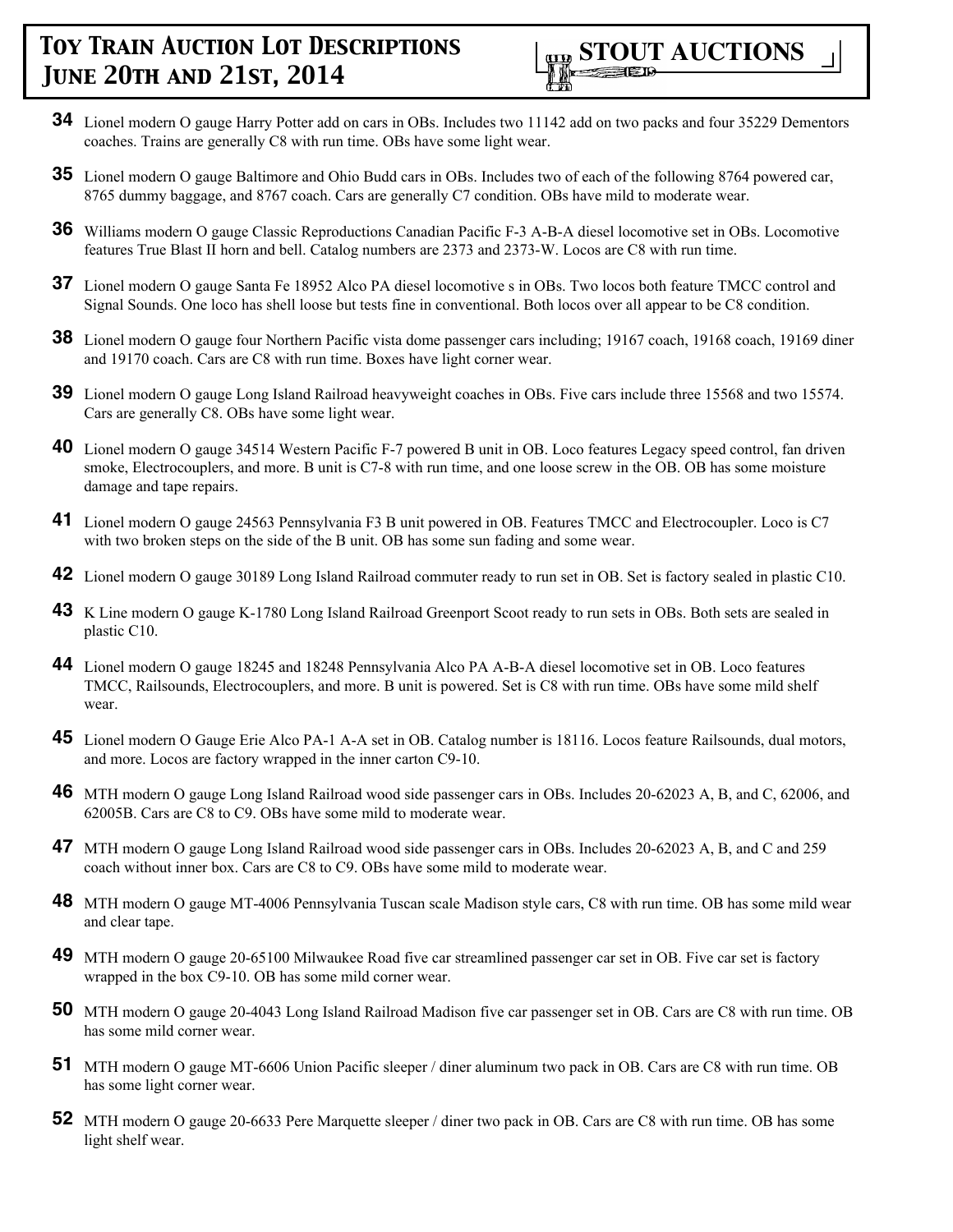- **53** MTH modern O gauge 20-4157 Long Island Railroad Madison combine / diner two pack in OB. Cars are C8 with run time. OB has some light shelf wear.
- **54** MTH modern O gauge Rio Grande full vista domes in OBs. Cars are 20-67150 and are C8 condition with run time. OBs have some moderate shelf wear.
- **55** MTH modern O gauge 20-4101 Baltimore and Ohio Madison combine / diner two pack in OB. Cars are C8 with run time. OB has some light shelf wear.
- **56** MTH modern O gauge Long Island Railroad wood side passenger cars, most in OBs. Includes two 62006, 62021 B and C, 62005C, 62005A, and unboxed 253 coach. Cars are C7+ to C8. OBs have shelf wear, a few with light staining, and pen writing on ends.
- **57** Lionel modern O gauge 38150 Platinum Ghost 2333 F3 A units in OBs, 38151 powered and 38152 dummy. Loco features TMCC, Railsounds, Electrocouplers, and much more. Also includes Lionel 29086 Madison clear shell cars 3 pack in original boxes, 29087 New York coach, 29088 Redwood City coach and 29089 Chesterfield observation. Trains are C8 with run time. OBs have some light shelf wear.
- **58** Lionel modern O gauge clear Madison passenger cars in OBs. Nine cars include three of each of the following 29087 New York coach, 29088 Redwood coach, and 29089 Chesterfield observation. Cars are C8 to C9. OBs have mild shelf wear.
- **59** Lionel modern O gauge 11020 Hogwarts Express set sealed in master carton C10.
- **60** Lionel modern O gauge Legends of Lionel Madison passenger cars in OBs. Three cars include 19097 Bonnano, 19098 Pagano, and 29139 Kughn. Cars are C8 with run time. One OB has partially torn end flap.
- **61** Lionel modern O gauge Milwaukee Road 24507 E-6 A-A diesel locomotive set in OB. Loco features TMCC, Railsounds, Electrocouplers, and much more. Locos are C7-8, one small detail part missing from powered A roof. OBs are water damaged, locos unaffected.
- **62** MTH Railking modern O Gauge 30-1133-1 New York Central Commodore Vanderbilt steam locomotive in OB. Loco features Protosound, Protosmoke and more. Loco is C8 with run time, OB has some moderate shelf wear.
- **63** Lionel modern O Gauge 763E steam locomotive 18056 in original box. Loco is New York Central and features TMCC, Railsounds, and much more. Loco is C8 with run time, one small rust spot under locomotive draw bar. OB has mild corner wear.
- **64** Weaver modern O gauge New York Central 6530 and 6531 Alco FA and FB. Locos are C7-8, one small indentation on the nose of the A unit. OBs have mild corner wear.
- **65** Lionel modern O gauge 15570 Long Island Railroad heavyweight three pack in OB. Cars are C8 with run time. OB has some pen writing on the end.
- **66** Lionel modern O gauge Erie Lackawanna 18116 Alco PA A-A set in OB. Locos are C8 with run time. OB has sun faded end and two inch puncture. Also included are two black 18249 Erie Alco PB units with TMCC and Railsounds. Both dummy units. One unit has loose shell but tests good in conventional. Otherwise locos are C8.
- **67** Lionel modern O gauge Phoebe Snow Passenger set in OB. Catalog number 29122. F3 locos feature TMCC and Railsounds. Set is C8 with run time. Set box has sun fading and wear.
- **68** MTH and K Line modern O gauge freight cars in OBs. Ten cars include 98365 MTA flat with R-17 subway car, 94028 Canfor reefer, 93006 Canadian National boxcar, 91037 New York Central caboose, 91154 Long Island Railroad N5c caboose, and 96019 I Love Toy Trains tank car. K Line cars include two 71-3741A Long Island Railroad ore car two packs. Cars are C8 to C10.
- **69** MTH modern O gauge 30-2698-1 Erie Lackawanna GP-9 diesel locomotive. Loco features Protosound 2.0, DCS control, Protosmoke, Protocouplers, and more. Loco has no box and is lower C7 condition with multiple paint chips and scuffs, broken snow plow and bent handrails. Could be touched up or weathered and look pretty nice.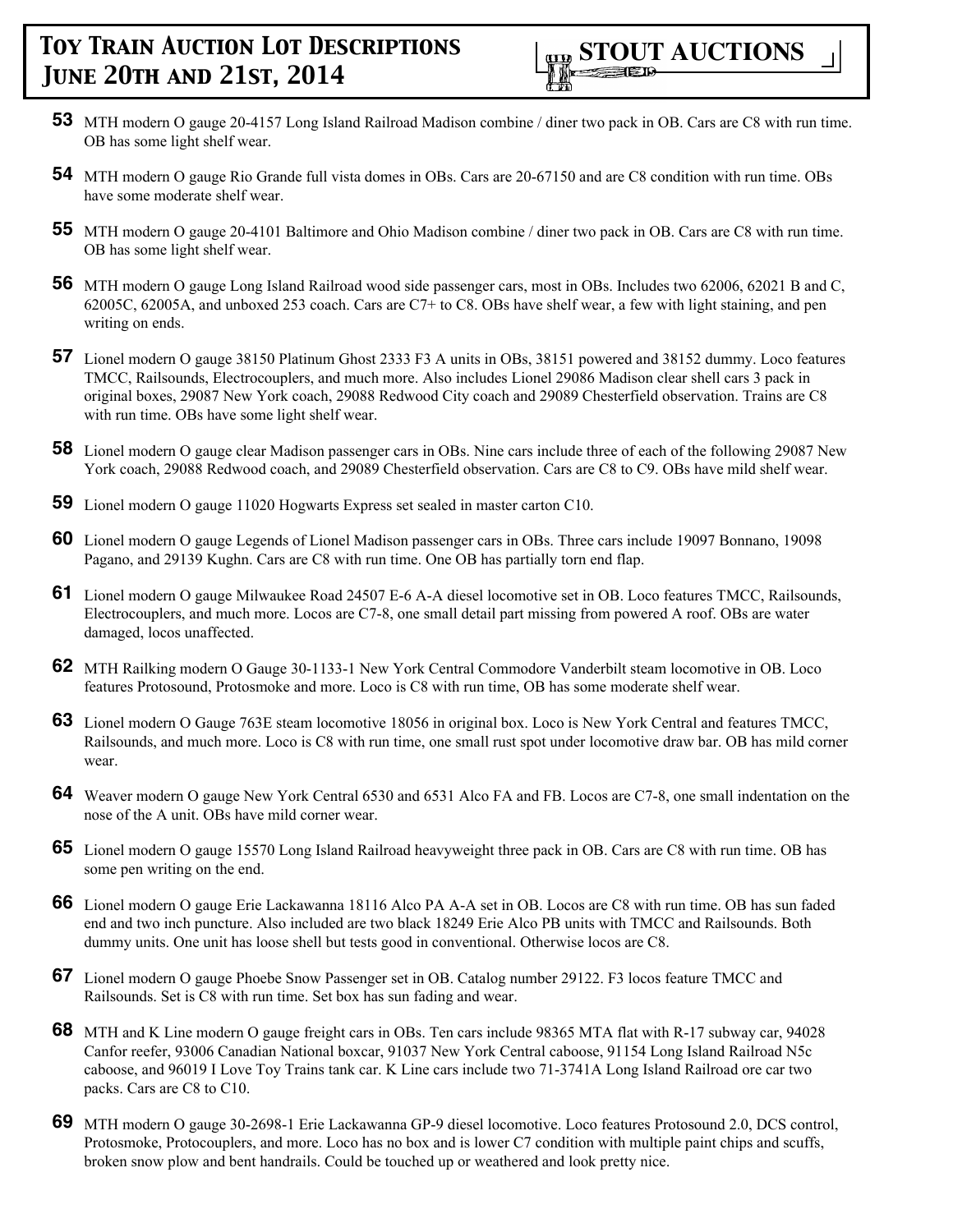

- **70** Williams and Weaver modern O gauge freight cars in OBs. Thirteen cars total. Williams cars include 43 Burlington boxcar, 14 New York Central boxcar, 46 Rio Grande boxcar, 26 Lehigh Valley boxcar, 17 REA reefer, and Pennsylvania 117 N5C caboose. Weaver cars include Shell ACF hopper, PHD boxcar, Hercules ACF hopper, 2077 Rio Grande hopper, 2028 Rio Grande Rio Grande boxcar, and Chicago and Northwestern ACF hopper. Also included is RGS trains 6811 US Marines sub and flat car. Cars range from C7 to C8+. OBs have mild wear.
- **71** MTH modern O gauge Long Island Railroad baggage cars. One is 20-4374 Madison baggage in maroon and the other is a green Madison baggage without the number on the box. Cars are C8.
- **72** K Line modern O gauge K2749-0379CC New Haven EP-5 electric loco in OB. Loco features TMCC, Railsounds, Electrocouplers, and much more. Loco is C8+ condition with very light run time. OB has some mild corner wear.
- **73** Lionel modern O gauge 24563 Pennsylvania F3 B unit powered in OB. Features TMCC and Electrocoupler. Loco is C8 with run time. OB has been water damaged.
- **74** K Line modern O gauge Cal Train bombardier cars in OBs. Includes K4636- 31001, 31002, 31003, 31004. Cars are C7-8, noted issues 31003 having one disassembled truck and missing truck skirts and a loose floor, and light wear on other cars. OBs have some shelf wear and writing on ends.
- **75** K Line modern O gauge Empire State Express 21 inch passenger car set including; K4670-40003 William H. Seward coach, K4670-40001 Alfred E. Smith parlor car, K4670-40002 Grover Cleveland baggage, and K4670-40054 Theodore Roosevelt observation in individual OBs. Cars are C8 with run time. OBs have light shelf wear.
- **76** K-Line O scale Lackawanna aluminum passenger cars including; K4638-30004 Railway Post Office car, K4638-30006 Tobyhanna sleeper, K4638-30003 diner and a K4638-30005 Tavern Lounge all in individual OBs. Cars are generally C8.
- **77** K Line modern O gauge aluminum 18 inch Long Island Railroad passenger cars in OBs. Eight cars includes two sets of the following four all with the K4639- prefix. 12052 parlor coach, 12904 coach, 12905 coach, and 12906 coach. Cars are C8 with moderate run time. OBs have some wear to the ends.
- **78** K Line modern O gauge aluminum 18 inch Long Island Railroad and Millennium passenger cars in OBs. Four cars all with the K4639- prefix include 12052 parlor coach, 12904 coach, 12905 coach, and 12906 coach. Other two cars are Long Island Railroad 12016 parlor coach and Millennium business car. Cars are C8 with moderate run time. OBs have some wear to the ends.
- **79** Lionel modern O / Standard Gauge 32904 Hellgate bridge in OB. Bridge is factory wrapped C10. OB has one missing flap tab and some corner damage.
- **80** Lionel 11131 Union Pacific FEF 3 Northern with Legacy in OB. Loco features TMCC, Legacy Railsounds, fan driven smoke unit, and much more. Loco is C7+ due to a chipped cab corner and minor paint chipping along the edge of the cab roof. Loco has moderate run time. OB has very light shelf wear.
- **81** Bachmann On30 narrow gauge sets in OBs. Includes 25003 Pennsylvania express set and 25004 Royal Blue set. Trains are C7-8. OBs have mild wear.
- **82** MTH modern standard gauge tinplate MTH Railroad Club cars in OBs. Eight cars total. Includes two 2034 200 series gondolas, three 1163 200 series flats with trucks, 1127 200 series tank car, 1109 boxcar, and 2057 200 series boxcar. Cars were displayed only C8-9. OBs have some mild wear.
- **83** MTH modern standard gauge tinplate 200 series hopper cars in OBs. Four 2012 hoppers are C8-9 condition. OBs have some light wear on ends.
- **84** Lionel modern G Scale Thomas and Friends set in OB. Set number is 81016. This is the deluxe version of the set. This set opened but appears to be C8-9 and complete. OB has some light wear.
- **85** Williams modern O gauge 965750 Pennsylvania Alco PA A-A set with horn in OB. Set is C7 due to a broken rear truck mount on the dummy unit. Bodies otherwise look C8. OB has mild wear.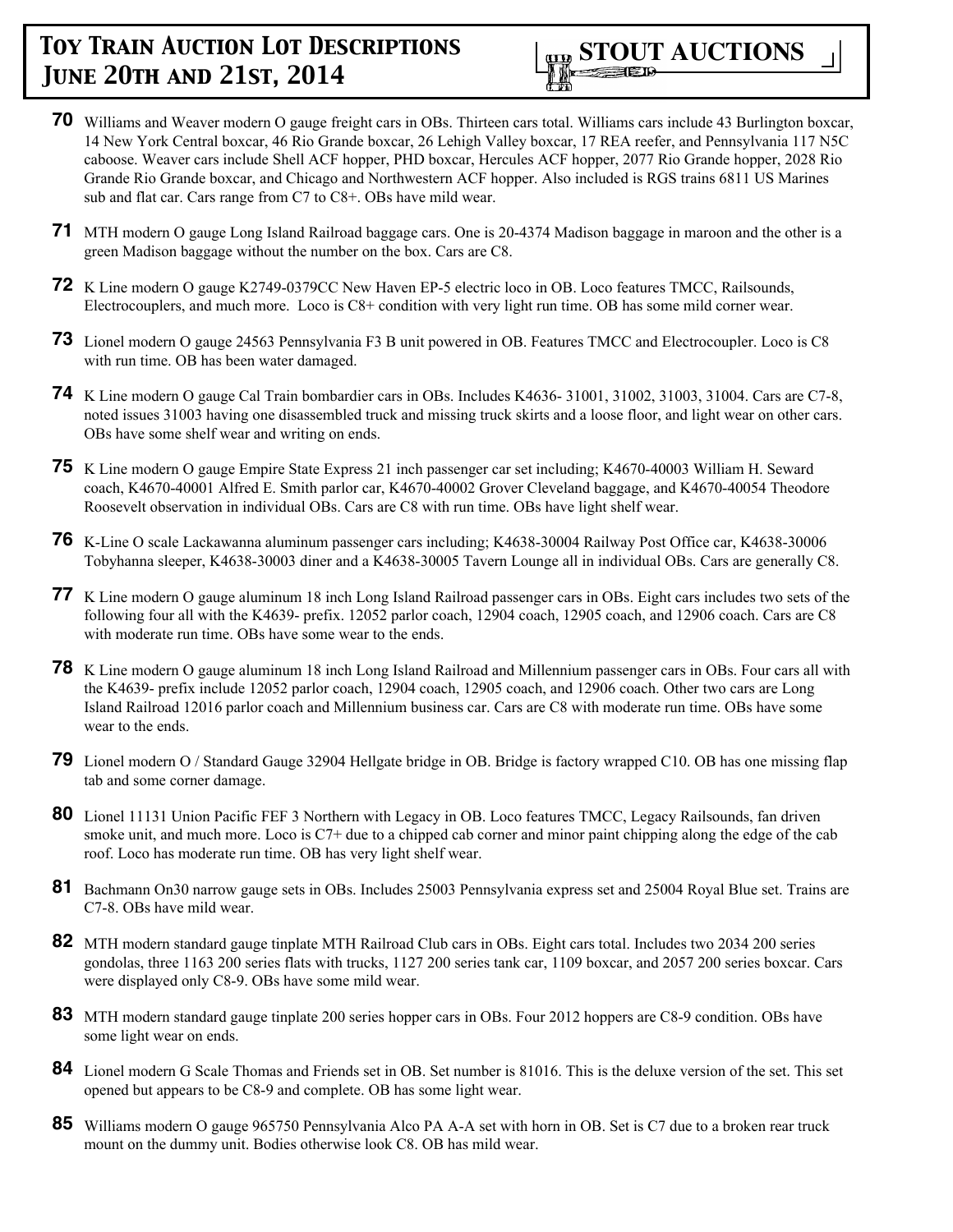

- **86** Williams modern O gauge Jersey Central FM Trainmaster pair in OB. Catalog number is FM205H. Powered loco has a horn. Locos are C7-8 one tight hairline screw crack on nose of powered loco. Box has mild wear.
- **87** K Line modern O gauge K2749-0379CC New Haven EP-5 electric loco in OB. Loco features TMCC, Railsounds, Electrocouplers, and much more. Loco is C9-10 and appears unrun beyond a factory test.
- **88** Williams modern O gauge AC201S Denver and Rio Grande PA Alcos ABA with sound in OBs. Locos are C7-8 with run time and a few small spots of wear. Locomotive original box has light corner and edge wear.
- **89** Williams modern O gauge New Haven 7322127 Budd car set in OB. Set is C7-8 condition with some staining on one roof. OB has some mild wear and tape repairs.
- **90** Williams modern O gauge 20193 Western Pacific F-3 A-A diesel locomotive pair in OB. Set is C7-8 some light staining on the side of one A unit near the grills.
- **91** K Line modern O gauge Pennsylvania A5 steam locomotive in OB. Catalog number is K-3810-0913S. Loco features TMCC, Railsounds, Electrocoupler, smoke unit and much more. Loco is C8 with moderate run time.
- **92** Lionel modern O gauge freight cars in OB. Ten freight cars include 19318 Nickel Plate hopper, 17121 Illinois Central hopper, 6232 Illinois Central boxcar, 6907 New York Central caboose, 6209 New York Central gondola with load, 17407 Nickel Plate gondola with scrap, 17404 Illinois Central gondola, 9469 New York Central boxcar, 9815 New York Central reefer, and 6521 New York Central flat with stakes. Cars are generally C8. OBs have minor corner and edge wear.
- **93** Lionel modern O gauge cabooses in OBs. Ten cabooses include 17612 Nickel Plate, 19754 New York Central, 17604 DL&W, 17606 New York Central, 6910 New York Central, 16566 Army, two 19726 New York Central, 17610 Wabash, and 17605 Reading. Cars are generally C8. OBs have light wear.
- **94** Lionel modern O gauge cabooses in OBs. Six cabooses include tough 19957 1997 Ambassador bronze caboose, two 19732 Santa Fe cabooses, 19755 Centennial caboose, 19751 Pennsylvania caboose, and 17620 Northern Pacific caboose. Cars are C8 to C10.
- **95** Lionel modern O gauge cabooses in OBs. Nine cars include 9178 Illinois Central, 6422 Duluth Missabe and Iron Range, 9186 Conrail, 9177 Northern Pacific, 9174 New York Central, 9355 Delaware and Hudson, 9316 Southern Pacific, 9268 Northern Pacific, and 9166 Rio Grande. Cabooses are in the C7-8 area. OBs have light wear and a few stickers.
- **96** Lionel modern O gauge cabooses in OBs. Seven cars include 6907 New York Central, two 6920 Boston and Albany, 19717 Susquehanna, 6905 Nickel Plate, 16541 Montana Rail Link, and 16526 Kansas City Southern caboose. Cars are generally C8.
- **97** Lionel modern O gauge freight cars in OB. Ten freight cars include the following four Route 66 flats with cars 17536, 17537, 36000, and 36001. Other six cars include two 26950 Nickel Plate flat with trailers, 36016 flat with propellers, 19430 Santa Fe flat with beech craft bonanza, 17009 New York Central hopper, and 71998 LCCA Amtrak express boxcar. Cars are generally C8.
- **98** Lionel modern O gauge 11744 New Yorker freight and passenger set in OB. Set is sealed with factory tape and assumed C10.
- **99** Lionel modern O Gauge 11940 Southern Pacific Warhorse set factory sealed in celo. Set features TMCC, Railsounds, and more. Set is assumed C10.
- **100** Lionel modern O gauge 21951 World War II Troop Train Set. Set Includes, Lionel #28061 U.S Army Hudson Jr. With Tender, Lionel 326113 U.S Army Tank Car. Lionel 36078 U.S Army Flatcar With Army Jeeps, Lionel # 15142 U.S Army Coach Car, Lionel #15143 U.S Army Observation Car. Set is factory sealed in plastic C10.
- **101** Lionel modern O gauge 21758 Bethlehem Service Station Special in OB. Set is factory sealed in plastic and assumed C10.
- **102** Lionel modern O gauge 8215 Nickel Plate Berkshire steam locomotive in OB. Loco is nicer C8+ with light run time. OB has very light corner and edge wear.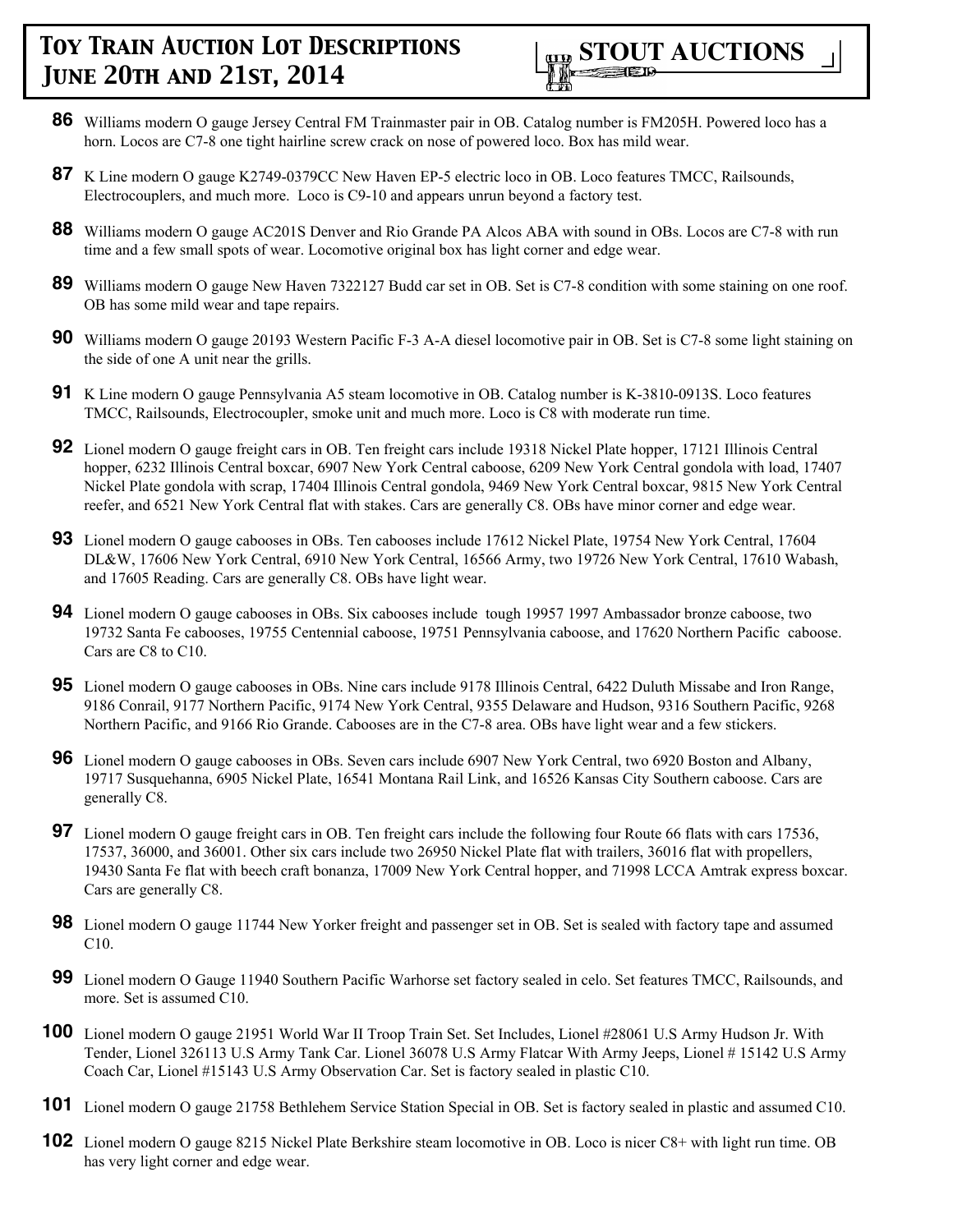

- **103** Lionel modern O gauge 18002 New York Central Hudson steam locomotive in OB. Loco features Sound of Steam, smoke, Pullmor motor and more. Loco is C8 with run time. OB has some light shelf wear.
- **104** Lionel modern O Gauge Amtrak 11723 work train set in OB. Set is factory sealed in the OB C10.
- **105** Lionel modern O gauge 11740 Conrail Consolidated set in OB. Set is factory sealed in plastic C10.
- **106** Lionel modern O gauge 14172 New York Central Tugboat in OB. Boat is factory packed C9-10.
- **107** Lionel modern O gauge 24135 operating lighthouse in OB. Factory wrapped in plastic C9-10.
- **108** Lionel modern O Gauge 11748 Amtrak ready to run set factory sealed in plastic C9-10.
- **109** Lionel modern O Gauge 11813 Crayola train set. Set is factory sealed and contents are assumed C9-10.
- **110** Lionel modern O gauge Amtrak RDC set including cars 8868 8869 8870 8871. Cars are generally C8 with run time. OBs have light wear at the corner and the edges.
- **111** Lionel modern O gauge Illinois Central aluminum passenger set including; 8580/8581 F3 ABA diesel units, 7220 baggage, 7221 Pontchartrain combo, 7222 King Coal coach, 7223 Banana Road, 7224 General Beauregard dining car and a 7225 Central Memphis observation all in OBs. Also included is two 19129 vista domes. Trains are C8 with run time. OBs have some light corner wear.
- **112** Lionel modern O gauge Illinois Central diesel locomotives in OBs. Includes 8669 U36B, 8030 powered GP-9 and 8254 GP -9 dummy unit. Locos are C7-8. OBs have mild to moderate wear.
- **113** Lionel modern O gauge Amtrak passenger cars in OBs. Eleven cars include two 6410, two 6411, two 6412, 16048, two 16033, 16023, and 16048. Cars are C7-8. OBs have some mild wear and staining.
- **114** Lionel modern O gauge New York Central passenger cars in OBs. Nine cars include two 16017, two 16018, 16019, 16016, 16020, 16021, and 16041. Cars are C7-8. OBs have some mild wear.
- **115** Lionel modern O gauge Illinois Central passenger cars in OBs. Seven cars include 16042 baggage 16043 combo, 16044 coach, 16045 vista dome, 16046 passenger car, 16049 dining car and 16047 observation in OBs. Cars are generally C8. OBs have some light wear and small spots on ends.
- **116** Lionel modern O gauge Soo Line Special freight set no. 11738 factory sealed in OB, C10.
- **117** Lionel modern O gauge 11707 Silver Spike set in OB. Set is complete, one broken pickup roller noted, otherwise C8. Also included is 15100, 15107, 16099 and 16098 Amtrak passenger cars in C8 condition.
- **118** Lionel modern O gauge 18505 Nickel Plate double headed GP7 diesel locomotives in OBs. Locos feature Railsounds. Locos are C8 with run time. OB has some light wear and a few small dings.
- **119** Lionel modern O gauge 1463 Coca-Cola freight set in OB. Set is sealed in plastic C10. OB has some minor corner wear.
- **120** Lionel modern O gauge 28076 Nickel Plate 2-6-6-2 Mallet steam locomotive in OB. Loco features TMCC, Railsounds, Electrocoupler, fan driven smoke unit and much more. Loco is factory wrapped C10 in the inner carton.
- **121** Lionel modern O gauge 39124 Amtrak Superliner 4 pack in OB. Includes four coaches. Set is sealed in the master carton C10.
- **122** MTH Railking modern O gauge Amtrak Superliner passenger cars. Four cars include coach, coach baggage, Lounge Cafe, and second coach. Cars are C8.
- **123** Lionel and Williams modern O gauge Conrail electric locos in OBs. Includes 8859 rectifier in C9 condition and Williams 960 electric loco without box in C7-8 condition.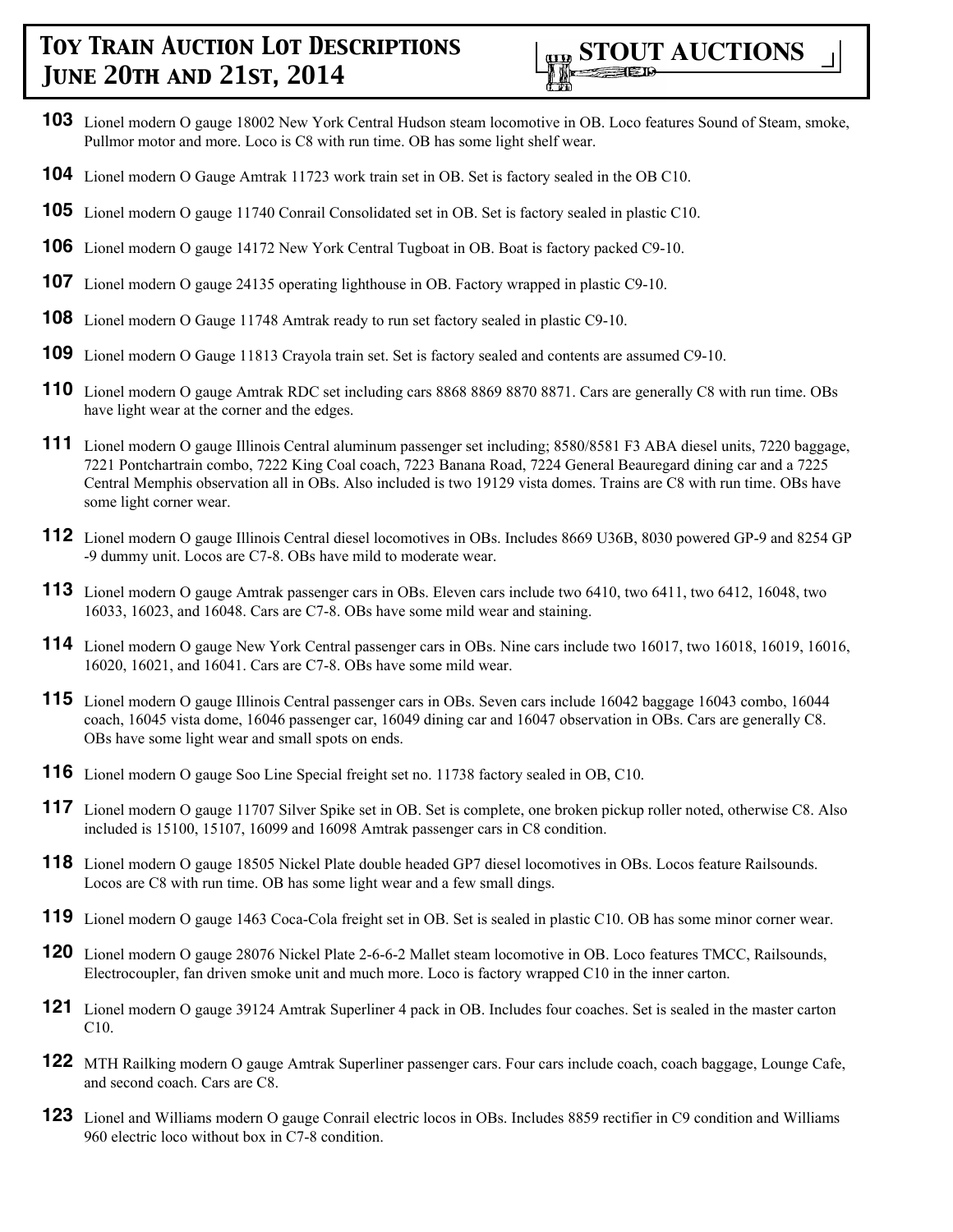

- **124** Lionel modern O gauge 18064 New York Central Mohawk steam locomotive in OB. Loco features TMCC, Railsounds, Electrocoupler, smoke unit and much more. Loco is factory sealed in plastic C10.
- **125** Lionel modern O Gauge No. 51000 The Hiawatha passenger set in OB. Plastic on trains has been disturbed, but trains are still factory wrapped in tissue C9-10. Loco was unwrapped for inspection, a few very small spots of gassing under the paint, but only test run C9. OB split at seams and has clear tape and some writing.
- **126** Lionel modern O gauge New York Central passenger set in OBs. Includes 18908 Alco A-A set and 16091 four car passenger set. Trains are C8 condition with run time.
- 127 Lionel modern O gauge 11912 Lionel Steel Service Station Special in OB. Loco features TMCC and Electrocouplers. Set is C8 with light run time. Set box has creasing on one side and on the top.
- **128** Lionel modern O gauge motorized units in OBs. Five units include 18439 Union Pacific Dodge RAM, 18438 Pennsylvania Dodge RAM, 18430 New York Central crew car, 18436 New York Central Dodge RAM, and 18912 Amtrak industrial switcher. Units are generally C8.
- **129** Lionel modern O gauge 28213 Amtrak Dash-8-32 BWH diesel locomotive in OB. Loco features TMCC, Railsounds, Electrocouplers, and much more. Loco is factory wrapped in the OB C9-10.
- **130** Lionel modern O gauge Amtrak passenger set in OBs. Includes F-3 A-B-A 8466 powered A, 8467 dummy A and 8475 dummy B unit. Locos are C7-8, broken horns on one A unit. OBs have loose windows and some wear. Passenger cars include 19100 baggage, 19101 combo, 19102 coach, 19103 vista dome, 19104 dining, and 19106 observation. Cars are C8 with run time. OBs have some light wear.
- **131** Lionel modern O gauge 18303 Amtrak GG-1 locomotive in OB. Features dual motors, Magne Traction and more. Loco is C9-10 and appears unrun.
- **132** Lionel modern O Gauge 19742 Erie bay window caboose in OB. Caboose features TMCC control with Electrocouplers and crew talk. Caboose is C9-10 condition.
- **133** Williams modern O gauge GEN11 Amtrak Genesis diesel locomotive in OB. Loco features horn and is in C9 condition with no signs of running beyond a factory test.
- **134** Lionel modern O gauge 6464 boxcar three packs in OBs. Four packs include 19247 series one, 19257 series two, 19266 series III, and 19272 series 4. Cars are generally C8 with run time. OBs have light wear and a price sticker on one box.
- **135** Lionel modern O gauge 6464 boxcar packs in OBs. Four packs include 19276 series V, 29267 series VIII, 29209 VII, and 19292 series VI. Cars are C8 to C10.
- **136** Lionel modern O gauge 18290 Amtrak Dash-8-32 BWH diesel locomotive in OB. Loco features TMCC, Railsounds, Electrocouplers, and much more. Loco is factory wrapped in the OB C9-10.
- **137** Lionel modern O gauge flat cars in OBs. Includes four 52190 Illinois Central flats and trailers, two 52336 US Army tanks on flat cars, 17526 Texas and Pacific flat car, and two 17524 Pennsylvania flats with two trucks. Flats are C8 to sealed C10.
- **138** Lionel modern O gauge New York Central 8477 GP-9 diesel locomotive with horn and 19726 New York Central caboose. Both are C8. OBs have mild wear.
- **139** Lionel modern O gauge New York Central GP-9 diesel locomotives in OBs. Includes 18563 powered unit. Powered unit features TMCC and Railsounds. Also included is 18577 dummy B unit. Locos are generally C8. OBs have some light corner wear.
- **140** Lionel modern O Gauge 11918 Conrail Service Station Special from 1997 in OB. Set is C9 with little if any run time. OB has some very light wear.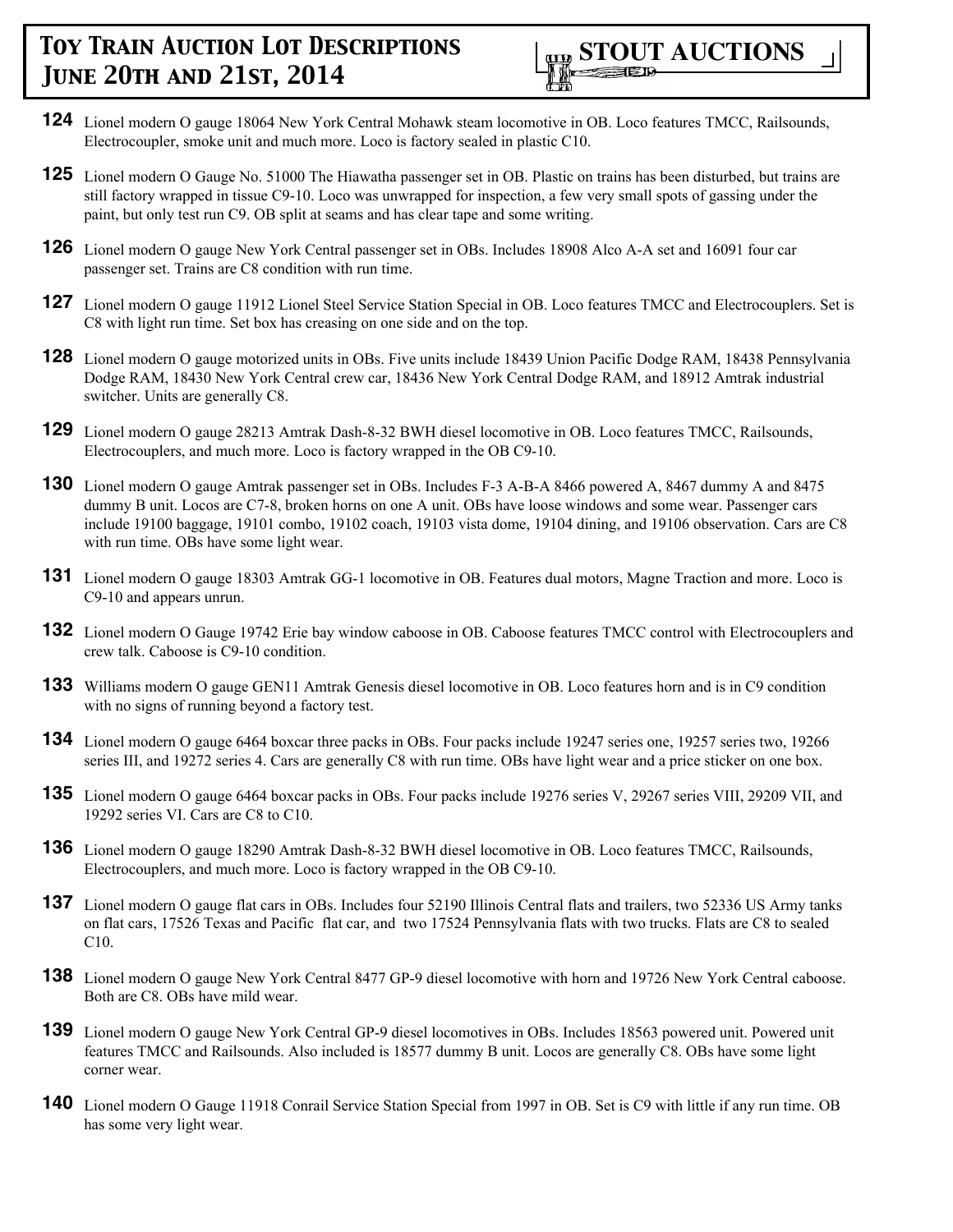

- **141** Lionel modern O gauge Milwaukee Road passenger set in OBs. Includes 8558 electric loco, 9506 combo car, 9501 Aberdeen passenger car, 9505 coach, 9504 Tacoma passenger car, and 9527 FRD presidential observation. Trains are C7-8 condition. OBs have moderate shelf wear.
- **142** Lionel modern O gauge New York Central passenger set; 8370/8371 F3 ABA diesel locomotives,19137 roomette, 9594 baggage, 9595 combo, 9596 Wayne County Pullman, 9597 Hudson River Pullman, 7207 dining and a 9598 Manhattan Island observation all in OBs. Trains are C7-8 with run time and a few very light scuffs on the roofs. OBs have shelf wear with light color loss and a few minor rips.
- **143** Lionel modern O gauge scale freight cars in OBs. Includes 51401 Pennsylvania boxcar and 51701 New York Central caboose. Cars are C8 condition. OBs have some corner and edge wear.
- **144** Lionel modern O gauge boxcars in OBs. Eleven boxcars include 19283 Erie, 19282 Santa Fe, 19284 Northern Pacific, 29213 Santa Fe, 29203 Maine Central, 29214 Southern, 29215 Canadian Pacific, 21756 Conrail overstamp two pack, 15003 Green Bay and Western, and 19942 I Love Florida boxcar. Cars are C8 to C9. OBs have light corner and edge wear.
- **145** Lionel modern O gauge freight cars in OB. Ten freight cars include 17608 Chessie caboose, 19423 Lionel Circle L Racing flat, 16954 New York Central flat with scraper, 16782 Bethlehem coal dump car, 17009 New York Central hopper, 17516 Texas and Pacific flat with beech craft bonanzas, 17626 Lionel Service caboose, 16969 flat with beech craft bonanza, 16767 New York Central ice car, and 16983 Pennsylvania well car. Cars are generally C8. OBs have some light corner and edge wear.
- **146** Lionel modern O gauge Union Pacific die cast ore cars in OBs. Five cars include 11844 four pack and 26927 add on car. Cars are C8+ to one sealed C10.
- **147** Lionel modern O gauge freight cars in OB. Twelve freight cars include 19411 Nickel Plate flat with trailer, 19318 Nickel Plate hopper, 19527 Nickel Plate reefer, 16414 CCC & ST.L hopper, 17407 Nickel Plate gondola, 16916 Ford flat with trailer, 16709 New York Central derrick car, 6521 New York Central flat with stakes, 19236 Nickel Plate boxcar, 19603 GATX tank car, 19808 New York Central ice car, 16927 New York Central flat with gondola. Cars are generally C8. OBs have some light wear and price stickers.
- **148** Lionel modern O gauge freight cars in OB. Thirteen freight cars include 9285 Illinois Central flat, 16328 Nickel Plate gondola, 16307 Nickel Plate flat with trailer, 9424 TP&W boxcar, 19209 Florida East Coast boxcar, 16215 Conrail auto carrier, 16525 Delaware and Hudson caboose, 19655 Amtrak tool car, 19654 Amtrak bunk car, 9372 Seaboard caboose, 9708 Post Office car, 9404 Nickel Plate boxcar, and 9271 M&St.L caboose. Cars are generally C7-8. OBs have some light wear.
- **149** Lionel modern O gauge freight cars in OB. Fifteen freight cars include 6920 B&A caboose, 16593 Lionel Belt caboose, 19741 Pennsylvania caboose, 17510 Northern Pacific flat with logs, 17221 New York Central boxcar, 17887 Conrail flat with trailer, two 16594 Lionel cabooses, 6901 Ontario Northland caboose, 9145 Illinois Central Gulf auto carrier, two 9264 Illinois Central hoppers, 7701 Camel boxcar, 9754 New York Central boxcar, 9776 Southern Pacific boxcar, two 9601 Illinois Central boxcars, and 9200 Illinois Central boxcar. Cars are C7 to C8. OBs have some light wear.
- **150** Lionel modern O gauge locos and more. Includes 18824 Montana Rail Link SD-9 with horn in OB, 8066 TP&W GP-20 and 9309 caboose, 8667 Amtrak Alco, 18937 dummy Amtrak Alco FA-2, 8669 Illinois Central U36B, and 6905 Nickel Plate caboose. Trains are C7 to C8. OBs have some light wear.
- **151** Lionel modern O gauge locomotives in OBs. Includes 18620 Illinois Central steam locomotive and 8665 Bangor and Aroostook Bicentennial locomotive and caboose. Locos are C7-8. OBs are shelf worn.
- **152** Lionel modern O gauge 1663 Amtrak Lake Shore Limited passenger set in OB. Set is C7-8 with run time and some light play wear. Set is complete. OB has some light staining and wear.
- **153** Lionel modern O Gauge 18556 C&IM four car set in original box, high C8-9. Boxes in very good condition.
- **154** Department 56 Lionel Hobby Shop in OB. First edition from Allied Model Trains in good condition.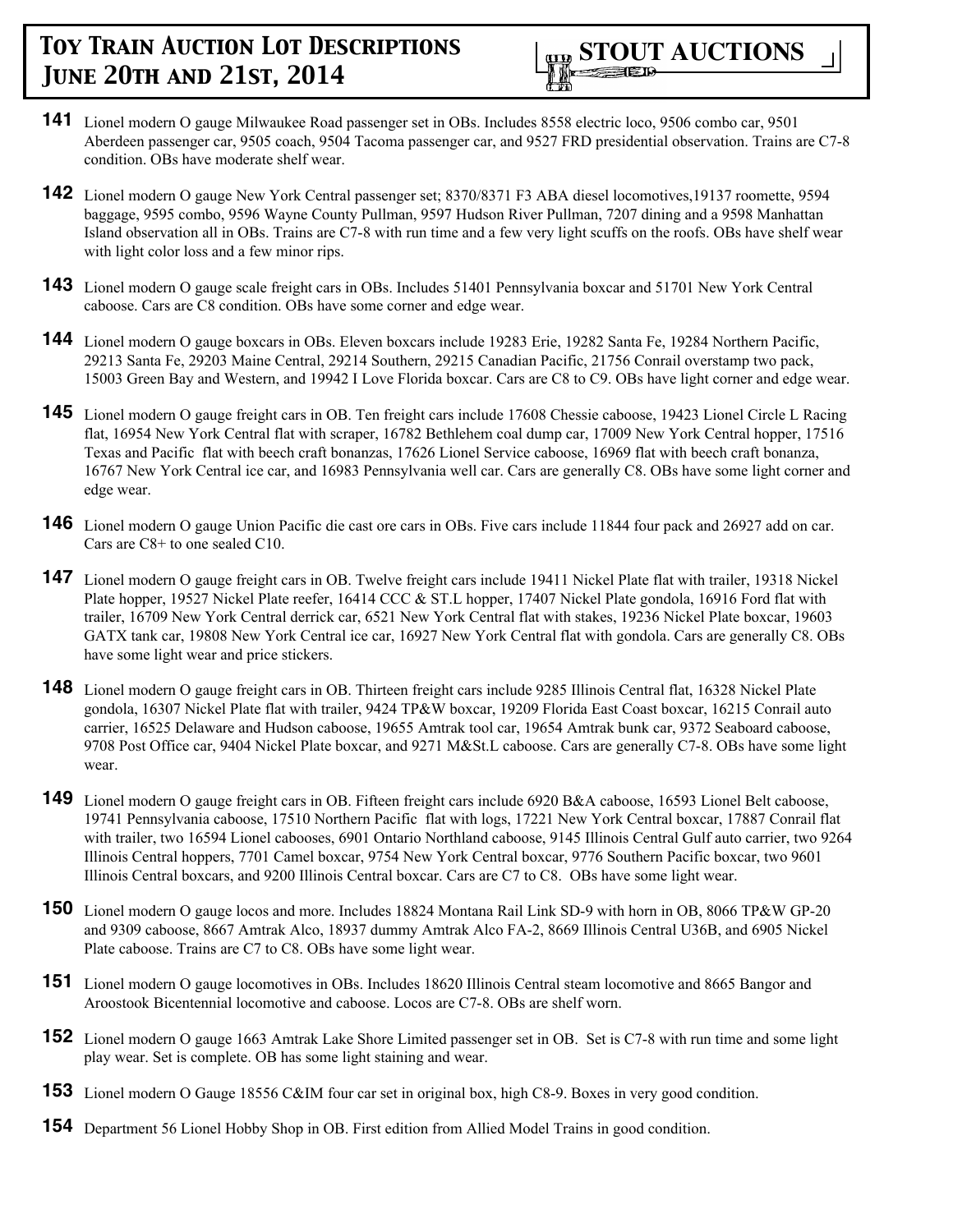- **155** Lionel modern O gauge 18966 New York Central Alco PB-1 dummy B unit in OB. Features Railsounds and Electrocouplers. C9. OB has a bit of dust.
- **156** Lionel modern O gauge accessories and motorized units. Includes 14087 operating light house, 12749 radar antenna, Weaver Amtrak express boxcar, Taylor Made Trucks 18405 Lionel truck with caboose, 18430 New York Central crew car, 22990 Route 66 auto pack and 22902 Quonset hut. Items are C7 to C8+.
- **157** Lionel modern O gauge 22918 Premiere Edition 446 locomotive backshop factory new in OB. Appears to have been open but never unpacked C9-10.
- **158** Atlas modern O gauge nickel silver straight track in OB. Two boxes of 6050 straight track each with forty eight sections. Track is layout used, clean C8.
- **159** Atlas modern O gauge nickel silver straight track in OB. Two boxes of 6050 straight track each one with forty eight sections, the other with thirty four. Track is layout used, clean C8.
- **160** Atlas modern O gauge nickel silver curved track in OB. Full box of thirty two sections of 6062 072 track. Track is layout used, clean C8.
- **161** Atlas modern O gauge nickel silver curved track in OB. Full box of forty eight sections of 6060 054 track. Track is layout used, clean C8.
- **162** Atlas modern O gauge nickel silver curved track in OB. Full box of thirty two sections of 6062 072 track. Track is layout used, clean C8.
- **163** Atlas modern O gauge nickel silver curved track in OB. Full box of thirty two sections of 6045 045 track. Track is layout used, clean C8.
- **164** Atlas modern O gauge nickel silver switches in OBs. Four pairs of 072 switches includes four 6072 right hand switch and four 6073 left hand switch. Switches are C7-8, some missing wire, control buttons and screws. Otherwise layout used.
- **165** Atlas modern O gauge nickel silver switches in OBs. Four pairs of 072 switches includes four 6072 right hand switch and four 6073 left hand switch. Switches are C7-8, some missing wire, control buttons and screws. Otherwise layout used.
- **166** Atlas modern O gauge 6074 wye 072 remote switches in OBs. Three switches are C9-10.
- **167** Atlas modern O gauge nickel silver switches in OBs. Includes 6071 0-54 right hand switch, 6070 0-54 left hand switch, and two 6073 0-72 right hand switches. Switches are C7-8, some missing wire, control buttons and screws. Otherwise layout used.
- **168** Modern O gauge building kits in OBs. Includes Downtown Deco DD25 building front set, Laser Art 401 tower house, Dura Craft Old West Town, and Stone Mill Models Sudbury Mill kit. Kits are new C8 to C10.
- **169** Korber Models modern O gauge building kits in OBs. Five kits include 958 Mill Works, 955 RJK Tool and Die, 956 James Company, 910 Alenco. Co. and 904 Lacy Co. Kits are C9-10
- **170** Korber modern O gauge 304 three stall roundhouse kit in OB. Kit is open but contents are new C10.
- **171** Ameri-Towne modern O gauge building kits and fronts. Includes 872 Bill's Store, 874 Bagley's Store, 442 Skippey Gear Co. 73 Burke Building front, and 78 Shortum distributors building front. All new C10.
- **172** Atlas modern O gauge nickel silver track. Fifty four sections of mostly 0-45 and 0-54 in layout used to new condition.
- **173** Atlas modern O gauge nickel silver track. Nice group including tub full of filler sections both curved and straight sections in various radius and various lengths. Also included four 90 degree cross overs, four 45 degree crossovers, four 22.5 degree crossings, two uncoupling tracks, and more.
- **174** Atlas modern O gauge nickel silver straight sections. Sixteen 6056 forty inch sections are layout used C8.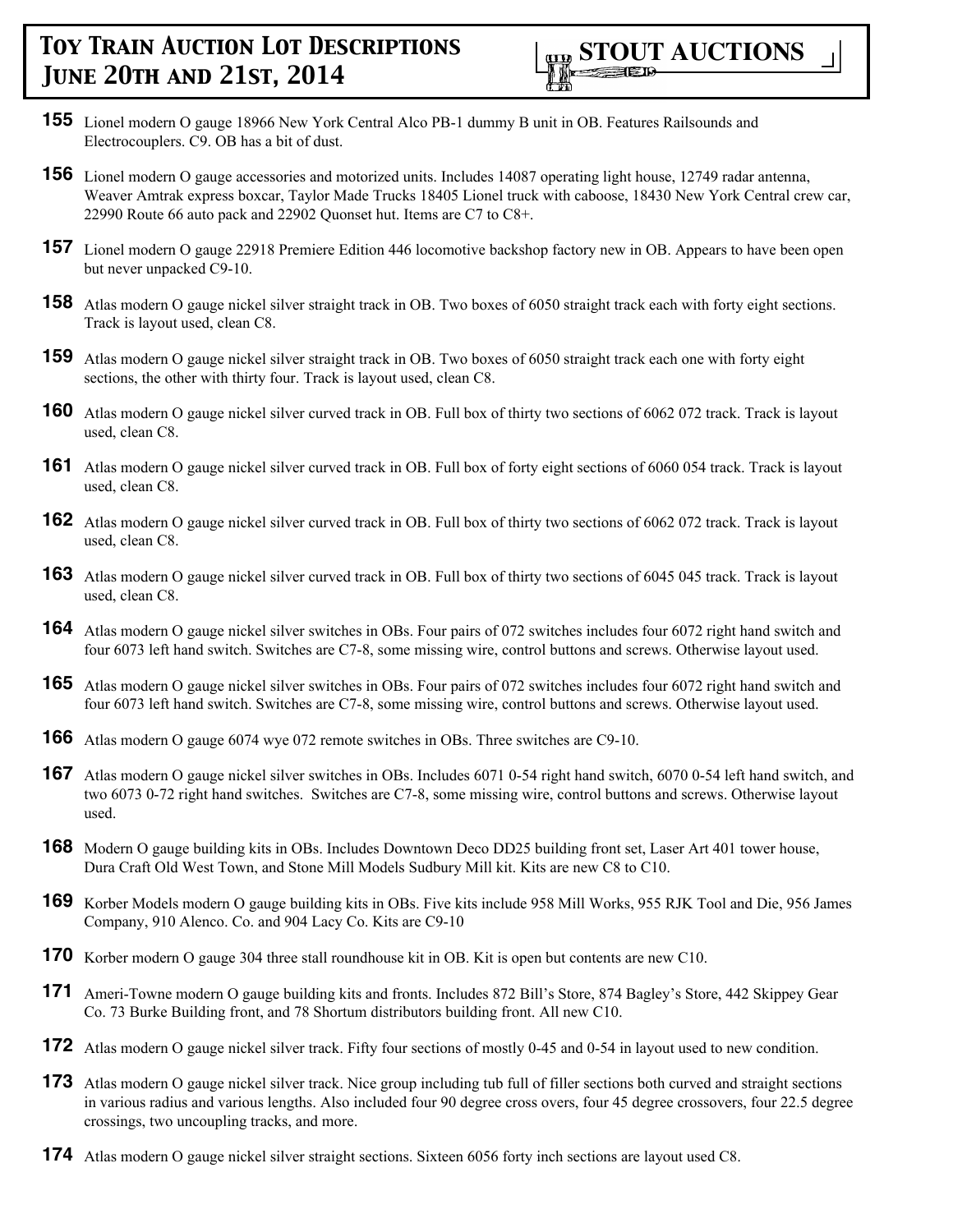- **175** MRC modern O gauge AH101B Dual Power 027 transformers in OBs. Two transformers are layout used. One looks C7 with some spotting on the case, the other appears C8.
- **176** MRC modern O gauge transformers in OBs. Includes Pure Power Dual with slightly frayed cord and layout used Pure Power AC. Transformers are C7-8.
- **177** Lionel and Atlas modern O gauge building kits in OBs. Includes 12904 coaling tower, 12975 Victorian house, 12976 Victorian house, 12943 station platform, 12905 factory, transfer dock without box, and 6900 Hillside signal tower. Items are mostly C9-10. OBs do have some wear.
- **178** Lionel modern O Gauge 11734 Erie Alco A-B-A in OB. Locos feature horn, Magne-Traction, and Pullmor motors. Units look C8 however rear truck screw on dummy A unit has backed out. Will have to be taken apart to reattach. All parts present. OB has sun fading and moderate shelf wear.
- **179** MTH Railking modern O gauge New York Central Empire State Express loco and cars in OBs. Includes 30-1143-0 steam locomotive with whistle, 6126 combo / diner pack, three 6119 coaches, and 6113 B, C, D, and E cars. Trains are generally C8. OBs have some light wear.
- **180** Lionel modern O gauge 38092 Pickering Lumber Heisler steam locomotive in OB. Loco features TMCC, Railsounds, Electrocoupler, fan driven smoke unit and much more. Loco is C8 with run time.
- **181** K Line modern O gauge die cast skeleton log cars in OBs. All have K663 prefix. Eight cars include 1851 and 1852 Northern Pacific, 1211 and 1212 Canadian Pacific, 1891, 1892, 1893, and 1894 Pennsylvania. Cars are C8 with run time. A few hold down chains missing.
- **182** Industrial Rail modern O gauge freight cars in OBs. Twelve cars include three 1004 Milwaukee Road boxcars, three 1009 Nickel Plate boxcars, 1101 Chesapeake and Ohio boxcar, 2002 Union Pacific reefer, 3001 Union Pacific stock car, 1007 BNSF boxcar, 5002 Santa Fe gondola, 4007 Reading hopper. Cars are generally C8.
- **183** Industrial Rail modern O gauge freight cars in OBs. Fourteen cars include seven 8002 skeleton log cars (one car missing logs), 2001 Wabash reefer, and six 4004 Chicago and Northwestern coal hoppers. Cars are generally C8.
- **184** Lionel modern O gauge 29453 Elk River skeleton log car three pack in OB. Cars are C8 with run time.
- **185** Nice pair of switch piece in great shape and very clean. Layout used, C7-8.
- **186** Two pairs of switches that will need some maintenance including minor soldering. these are layout used and three of four are ready to use, C7-8.
- **187** Includes eight Gargraves modern O gauge "Phantom" tinplate 54" radius curves sectional track in C9-10 mint unused condition in original box as well as eleven 37 inch long straight sections with wooden ties, and several shorter pieces that were custom cut for a layout. These straight pieces have all been used but are in great shape, C7-8. Also included are a few Woodland Scenics grass and foliage packets and a bottle of scenic cement, all unopened and unused.
- **188** Includes two gold bullion cars, 9320 Fort Knox gold reserve that has polished wheels but undamaged and 9349 San Francisco mint coin bank car in mint condition with maybe a test run around a track, overall C8-9.
- **189** Williams modern O gauge Santa Fe Alco PA A-B-A in OBs. Catalog numbers are AC1000 and AC2000. Locos feature TrueBlast horn and are in C8 condition.
- **190** Williams modern O gauge Baltimore and Ohio FA1001 power A with horn and dummy A in OBs. C7 due to a broken brake shoe on the dummy A otherwise C8. FB101D B and O dummy B in OB C8 with run time.
- **191** Williams modern O gauge Chesapeake and Ohio F71101 power A with horn and dummy A in OB. Set features horn and is factory sealed C10.
- **192** Williams modern O gauge E71009 Rock Island E7 A units with True Blast II in original box. Factory sealed in plastic C10.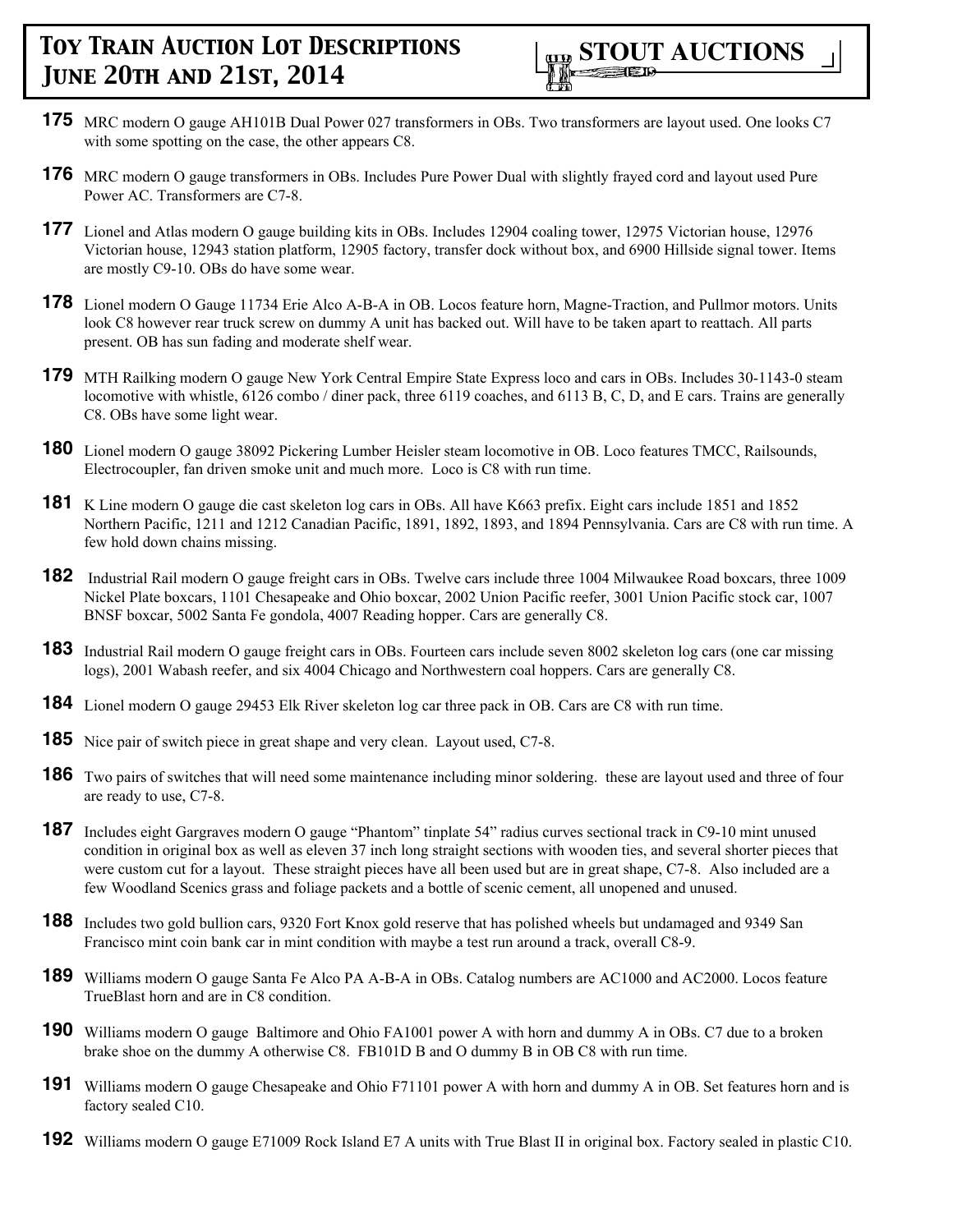

- **193** Williams modern O gauge Burlington GP-9 diesel locomotives in OBs. Both units are powered with horns. Catalog numbers are GP525 and GP526. 526 is C8, 525 is factory sealed C10.
- **194** Williams modern O gauge BL113 and BL217 Rock Island power and dummy BL-2 locos in OBs. Locos feature horn and are C8 with run time, however there are missing or loose cab window inserts on both locos.
- **195** Lionel modern O gauge 28750 Lackawanna Camelback loco and tender in OB. Loco features TMCC, Railsounds, Electrocoupler, fan driven smoke unit and much more. Loco is C8 with run time.
- **196** MTH Railking modern O gauge 30-2169-0 BNSF switcher with horn and 7718 BNSF caboose. Both C8 with run time. Caboose box missing insert. Both OBs have some corner and edge wear.
- **197** Lionel modern O gauge accessories and motorized units in OBs. Includes 14071 yard lights, two 12962 whistle sheds, 14149 scale banjo signal, 12894 signal bridge, 12900 crane kit, 12901 shovel kit, Walthers 933-2707 Golden Valley Depot, 18406 track maintenance car, 18401 hand car, and unboxed Railking Christmas trolley. Items are C7 to C8.
- **198** Modern O gauge freight cars from Lionel and K Line. Thirteen cars include 649202 Cambells boxcar, 6675 Illinois Central flat with coils, 641-2175 Western Pacific Girls boxcar, 661-1051 Girls Santa Fe flat with autos, 9051 Firestone tank car, 7302 Texas and Pacific stock car, 9725 MKT cattle car, 9111 Norfolk and Western hopper, Chatahooche boxcar, 9769 B&LE boxcar, 9116 Domino hopper, 9200 Illinois Central boxcar, and 9735 Grand Trunk boxcar. Cars are C7-8.
- **199** Lionel and Weaver modern O gauge freight cars in OBs. Nine cars include two 17358 Fairfield Farms milk cars, two 17578 Boston and Maine PS-4 flat cars, four Erie U2716 bulkhead flats, and 361963 Illinois Central Gulf hopper. Cars are C<sub>8</sub> to C<sub>9</sub>.
- **200** MTH modern O gauge Norfolk and Western coal hoppers and caboose. Includes 97057 Norfolk and Western hopper six pack and 91017 caboose. Trains are C8 condition. OBs have light shelf wear.
- **201** Bachmann Spectrum On30 25699 two truck Shay steam locomotive in OB. Loco is undecorated and in C8-9 condition with little if any run time
- **202** Mixed lot of O gauge freight cars. Include 7662 MTH flat with '40 Woody wagons, 17233 Western Pacific boxcar, 7313 Southern Pacific tank car, MTH Baltimore and Ohio boxcar unboxed, HobbyTown boxcar, 9210 Union Pacific boxcar, two 16238 New Haven boxcars, 9145 Illinois Central Gulf auto carrier, and 16375 New York Central boxcar. Cars are C7 to C8. Sold as is shown in the photos
- **203** Lionel modern O gauge 38066 Elk River Coal and Lumber Company shay steam locomotive in OB. Loco features TMCC, Railsounds, Electrocoupler, fan driven smoke unit and much more. Loco is C8 with run time.
- **204** MTH modern O gauge 20-3034-1 Chicago and Northwestern E-4 steam locomotive in OB. Loco features Protosound, Protosmoke, Protocoupler, and more. Loco is C8 with run time. OB has very light corner wear.
- **205** MTH modern O gauge 20-3042-1 Chesapeake and Ohio M-1 turbine in OB. Loco features Protosound, Protosmoke, Protocoupler, and more. Loco is C8 with run time. Locomotive original box has light corner and edge wear.
- **206** MTH modern O gauge 20-6549 Chessie 5 car passenger set and 20-6649 Sleeper and Diner add on set both in OBs. Also included is 20-6749 full vista dome. Cars are C8-9 area with light run time.
- **207** MTH modern O gauge Chicago and Northwestern seven car passenger set in OBs. Includes 20-6536 five car set and 20 -6636 diner / sleeper add on. Cars are C8+ with light run time. OBs have some corner wear.
- **208** 3rd Rail brass modern O gauge CSF&ERR 2-6-6-2 Samson articulated steam locomotive in OB. Loco is C8-9 condition with little signs of running beyond a factory test. Loco is 95 of 125 and features smoke with a black painted boiler.
- **209** 3rd Rail brass modern O gauge Pennsylvania E-6s 4-4-2 Atlantic steam locomotive in OB. Cab number 723. Loco features smoke, electronic reverse, and more. C9 with no signs of running beyond a factory test.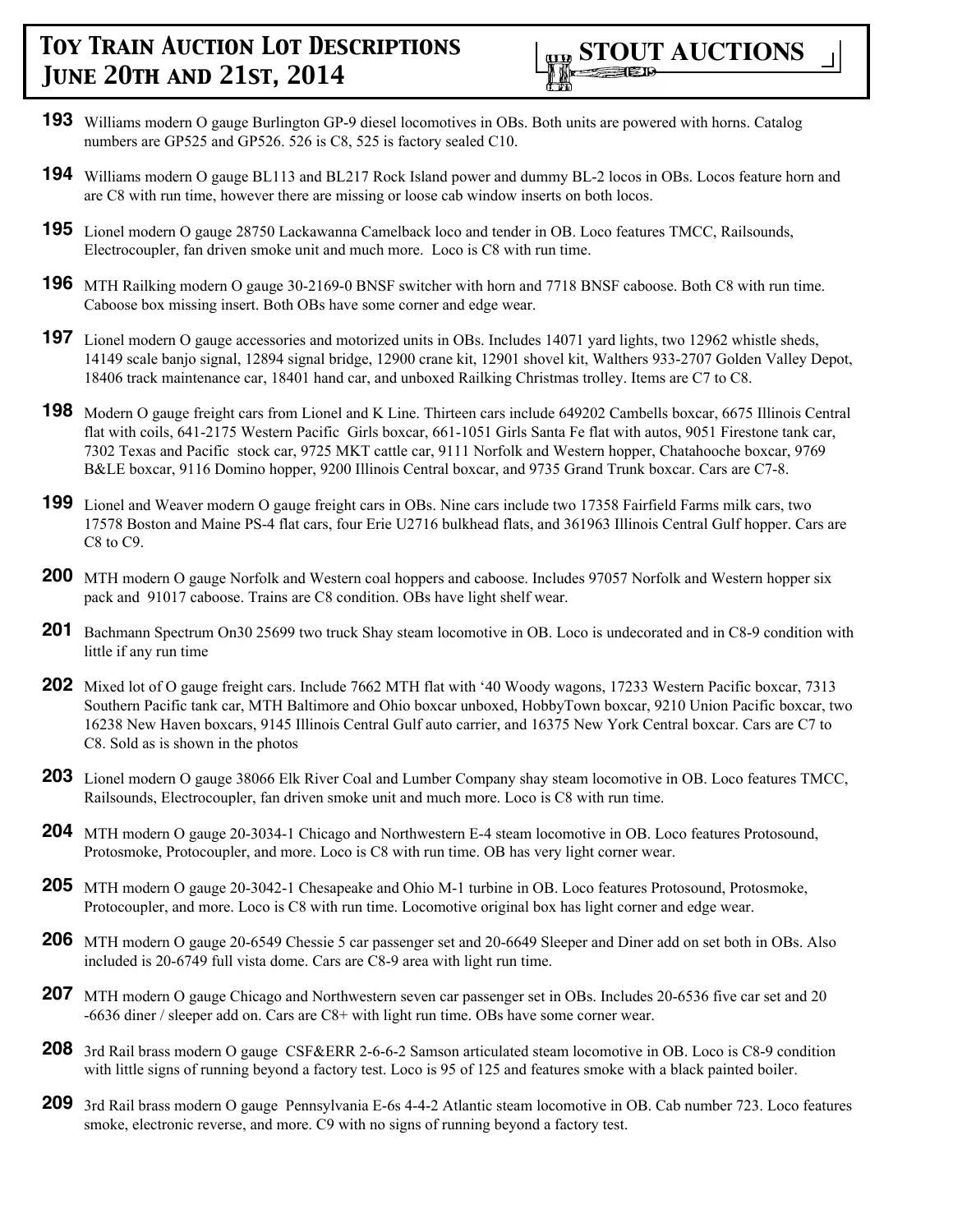

- **210** 3rd Rail brass modern O gauge Baltimore and Ohio 2-8-0 special edition steam locomotive in OB. Loco is C7 condition due to a bent eccentric rod and loose coal pile and rear bunker edge from the top of the tender. OB has some spotting and sun fading.
- **211** 3rd Rail brass modern O gauge Boston and Maine 2-8-4 Berkshire steam locomotive in OB. Cab number is 4019. Loco features TMCC, Railsounds, Electrocoupler, fan driven smoke unit and much more. Loco is C8 with run time. OB has some light sun fading on the top.
- **212** MTH modern O gauge 20-3222-1 Timberland Development Co. Climax steam locomotive in OB. Loco features Protosound 2.0, DCS control, Protosmoke, Protocoupler, and more. Loco is factory wrapped C10.
- **213** Weaver modern O gauge G1715LP Milwaukee Road Little Joe electric locomotive in OB. Loco features TMCC, Railsounds, Electrocouplers, and much more. Loco is C9-10 and only unwrapped for inspection, however one small paint nick noted on the underside edge of the pilot. Roof hatches not shown in the photos are included in the box.
- **214** 3rd Rail brass modern O gauge Pennsylvania 2-10-2 N-1s steam locomotive in OB. Loco features smoke, constant voltage lights, electronic reverse and more. Loco appears to have had after market sound added. Loco is 227 of 300 and is C8+ with some light run time. OB has some sun fading and light wear.
- **215** Atlas modern O gauge Milwaukee Road Erie Built FM A-B-A diesel locomotive set in OBs. Includes 1234P, 1234D, and 1236. Powered loco features TMCC, Railsounds, Electrocouplers, and much more. Powered loco factory sealed C10, B unit factory wrapped C9-10, and dummy A unit is C9 unwrapped for photos.
- **216** Williams modern O gauge 4014 Rock Island Golden Rocket 72' foot five car passenger set in OB. All cars are sealed C10.
- **217** 3rd Rail / Sunset brass modern O gauge Union Pacific M-10000 set in OB. Set is factory wrapped in the inner box and assumed C10.
- **218** Weaver modern O gauge Milwaukee Road Morning Hiawatha five car aluminum passenger set in OB. Set is factory wrapped in the OB C10.
- **219** 3rd Rail brass modern O gauge Chesapeake and Ohio 2-6-6-6 Allegheny steam locomotive in OB. Loco features TMCC, Railsounds, Electrocoupler, fan driven smoke unit and much more. Master carton for the loco was only opened to verify contents. We are the first to open this engine. The inner box is still unopened and contents are assumed C10.
- **220** 3rd Rail brass modern O gauge Pennsylvania 4-4-4-4 T-1 steam locomotive in OB. Cab number 6110 and the long nose version. Features smoke, constant voltage lights, electronic reverse, and more. Loco is C8-9 with very light roller marks.
- **221** Ten hardback railroad books. Subject matter mostly focused on North American railroads and steam locomotives. Noted authors include Withuhn, Boyd, Pequoit, etc. See photos for best description.
- **222** Ten hardback railroad books. Subject matter mostly focused on specific railroads such as Milwaukee Road, Chicago and Northwestern, and specific locomotives such as the F7. Noted authors include Schafer, Albi, Keyster, etc. See photos for best description.
- **223** Ten hardback railroad books. Subject matter mostly focused on railroad structures, wrecks, locomotive encyclopedias, etc. Noted authors include Cook, Golay, Lyle, etc. See photos for best description.
- **224** Eight railroad books. Subject matter mostly focused on railways of the world, spotters guides, locomotive encyclopedias, etc. Noted authors include Ellis, O Leary, Pinkepank, etc. See photos for best description.
- **225** Group of books related to model railroading. Includes Lionel repair Manual, Lionel Children's books, books on model railroad scenery, old calendars, TM price guides and more. See photos for best description.
- **226** Large group of model railroad and railroad DVDs and tapes. Includes Sixteen "Dream, Plan, Build" DVD's, twenty six O gauge VHS related tapes mostly TM and O Gauge Railroading titles, and 18 other Railroad related titles. Sold as is shown in photos.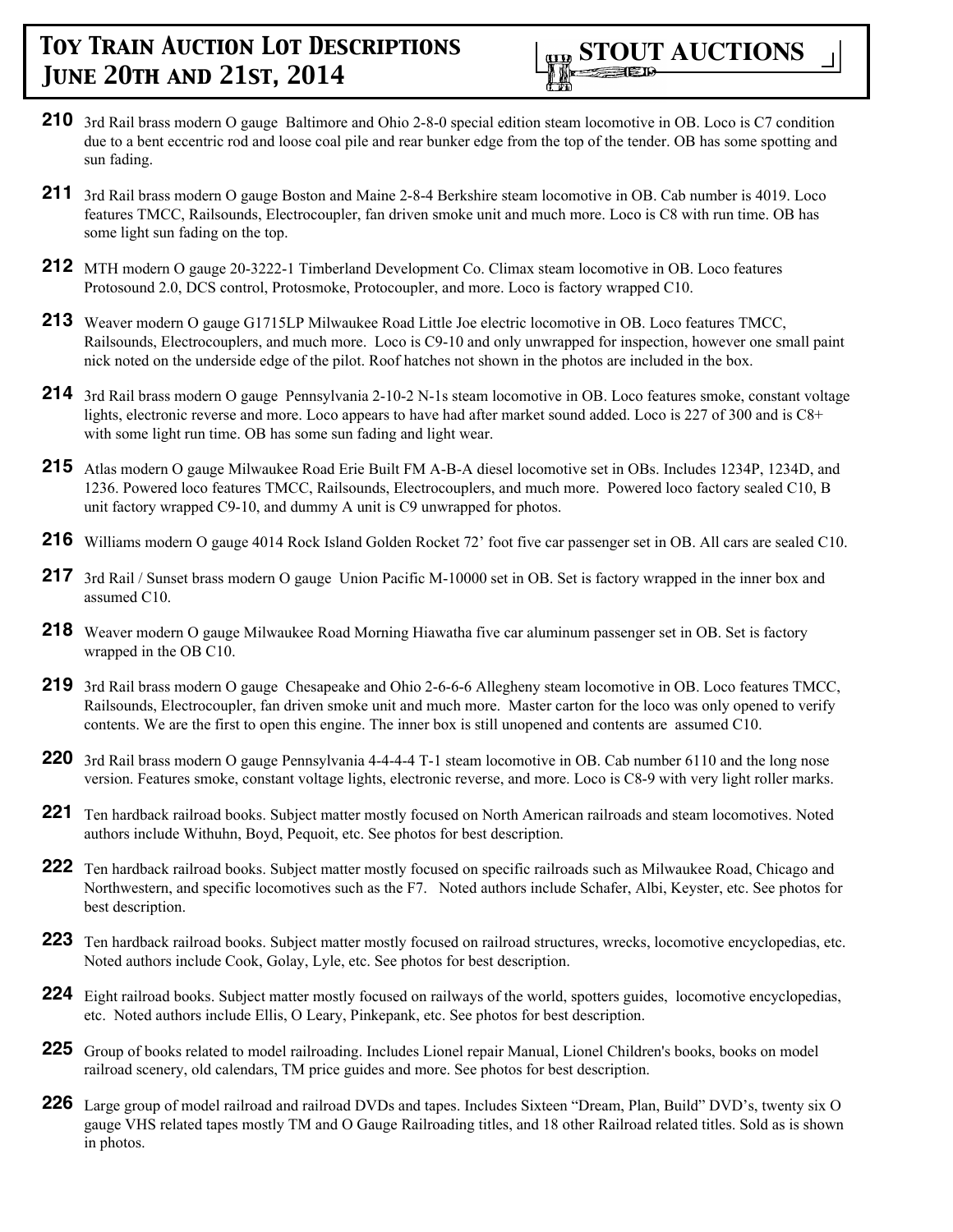

- **227** Another famous Stout Auctions cart lot. Included is a large group of O gauge track, remote O and 0-27 switches, ZW with a broken handle, two other smaller modern transformer, various scenery items, logs and more. See photos for best description. Sold as is.
- **228** Twenty plus 1:43rd die cast vehicles most new in box. Road Champs, Matchbox, and more. Perfect for a layout. See photos for best description.
- **229** Modern O gauge and HO items. Includes 11900 Lionel set trains only, no track or transformer, two Crown Model freight cars Seaboard boxcar and Whitings Milk car, MRC 1370 Railpower transformer, MRC 2800 Tech II transformer, Lionel 140 watt PH-1 powerhouse, and box full of Atlas controller switches, etc. Items are C7-8.
- **230** Bowser modern O gauge 32 inch turn table in OB. Include Dallee indexer, bridge deck kit, and more. Unused C9.
- **231** Lionel modern O gauge 31910 Soo Line Transportation set in OB. Set is C9 area with no major signs of run time.
- **232** Williams modern O gauge Santa Fe SD90 diesel locomotives in OBs. Includes SD90-208 powered unit featuring True Blast II horn and bell and two SD9027 dummy units. Locos are C7-8.
- **233** Williams modern O gauge 21812 Union Pacific Heritage MKT Katy SD90 diesel locomotive in OB. Loco is C8 with moderate run time.
- **234** Lionel modern O Gauge Intermodal crane in OBs. Includes 12781 Norfolk and Western crane. Crane C8. OB has some light wear and one four inch rip in one end flap.
- **235** MTH modern O gauge 20-98291 ABB Schnabel flat car in OB. C8 with run time. OB has some light corner and edge wear.
- **236** Lionel modern O gauge Burlington Northern SD-40 locos in OBs. Includes 8585 and 34781 dummy loco. Locos are C8 with run time. OBs have light corner and edge wear.
- **237** Lionel modern O gauge mixed items. Includes 18209 CP Rail dummy SD40, three factory error Chessie SD40 shells, and six Lionel tractor trailers. See photos for best description.
- **238** Lionel modern O gauge Fastrack items. Includes two 12048 remote left hand switches, ten 12016 terminal sections, 0-36 manual left hand switch, ten straight sections, eight 0-36 curves, and thirteen 4.5 inch straight sections. Items are generally C7-8.
- **239** Lionel modern O gauge 11718 Norfolk Southern piggyback train set with Dash 8-40C engine, five TOFC cars, and caboose. Factory-sealed C10 in OB.
- **240** Lionel modern O gauge 11740 Conrail Consolidated set factory sealed in plastic C10.
- **241** Lionel O Gauge modern Chessie System 11705 set in OBs. Loco and cars are factory sealed in plastic C10, however set lid is missing.
- **242** Lionel modern O Gauge 1577 Liberty Special set sealed in OB. Set is C10 condition, set box lid has some light wear.
- **243** Lionel modern O Gauge 11710 CP Rail Limited freight set in OBs. Set consists of: 18203 CP Rail SD40 diesel loco, 17107 Sinclair covered hopper, 17500 CP flatcar w/log load, 17200 Canadian Pacific boxcar, 17300 CP Railway reefer, 17400 gondola and 19705 CP Rail EV caboose. Set is factory sealed C10.
- **244** Lionel modern O gauge Soo Line Special freight set no. 11738 factory sealed in OB, C10.
- **245** Lionel modern O Gauge 11758 Desert King Rio Grande set factory sealed in OB. Set box some very light wear to the tape on the top.
- **246** Lionel modern O gauge 11702 Lehigh Valley Black Diamond set. Set is factory sealed in plastic. Set box has some light corner wear.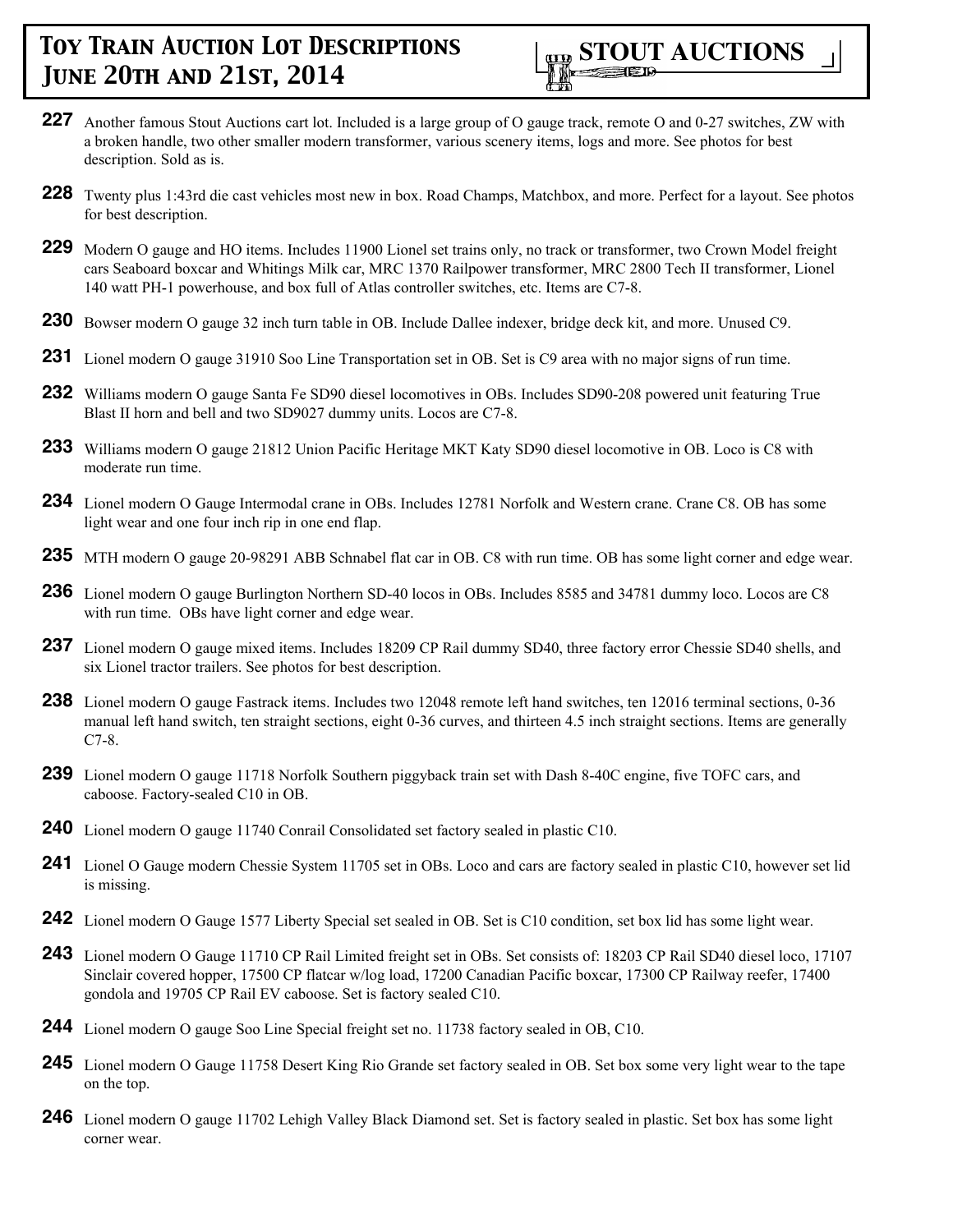- **247** Lionel modern O Gauge 11707 Silver Streak Amtrak set factory sealed in OB. C10.
- **248** Lionel modern O gauge 90th Anniversary train set no. 11715 factory sealed in OB wrapped in cellophane, C10.
- **249** Lionel modern O Gauge Amtrak 11723 work train set in OB. Set is factory sealed in the OB C10.
- **250** Lionel modern O gauge 11717 CSX Freight set in OB. Set is sealed in factory plastic and contents are assumed C10. Set has 3 inch hole in the underside of the set box.
- **251** Lionel 1160 Great Lakes Limited freight set in individual OBs and set box. The set is factory sealed in plastic C10.
- **252** Lionel modern O Gauge 1579 Milwaukee Road Service Station Special freight set in set OB. Includes 8555 8557 F3 powered and dummy unit, 9754 NYC Pacemaker boxcar, 9758 Alaska RR boxcar, 9119 Detroit & Mackinaw hopper, 9132 Pineapple car, and 9169 caboose. Set is nicer C8-9 with little if any run time, one incredibly small decal chip on the nose of the dummy A unit. OB has clear tape on the set lid.
- **253** Lionel modern O gauge 1350 Service Station F3 Special in OB, trains look C7-8. Set consists of 8365 and 8366 Canadian Pacific F3 A units, 9113 Norfolk and Western hopper, 9724 Missouri Pacific boxcar, 9725 MKT cattle car, 9723 Western Pacific boxcar and 9165 Canadian Pacific illuminated caboose. The set is nicer C8-9 with little if any run time. F units are very clean, some small shiny spots on the roofs where the box has rubbed. Set box has clear tape on the lid.
- **254** Lionel modern O gauge 1652 B & O Freight Set. Includes B & O GP-7 Diesel, Tool Car, 3 Dome Tank Car, Hopper with Coal Load Operating Log Dump Car, Caboose. In OB. Set is C9 area with no major signs of run time beyond a factory test.
- **255** Lionel modern O gauge 11706 Dry Gulch Line service station special in OB. Set is C8-9 condition with no major signs of run time. One box knife scratch along loco box. Set lid has clear tape.
- **256** Lionel modern O gauge 1487 Pennsylvania Broadway Limited set in OB. Set lid has some light wear, and set is in C8 condition with run time but complete.
- **257** Lionel modern O gauge 11733 Western Pacific Feather River freight set, factory-sealed C10 in OB. One thumb print sized puncture in the set label side of the box.
- **258** Lionel modern O gauge Santa Fe Dash 8 40-B freight set no. 11713 factory sealed in OB wrapped in cellophane, C10. Set lid has some minor corner and edge damage.
- **259** Lionel modern O gauge 11700 Conrail Limited freight set, factory-sealed in plastic C10. Set lid has a few small areas of creasing.
- **260** Lionel 1866 Great Plains Express freight set factory sealed in set box, C10.
- **261** Lionel modern O gauge 1072 Cross Country Express set in OB. Set is sealed in plastic C10.
- **262** Lionel modern O gauge 1664 Illinois Central freight set with remote control drawbridge, figure-8 layout with switch and spur in individual OBs and set box C9 area, open but looks unused and complete. OB has some light staining spots.
- **263** Lionel modern O gauge 1765 Rocky Mountain Special freight set factory sealed in OB, C10.
- **264** Lionel modern O gauge North American Express freight set no. 1560 in OB complete with all accessories. Set plastic is partially open, but set is unrun C9-10.
- **265** Lionel modern O gauge 1587 Baltimore and Ohio Capitol Limited set in OB. Set is C8 condition with run time. OB has some light wear.
- **266** Lionel modern O gauge 1071 Mid-Atlantic Limited set consisting of 8063 Seaboard diesel, 9233 transformer car, 9369 Sinclair tank, 9370 Seaboard gondola, 9371 Lantic Sugar hopper and 9372 Seaboard bay window caboose. The set is C10 sealed in factory plastic.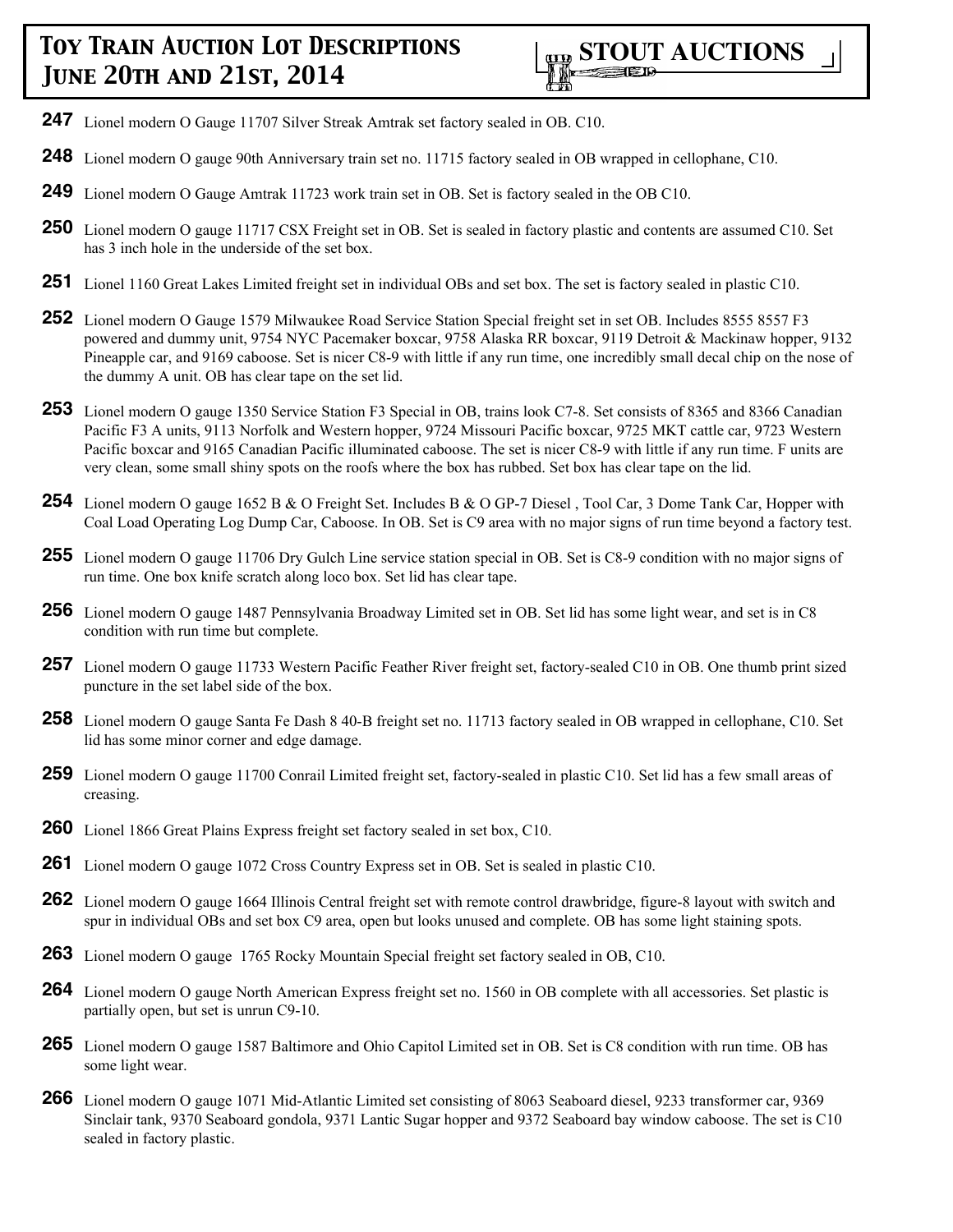- **267** Lionel modern O gauge Quaker City Limited freight set no. 1971 in individual OBs and set box. The set is C10 sealed in factory plastic. Set lid has some very light wear at the edges.
- **268** Lionel modern O gauge Erie-Lackawanna Limited freight set no. 1451 in individual OBs and set box including; 8458 Erie-Lackawanna dual motor SD-40 diesel and Erie Lackawanna freight cars; 6118 covered hopper, 6210 gondola, 7303 stock car, 9474 boxcar, 6524 six wheel crane car and a 6906 caboose. Set box lid has wear at the lower edges, but trains are all sealed in plastic C10.
- **269** Lionel modern O gauge 34568 Santa Fe Alco PA A-A diesel locomotive pair in OB. Loco features Legacy control, Legacy Railsounds, fan driven smoke unit, Electrocoupler, and much more. Locos are C8 however one pickup roller and arm missing from dummy unit. This should not affect operation.
- **270** Lionel modern O Gauge 11726 Erie Lackawanna freight set sealed in OB. Set is assumed C10. Some light wear to the box and partial tears in the plastic.
- **271** Lionel modern O gauge Gold Coast Limited set(1361) includes a 8376 Union Pacific SD40 l, 6357 Frisco tank car, 6114 Norfolk and Western covered hopper, 9888 Green Bay and Western reefer, 9468 Union Pacific box car, 9290 Operating Barrel car, and 6904 Union Pacific extended vision Caboose. Set is sealed in plastic C10. Set lid has some light wear.
- **272** Lionel modern O Gauge 1552 Burlington Northern Limited set in OB. Trains are C8-9 condition.
- **273** Lionel modern O gauge 1970 Southern Pacific Limited diesel freight set in OB. Set is factory sealed C10. Set lid has some light corner wear.
- **274** Lionel modern O gauge Norfolk & Western Continental Limited freight set no. 1260 in individual OBs. Set is factory sealed in plastic C10. Set lid has some very light corner and edge wear.
- **275** Lionel modern O gauge 1632 Santa Fe work train set in set box with individual OBs including; 8635 ATSF steam switcher, 5745 bunk car, 5760 tool car, 6593 crane car, 6272 gondola, and 6496 caboose. Set is open but appears to be C9 condition. Set box has light wear.
- **276** Lionel modern O gauge 1387 Milwaukee Special passenger set in OB. Set is complete and appears to be in C8 condition with run time. Set box has very light wear.
- **277** Lionel modern O gauge 1867 Milwaukee Road Limited freight set factory sealed in set box, C10. The set box lid has a crease.
- **278** Lionel modern O gauge 1158 Maple Leaf Limited set in OB. Set is factory sealed in plastic C10. Set lid has a some very light wear.
- **279** Lionel modern O gauge The Chessie Royal Limited freight set no. 1070 in OB. Set includes; 8061 Western Maryland U33C diesel, 9432 Postwar Years boxcar, 9328 Chessie bay window caboose, 9329 Chessie crane car, 9324 radioactive Waste flatcar, 9818 Western Maryland reefer and a 9344 Citgo tank car. The set is factory sealed in plastic C10.
- **280** Lionel modern O gauge 11719 Coastal Freight special in OB. Set is factory sealed, C10.
- **281** Lionel 11712 Great Lakes Express set factory sealed in OB. C10, OB has some light wear to the label.
- **282** Lionel modern O gauge 1450 Service Station F-3 Special set in original box with 8464 and 8465 Rio Grande F-3a diesel units with 9117 Alaska hopper, 9863 REA reefer, 9144 D&RG gondola, 9710 Rutland boxcar, and 9166 Rio Grande illuminated caboose. Set is C8 with run time. OB has clear tape on the bottom. The top is still sealed.
- **283** Lionel modern O gauge 11704 Southern freight runner in OB. Set is C8-9 with very little run time OB has clear tape on set lid.
- **284** Lionel modern O gauge Service Station Special. Set is 1868 Minneapolis and St. Louis set from 1978. Set is C8 with light run time. OB has minor corner wear.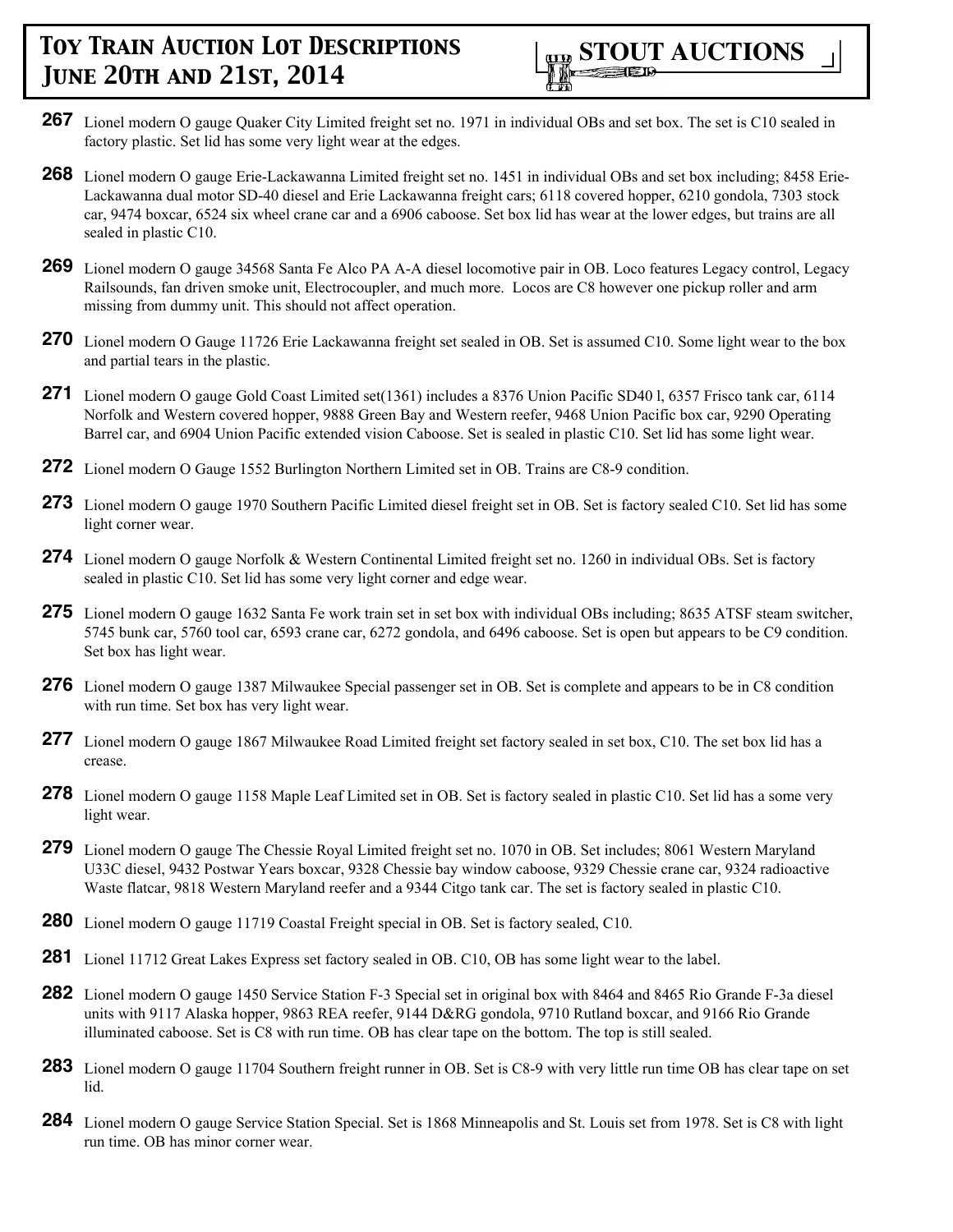- **285** Lionel modern O gauge 1672 Northern Pacific Service Station Special set. Set is C8 with run time. OB has some light wear.
- **286** Lionel modern O Gauge 1502 Yard Chief set in the OB. Set is open but in C9 condition. OB has some light corner wear.
- **287** Lionel modern O Gauge 18016 Northern Pacific 4-8-4 sealed in factory plastic. Loco features Railsounds, smoke, Pullmor motor and more. Loco is assumed C10.
- **288** Lionel modern O gauge 11711 Santa Fe F3 A-B-A diesel units factory sealed in OB wrapped in factory plastic, C10. Set box has some light damage to one corner.
- **289** Lionel modern O gauge 18006 Reading T-1 steam locomotive in OB. Loco features smoke, Railsounds, and more. Loco is C8+ with light run time, not much beyond a factory test. Locomotive original box has light corner and edge wear.
- **290** Lionel modern O Gauge Western Maryland 18023 steam Shay locomotive in OB. Loco features Railsounds, smoke, firebox glow and much more. Loco is factory wrapped with wrapping paper molded to fit loco details. Loco is C9-10. Locomotive original box has light corner and edge wear.
- **291** Lionel modern O Gauge New York Central 8406 Hudson in OB. Loco features smoke, Pullmor motor, and more. Loco is C9 area with no signs of running beyond a factory test. OB has some very light corner wear.
- **292** Lionel modern O Gauge Jersey Central Trainmaster in OB. Catalog number is 8687. Loco is C8-9 with light run time. Locomotive original box has light corner and edge wear.
- **293** Lionel modern O gauge Pennsylvania Mint Series; 18300 GG-1 diesel loco in OB. The loco appears to be factory wrapped C9-10. Locomotive original box has light corner and edge wear.
- **294** Lionel modern O Gauge 8150 Brunswick Pennsylvania five stripe GG-1 in OB. Insulators are included in the box. Loco is C8 with run time. OB has some light wear.
- **295** Lionel modern O Gauge 8850 Penn central GG1 in OB. Loco is complete with paperwork, pantographs and insulators in OB. Loco is C8 area with run time. OB has some wear on the faces.
- **296** Lionel modern O gauge 11128 Chesapeake and Ohio F19 Pacific steam locomotive in OB. Loco features TMCC, Railsounds, Electrocoupler, fan driven smoke unit and much more. Loco is C8 with moderate run time.
- **297** Lionel modern O gauge 18374 JLC Pennsylvania silver GG1 in OB. Loco features TMCC, Railsounds, operating pantographs, smoke and more. Loco is C7-8 with moderate run time and one slightly bent pantograph arm.
- **298** Lionel modern O gauge 38081 Chesapeake and Ohio 2-6-6-6 Allegheny steam locomotive with tender in OB. Loco features TMCC, Railsounds, fan driven smoke, Electrocoupler, and much more. Loco is C7-8 with moderate run time. One detail part in toe box, loose from the loco and one tender hatch hinge is broken. Unsure of detail part location. Locomotive original box has light corner and edge wear.
- **299** Weaver modern O gauge Canadian Pacific 4-4-4 Jubilee steam locomotive in OB. Loco is brass construction. Loco features TMCC, Railsounds, Electrocoupler, fan driven smoke unit and much more. Loco is C8 with moderate run time.
- **300** MTH modern O gauge 20-2684-1 Pennsylvania S-2 Alco switcher in OB. Loco features Protosound 2.0, DCS control, Protosmoke, Protocouplers, and more. Loco is C8 with run time, hand rails are slightly bent. OB has some light edge wear.
- **301** K Line modern O gauge K25181 Canadian Pacific F-7 A-A diesel locomotive pair in OBs. Locos feature TMCC, Railsounds, Electrocouplers, and much more. Locos are C8 with run time. OB has mild corner and edge wear.
- **302** K Line modern O gauge K-28881 Southern Pacific E-8 A-A set in OB. Loco features TMCC, Railsounds, Electrocouplers, and much more. Both locos are powered. Locos are C8 with run time. 6051 windshields are loose. OB has some moderate corner wear.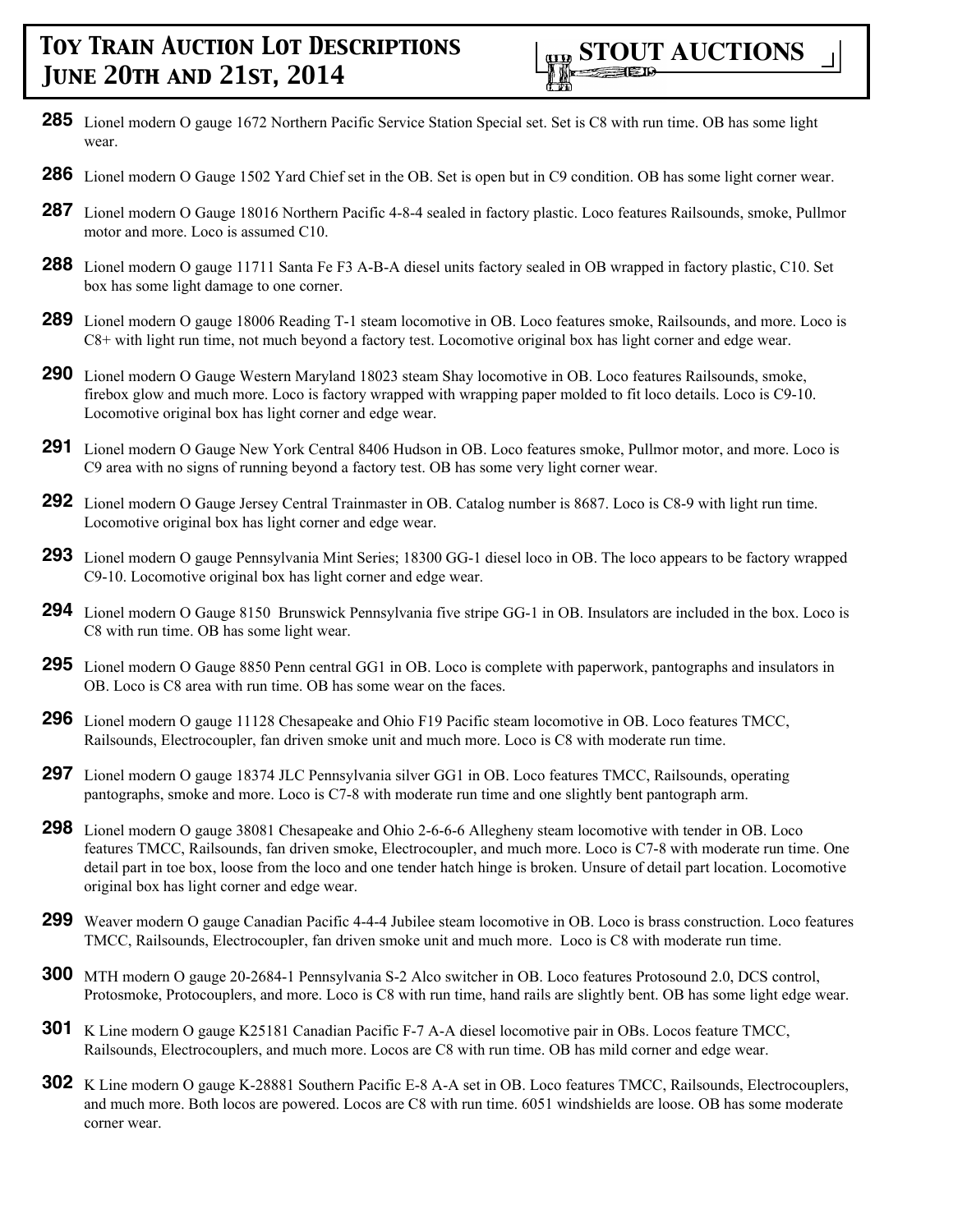

- **303** MTH modern O gauge Norfolk and Western U25B diesel locomotives in OBs. Includes powered 20222-1 and dummy 20222-3. Powered loco features Protosound 2.0, DCS control, Protosmoke, Protocouplers, and more. Locos are C8 with run time.
- **304** MTH modern O gauge 20-3359-1 Reading Camelback steam locomotive in OB. Loco features Protosound 2.0, DCS control, Protosmoke, Protocoupler, and more. Loco is C8 with run time. OB has some minor corner wear.
- **305** Lionel modern O gauge 38071 Southern Pacific cab forward steam locomotive in OB. Loco features TMCC, Railsounds, Electrocoupler, fan driven smoke unit and much more. Loco is C8 with run time.
- **306** Lionel modern O gauge 34664 Great Northern GP-9 diesel locomotive in OB. Loco features Legacy control, Legacy Railsounds, fan driven smoke unit, Electrocouplers, and much more. Loco is C8 with run time.
- **307** Lionel modern O gauge 28081 Chesapeake and Ohio 0-8-0 steam locomotive in OB. Catalog number is 28081. Loco features TMCC, Railsounds, Electrocoupler, fan driven smoke unit and much more. Loco is C8 with moderate run time.
- **308** 3rd Rail brass modern O gauge Southern Pacific MT-5 steam locomotive in OB. Cab number is 4368. Loco features TMCC, Railsounds, Electrocoupler, fan driven smoke unit and much more. Loco is C8 with run time.
- **309** 3rd Rail brass modern O gauge Pennsylvania Q-1 4-6-6-4 steam locomotive in OB. Loco features TMCC, Railsounds, Electrocoupler, smoke unit and much more. C8 with run time. OB has very light wear.
- **310** Atlas modern O gauge 30130-1 Santa Fe SW-9 switcher in OB. Loco is C7 with broken front hand rails that have been glued once. Loco features TMCC, Railsounds, Electrocouplers, and much more.
- **311** Lionel modern O gauge 31996 Holiday Special and 30011 expansion pack in OB. Trains only. No track or transformer. Trains are C8 with run time.
- **312** 3rd Rail brass modern O gauge Great Northern O8 2-8-2 steam locomotive in OB. Loco features TMCC, Railsounds, Electrocoupler, fan driven smoke unit and much more. Loco is closed cab version and cab number 3390. C8 with run time.
- **313** Lionel modern O gauge JLC 28064 Union Pacific Challenger steam locomotive in OB. Loco features TMCC, Railsounds, Electrocoupler, fan driven smoke unit and much more. Loco is C8 condition with run time.
- **314** Lionel modern O gauge 18371 JLC Pennsylvania Tuscan five stripe GG1 in OB. Loco features TMCC, Railsounds, operating pantographs, smoke and more. Loco is C8 with run time. One loose brake hose in OB.
- **315** Lionel modern O gauge Service Station Special. Set is the 1998 21753 fire and rescue set. Set features TMCC and Railsounds in the motorized unit. Set is C8 with run time.
- **316** Lionel modern O gauge 34665 Great Northern GP-9 diesel locomotive in OB. Loco features Legacy control, Legacy Railsounds, fan driven smoke unit, Electrocouplers, and much more. Loco is C8 with run time.
- **317** Lionel modern O gauge Vision Line 34672 Vision Line Pennsylvania Centipede diesel locomotives in OBs. Locos feature Legacy control, Legacy Railsounds, fan driven smoke units, Electrocouplers, and much more. Locos are C8 condition with moderate run time.
- **318** Williams modern O gauge Union Pacific Alco PA A-A set in OBs. Powered unit has been upgraded with TMCC, Railsounds, LED marker lights and headlight. Locos are C8 with moderate run time.
- **319** Lionel modern O gauge 38176 and 38160 Pennsylvania FA A-B-A diesel units including 38177 and 38178 in individual OBs and outer master carton. Locos feature TMCC, Railsounds, Electrocouplers, and much more. Locos are C8 with run time, light wear to one number board on powered loco. Also included is 38160 dummy B unit not show in photo, C7-8 with two broken ladders and with sun faded box.
- **320** MTH modern O gauge 20-3469 red Pennsylvania 4-6-2 K-4s steam locomotive in OB. Loco features Protosound 3.0, DCS control, Protosmoke, Protocoupler, and more. Loco is C8 with run time. Tender however is C7+ condition with a few small paint chips, notably on the backup light and the top edge of the coal pile.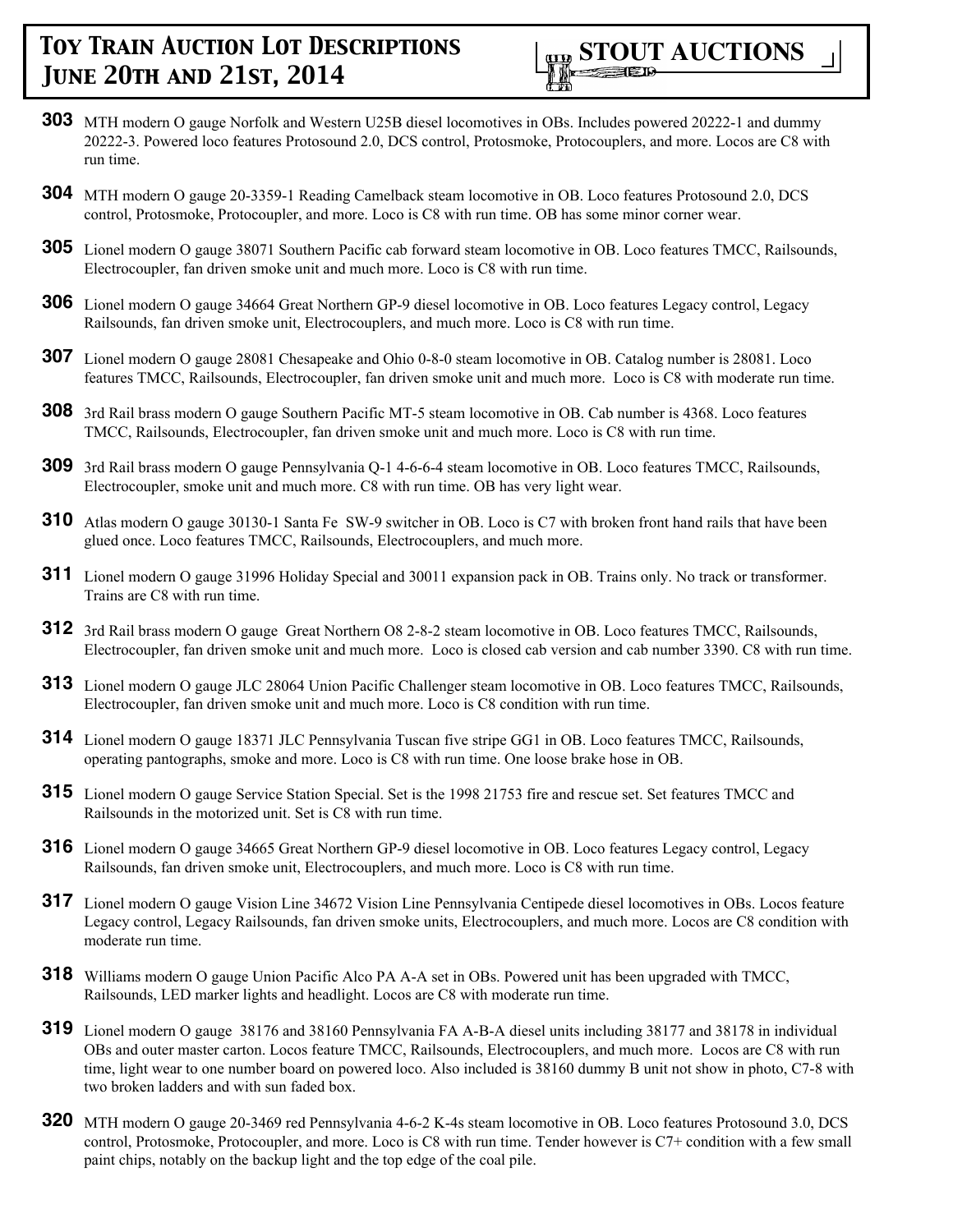

- **321** Lionel modern O gauge 14532 Century Club II Pennsylvania Shark nose A-B-B-A diesel set 14532 and two 24510 in OBs. Locos feature TMCC, Railsounds, Electrocouplers and more. All three locos are C8 with run time. OBs have some light wear.
- **322** Weaver modern O gauge Southern Pacific five car aluminum passenger set in OB. Cars are painted in Daylight paint. Cars are C8 condition with run time.
- **323** MTH modern O gauge MT-4013 Chesapeake and Ohio Madison five car passenger set in OB. Set is C8 with moderate run time. Clean OB with only light corner wear.
- **324** MTH modern O gauge flat cars with vehicle loads. Eight cars include 98114 flat with fire trucks, 98487 Illinois Central Gulf flat with police cars, 98447 TTX flat with CAT service trucks, 98486 Wisconsin Central flat with police cars, 98548 West Virginia flat with police cars, 98164 New York Central flat with fire trucks, 98519 Connecticut with police cars, and 98531 CAT flat with store haulers. Cars are generally C8 with moderate run time.
- **325** MTH and K Line modern O gauge freight cars in OBs. Eight cars include two 98365 MTA flats with R-17 subway cars, 98187 Trailways flat with bus, 98190 Santa Fe flat with PT Cruisers, 98188 Union Pacific flat with VW busses, and 98533 New York Central flat with Greyhound bus. K Line cars include 691-7402 Santa flat car and 691-6002 Ford flat with T Birds. Cars are generally C8 with moderate run time. OBs have some mild corner wear.
- **326** Lionel modern O gauge freight cars in OB. Ten freight cars include four 94137 Chesapeake and Ohio R50B express cars, 91268 Reading caboose, 77132 Great Northern caboose, 94174 Chesapeake and Ohio R50B express boxcar, 94015 Nestle boxcar, 9305L Railbox boxcar, and 9404L Burlington Northern refrigerator car. Cars are generally C8. OBs have light corner and edge wear.
- **327** Williams modern O gauge 40203 scale 4-6-4 Hudson steam locomotive in OB. Loco has been upgraded with TMCC, Railsounds, four chuffs per driver revolution, etc. Loco is C8 with run time.
- **328** Williams modern O gauge Canadian Pacific streamlined 72 foot passenger cars in OBs. Includes 43169 four car set and two 43119 add on two packs. Trains are C8 with moderate run time.
- **329** Williams modern O gauge Great Northern Madison passenger cars in OBs. Includes 43352 four car set and 43302 two car add on. Trains are C8 with moderate run time. OBs have some corner wear.
- **330** MTH modern O gauge John Deere boxcars in OBs. Six cars include 93099 A, B and C and 90130 A, B and C. Cars are C8.
- **331** Lionel modern O gauge Santa Fe Alco PA locos in OBs Two 14573 dummy units are in C8 condition. OBs have mild to moderate wear.
- **332** Lionel modern O Gauge 18029 Dreyfuss Hudson set including; 18027 NYC 4-6-4 Dreyfuss Hudson loco with tender in OB. The loco is a solid C9-10 with very light roller marks, nothing beyond a factory test. Tender load still wrapped in factory tissue, tender appears to have only been unwrapped maybe once or twice. Lionel Trains, Inc. only produced 750 of these Dreyfuss Hudson engines. This model is serial number 736. Wooden display case is included but not shown in photos.
- **333** Lionel modern O gauge 18389 Milwaukee Road E1 Bi-polar electric locomotive in OB. Loco features Legacy control and Railsounds, Electrocouplers, dual motors, and more. Loco is C8 with run time. A few very small paint chips and factory touch ups where the sections join which is typical for these locos. OB has some light creasing to one flap.
- **334** Lionel modern O gauge 18003 Lackawanna 4-8-4 steam locomotive in OB. Loco has sound of steam, Pullmor motor, smoke and more. Loco is factory wrapped in the inner carton C9-10.
- **335** Lionel modern O gauge 18010 Pennsylvania scale S-2 turbine in OB. Loco features smoke, Railsounds, constant voltage lighting and much more. Loco is factory wrapped with all paperwork, loco was partially unwrapped at some point, tender completely wrapped. Loco is C9-10. OB has some very light corner wear.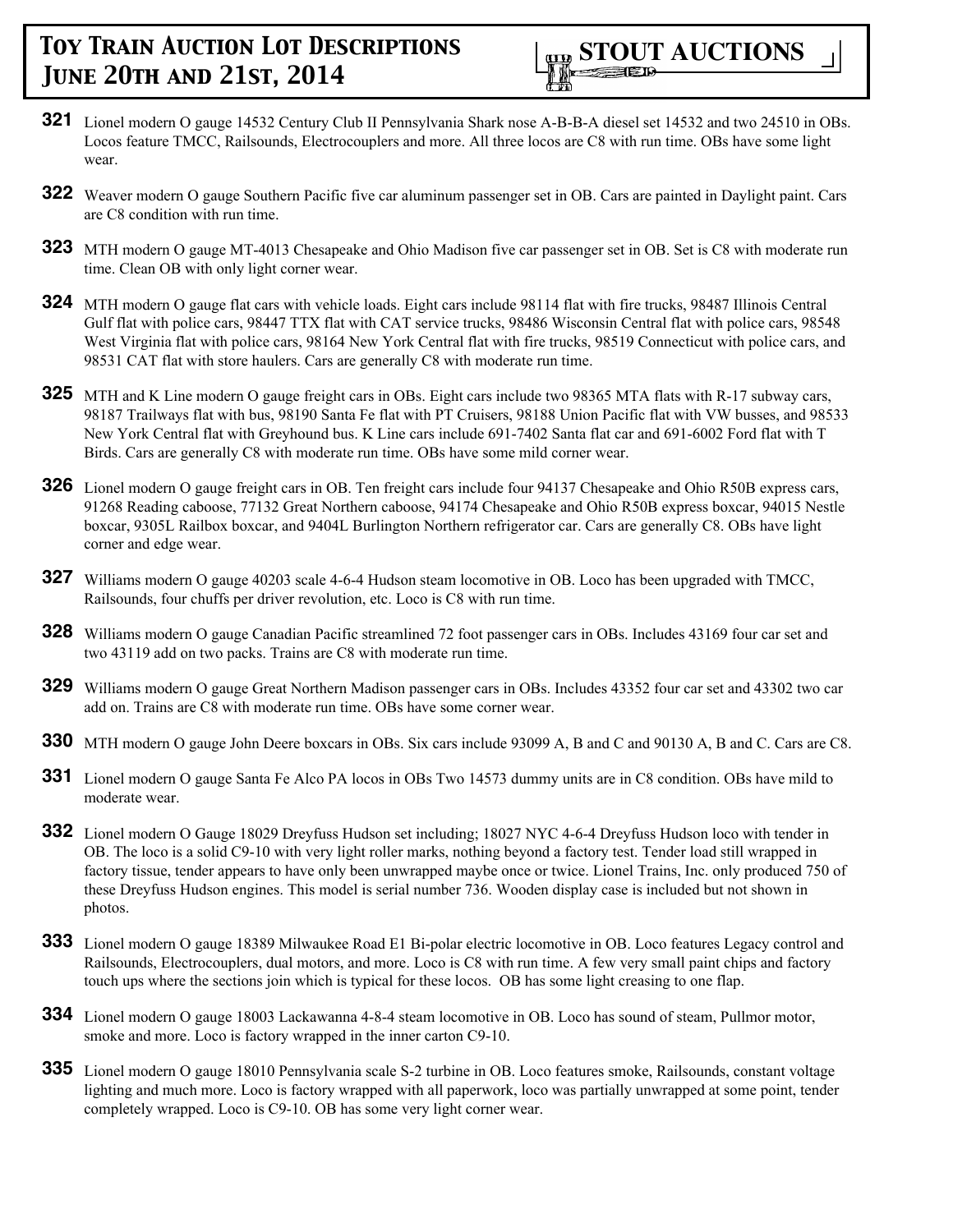

- **336** Lionel modern O gauge 18011 Chessie System T1 steam locomotive in OB. Loco features Railsounds, Smoke, firebox glow and more. Loco is factory wrapped in inner carton and assumed C10. OB has some light wear and creasing end flap.
- **337** Lionel modern O Gauge 18009 New York Central L-3 Mohawk in OB. Loco has Smoke, Railsounds, firebox glow and more. Loco is factory wrapped with all paperwork C9-10. OB has some corner and edge wear.
- **338** Lionel modern O Gauge Erie Alco PA-1 A-A set in OB. Catalog number is 18116. Locos feature Railsounds, dual motors, and more. Locos are factory wrapped and assumed C9-10. Locomotive original box has light corner wear.
- **339** Lionel modern O gauge 18018 Southern 2-8-2 Mikado steam loco and tender in OB. Loco features Railsounds, smoke, and more. Loco is factory wrapped C9-10. OB has some light wear at the corners and one or two small rub marks.
- **340** Lionel modern O Gauge Rock Island 18001 Northern locomotive in OB. Loco features smoke, whistle, and sound of steam. Loco is factory wrapped in the OB C9-10.
- **341** Lionel modern O Gauge Erie 11734 Alco A-B-A sealed in OB. Features Magne-Traction, horn in powered A unit and more. Set is factory sealed C10.
- **342** Lionel modern O Gauge 18005 New York Central 700E Hudson in OB. Loco comes with paperwork. Loco is factory wrapped in the inner carton C9-10. OB has some light corner wear.
- **343** Lionel modern O gauge 18117 Santa Fe F3 AA diesel units in OB. Locos are factory wrapped in their inner cartons C10. OB has a few very small spots of light wear.
- **344** Lionel modern O gauge 18505 Nickel Plate double headed GP7 diesel locomotives in OBs. Locos feature Railsounds. Locos are factory wrapped C9-10. OB is very clean.
- **345** Lionel modern O gauge 18374 JLC Pennsylvania silver GG1 in OB. Loco features TMCC, Railsounds, operating pantographs, smoke and more. Loco is C8 with moderate run time.
- **346** Lionel modern O gauge Canadian National Budd cars in OBs. Include 18506 Canadian National RDC powered and dummy set and 18512 Canadian National RDC non-powered set. Boxes are factory sealed in plastic C10.
- **347** Lionel modern O gauge 18310 and 18306 Pennsylvania commuter car powered and dummy sets factory wrapped in OBs. Contents are assumed C9-10. OBs have some light shelf wear.
- **348** Lionel modern O Gauge Rio Grande Alco PA A-B-A set in OB. Set number is 18107. Powered loco features dual motors, electronic reverse, constant voltage headlights and more. Set also has diesel Railsounds. Locos are factory wrapped in the OB C9-10. OB has some light shelf wear and one or two small dents.
- **349** Lionel modern O gauge Century Club 18058 New York Central 773 Hudson in OB. Loco features TMCC, Railsounds, smoke and more. Loco is factory sealed in the master carton C10.
- **350** Williams modern O gauge brass Norfolk and Western J class steam locomotive in OB. Catalog number is 5601. Loco does have a smoke unit. Loco is C8+ with some light run time. Clean OB.
- **351** Williams modern O gauge 7002 Southern Pacific brass cab forward steam locomotive in OB. Loco features smoke, constant voltage lights, and more. Loco is C8+ with light run time.
- **352** Lionel modern O gauge TTUX sets in OBs. Includes 16322 Sealand, 16363 Southern, 16345 Southern Pacific, 16334 Chicago and Northwestern, and 16360 Norfolk and Western Maxi Stack. Cars are C8 + with light run time.
- **353** Lionel Classics modern O gauge 51201 Rail Chief passenger cars in OB. Cars are unrun, and factory wrapped in the OB C10.
- **354** Lionel Classics modern tinplate 51001 #44 freight special. Includes 44E, 8820, 8816, 8814, 8817. Set is factory wrapped in the OB C9-10.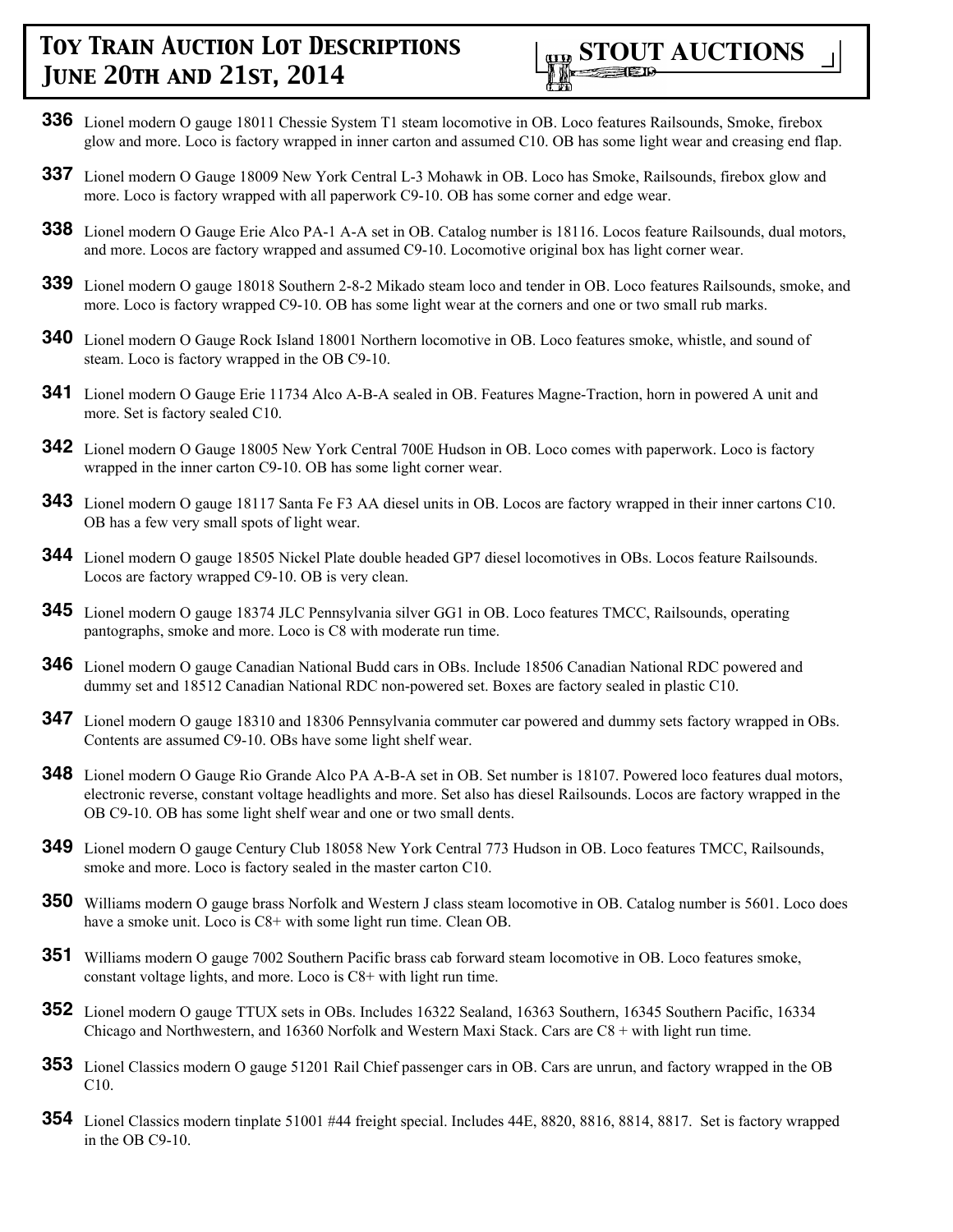

- **355** Lionel Classics modern O gauge 51004 Blue Comet passenger train set in OB. Set is factory wrapped in the OB C9-10. OB has some light corner wear.
- **356** Lionel modern O gauge 11722 Girls Train reissue in OB. Set is factory sealed in plastic C10.
- **357** K Line modern O gauge K-1933 Baltimore and Ohio RDC set factory sealed in plastic C10.
- **358** K Line modern O gauge K-1934 Western Pacific Zephyrette RDC set factory sealed in plastic C10.
- **359** K Line modern O gauge 2703 Reading interurban sets in OBs. One is open and is C8+ with light run time, the second is factory sealed in plastic C10.
- **360** K Line modern O gauge 2706 Pacific Electric interurban sets in OBs. One is open and is C8+ with light run time, the second is factory sealed in plastic C10.
- **361** K Line modern O gauge 2702 Pennsylvania interurban set in OB. Set is open and is C8+ with light run time. OB has very light corner wear.
- **362** Lionel modern O gauge Century Club 726 Berkshire in OB. Catalog number is 18053. Steam locomotive features smoke, TMCC, Rail sounds, Electrocoupler and much more. Loco is C8 with run time. OB has partial sun fading and split top corners.
- **363** Lionel modern O Gauge No. 51000 The Hiawatha passenger set in OB. Set is factory wrapped C10. We did not unwrap to inspect for gassing on the loco casting which has become common. This is sold as a wrapped and sealed set. Box has some very light wear.
- **364** Lionel modern O gauge Duluth Missabe and Iron Range GP-35 8158 powered and 8159 dummy pair in OBs. Locos appear unrun beyond factory test. Items in this lot are nicer C8-9 condition. Nicer MPC than we usually see. Boxes are relatively square and clean.
- **365** Lionel modern O gauge Santa Fe GP-20 diesel locomotives in OBs. Includes two 8352 powered locos and 8355 dummy. Locos are C8 to lower C9. OBs have some light wear.
- **366** Lionel modern O gauge 8250 and 8255 Santa Fe GP-9 power and dummy pair in OBs. Locos are clean C9 with no signs of running beyond a factory test. OBs have light wear, but are clean for MPC boxes.
- **367** Lionel modern O gauge Boston and Maine GP-9 power and dummy pair in OBs. Catalog numbers 8654 and 8655. Locos are C8-9. OBs are clean and square with Charles Ro stickers on the front.
- **368** Lionel modern O gauge Jersey Central GP-9 diesel locomotive pair in OBs. Includes 8550 powered and 8561 dummy. Locos are C8 with run time. OBs have some light shelf wear.
- **369** Lionel modern O gauge Frisco U36B diesel locomotive pair in OBs. Includes 8571 powered and 8572 dummy. Locos are C8-9. OBs have very light wear.
- **370** Lionel modern O gauge Canadian National GP-7 diesel locomotive pair in OBs. Includes 8031 powered and 8258 dummy. Locos are C8 with run time. OBs have some light shelf wear.
- **371** Lionel modern O gauge diesel locomotive switchers in OBs. Includes 8471 Pennsylvania, 8660 CP Rail, and 8354 Erie. Locos are generally C8. OBs are over all very clean with light corner and edge wear and stickers.
- **372** Lionel modern O gauge Long Island Railroad GP-20 diesel locomotive pair in OBs. Includes 8360 powered and 8367 dummy. Locos are C8 with run time. OBs have some minor corner wear.
- **373** Lionel modern O gauge Missouri Pacific GP-20 diesel locomotive pair in OBs. Includes 8562 powered and 8565 dummy. Locos are C8 with run time. OBs have some light shelf wear.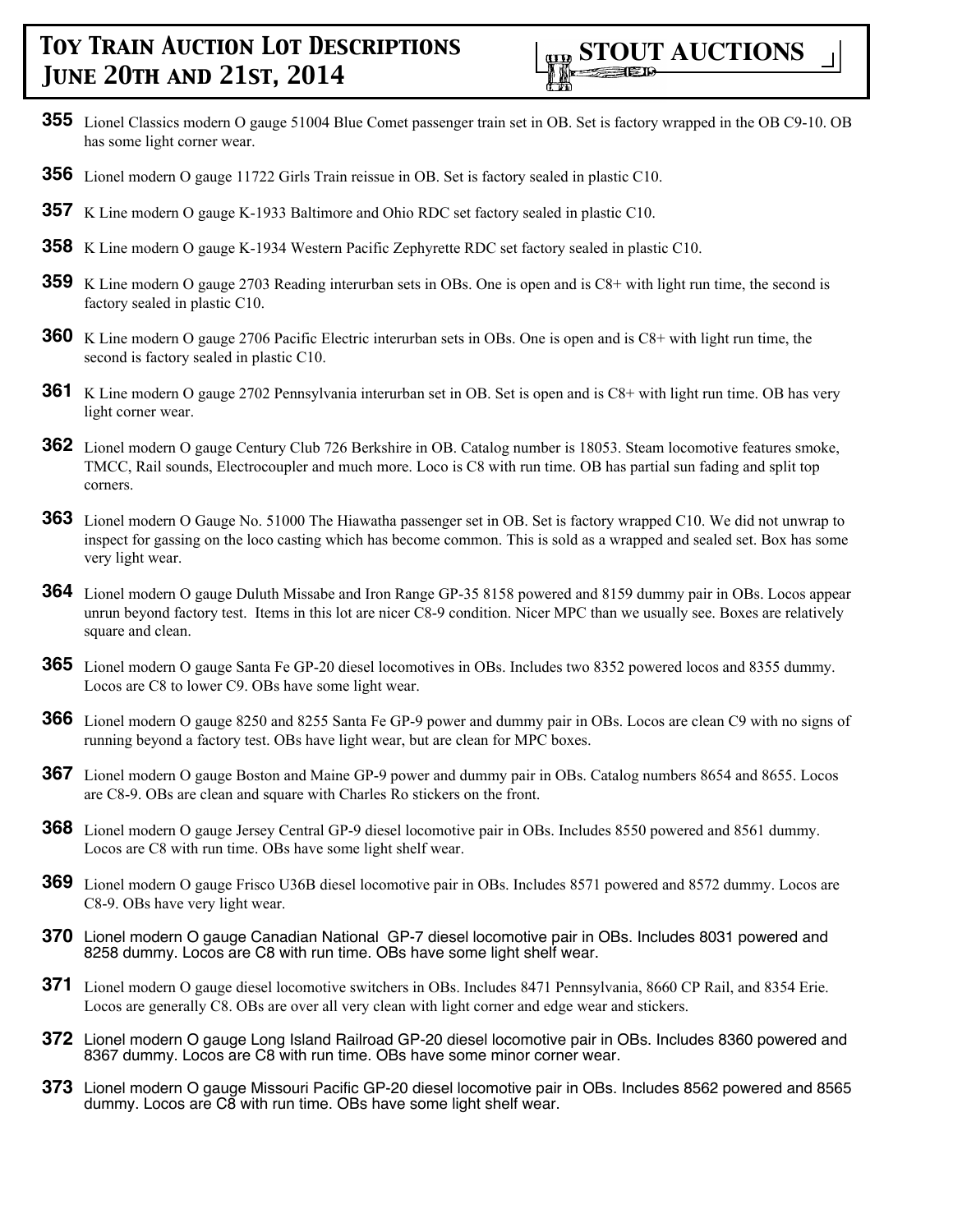

- **374** Lionel modern O gauge Florida East Coast GP-9 diesel locomotive pair in OBs. Includes 8064 powered and 8065 dummy. Items in this lot are nicer C8-9 condition. Nicer MPC than we usually see. Boxes are relatively square and clean.
- **375** Lionel modern O gauge Pennsylvania GP-9 diesel locomotive pair in OBs. Includes 8357 powered and 8358 dummy. Items in this lot are nicer C8-9 condition. Nicer MPC than we usually see. Boxes are relatively square and clean.
- **376** Lionel modern O gauge Chessie U36B diesel locomotive pair in OBs. Includes 8470 powered and 8560 dummy. Locos are C8 with run time. One OB missing sticker and has writing on the end, both have mild corner wear.
- **377** Lionel modern O gauge Delaware and Hudson U36C diesel locomotive pair in OBs. Includes 8050 powered and 8051 dummy. Items in this lot are nicer C8-9 condition. Nicer MPC than we usually see. Boxes are relatively square and clean.
- **378** Lionel modern O gauge Rio Grande GP-7 diesel locomotive pair in OBs. Includes 8454 powered and 8455 dummy. Locos are C8 with run time. OBs have some light to moderate shelf wear.
- **379** Lionel modern O gauge Grand Trunk GP-7 diesel locomotive pair in OBs. Includes 8353 powered and 8354 dummy. Locos are C8 with run time. OBs have some light wear, celo punctures, and dust.
- **380** Lionel modern O gauge Burlington Northern U36B diesel locomotive pair in OBs. Includes 8650 powered and 8651 dummy. Items in this lot are nicer C8-9 condition. Nicer MPC than we usually see. Boxes have only very light wear and stickers from Charles Ro on the front.
- **381** Lionel modern O gauge rectifier electric locomotives in OBs. Includes 8659 Virginian and 8754 New Haven. Locos are C8 with run time. OBs have some very light run time.
- **382** Lionel modern O gauge diesel switchers in OBs. Includes 8154 Alaska SW-1 and 8761 Grand Trunk NW-2. Items in this lot are nicer C8-9 condition. Nicer MPC than we usually see. Boxes are relatively square with only light wear.
- **383** Lionel modern O gauge GP-9 diesel locomotives in OBs. Includes 8757 Conrail and 8763 Norfolk and Western. Items in this lot are nicer C8-9 condition. Nicer MPC than we usually see. Boxes are relatively square and clean with only light wear.
- **384** Lionel modern O gauge Erie Lackawanna GP-20 diesel locomotive pair in OBs. Includes two powered 8369 unit. Locos are C8 to C8+. Light wear on the boxes.
- **385** Lionel modern O gauge 18307 Pennsylvania FM Trainmaster factory sealed in plastic C10.
- **386** Lionel modern O Gauge Lackawanna commuter car set in OB. Includes 18304 set with powered unit. Cars are C10. OB has light shelf wear.
- **387** Lionel modern O gauge 18309 Reading FM Trainmaster factory wrapped in the inner box C9-10. OB has light shelf wear.
- **388** Lionel modern O Gauge 8100 Norfolk and Western J class steam locomotive in OB. Loco is generally C8+ with lighter run time. Locomotive original box has light corner and edge wear.
- **389** Lionel modern O gauge 18003 Lackawanna 4-8-4 steam locomotive in OB. Loco has sound of steam, Pullmor motor, smoke and more. Loco is factory wrapped in the inner carton, C9-10. Lifted loco up to inspect for run time. OB has very light edge wear.
- **390** Lionel modern O gauge No. 8606 Boston and Albany 4-6-4 Hudson steam locomotive and tender with operating smoke stack and steam chests and electronic Mighty Sound of Steam. Loco is factory wrapped in the inner carton C9-10. OB has a few light spots of shelf wear.
- **391** Lionel modern O Gauge 8307 Southern Pacific Daylight steam locomotive in OB. Loco features Sound of Steam, smoke, whistle and more. Loco is C9-10 factory wrapped in the inner carton. OB has mild corner and edge wear.
- **392** Lionel modern O gauge 18000 Pennsylvania 0-6-0 B6 steam locomotive. Loco is C9-10 factory wrapped in the OB. Locomotive original box has light corner and edge wear.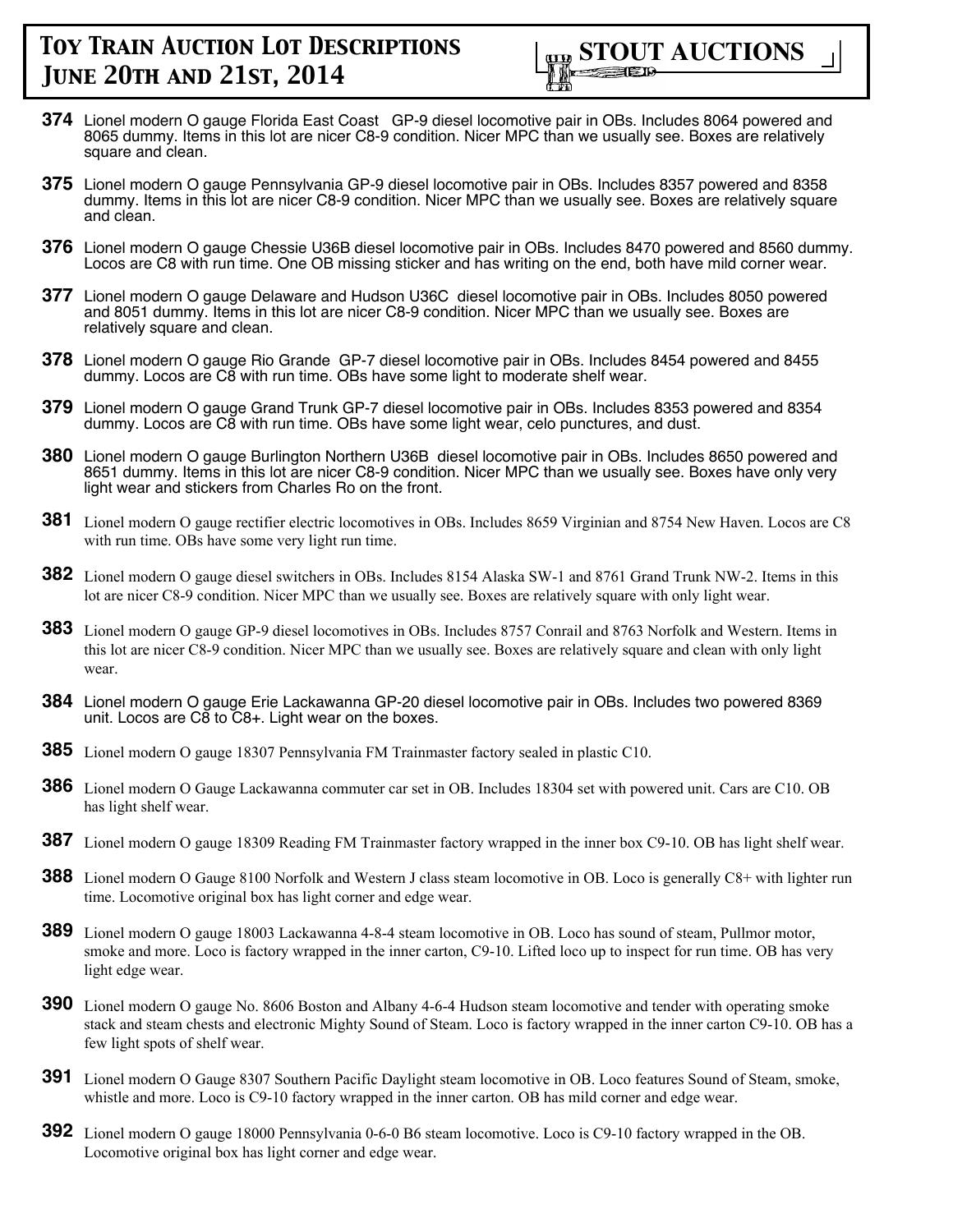- **393** Lionel modern O Gauge 18022 Pere Marquette Berkshire in OB. Loco is C9-10 condition factory wrapped in the inner carton. Clean OB with incredibly light corner wear.
- **394** Lionel modern O gauge 18210 Illinois Central SD-40 diesel locomotive in OB. Loco features horn and is factory wrapped in the inner box C9-10.
- **395** Lionel modern O gauge 18214 CSX Dash 8 diesel locomotive in OB. Loco features horn and is factory wrapped in the inner carton C9-10.
- **396** Lionel modern O gauge 18212 Santa Fe Dash 8-40B diesel locomotive in OB. Loco features horn and is factory wrapped in the inner carton C9-10, however has a scratch in the "A" on one side of the loco, might be factory.
- **397** Lionel modern O gauge 18205 Union Pacific Dash 8-40C diesel locomotive in OB. Loco features horn and is factory wrapped in the inner carton C9-10.
- **398** Lionel modern O gauge 18213 Norfolk Southern Dash 8-40C diesel locomotive in OB. Loco features horn and is factory wrapped in the inner carton C9-10.
- **399** Lionel modern O gauge 18302 Great Northern electric locomotive in OB. Loco is factory wrapped in the OB C9-10. OB has light corner wear.
- **400** Lionel modern O gauge 18504 Frisco GP-7 diesel locomotive in OB. Loco is factory wrapped C9-10.
- **401** Lionel modern O gauge 18824 Montana Rail Link SD-9 diesel locomotive in OB. Loco features a horn and is factory wrapped C9-10. OB has light corner wear.
- **402** Lionel modern O gauge 18821 Clinchfield GP-38 diesel locomotive in OB. Loco features horn and is factory wrapped in the OB C9-10.
- **403** Lionel modern O gauge 8610 Wabash 4-6-2 steam locomotive in OB. Loco is C9 area, appears to be unrun beyond a factory test. OB has small hole in celo, otherwise clean.
- **404** Lionel modern O Gauge 8753 Pennsylvania GG-1 in OB. Loco is C9-10 and only unwrapped for photos. Pantographs and insulators still attached to sprues in the box. OB has light corner wear.
- **405** Lionel modern O gauge 8580 Illinois Central F-3 A-A diesel locomotive set in OB. Locos are in C9-10 condition factory wrapped in the inner boxes with plastic bags molded to the details. OB has some very light wear on the celo.
- **406** Lionel modern O gauge 8370 New York Central F-3 A-A diesel locomotive set in OB. Locos are in C9-10 condition factory wrapped in the inner boxes with plastic bags molded to the details. OB has light shelf wear on the face of the box.
- **407** Lionel modern O gauge Southern Pacific F-3 A-A diesel locomotive set in OB. Catalog numbers are 8260 and 8260. Locos are factory wrapped C9-10. OB lid is split at one corner.
- **408** Lionel modern O gauge Santa Fe 2-6-4 steam locomotive in OB. Catalog number is 18635. Loco feature smoke. Loco is C9-10. OB has one detached end flap.
- **409** Modern era Lionel O gauge 18636 Baltimore and Ohio 4-6-2 President Washington steam locomotive and tender in original box with operating whistle. Loco is factory wrapped C9-10. OB has light corner wear.
- **410** Lionel modern O gauge 18630 Chicago and North Western 4-6-2 steam locomotive and tender in OB with operating smoke stack and whistle, C9-10 factory wrapped in the inner carton. Locomotive original box has light corner and edge wear.
- **411** Lionel modern O gauge 8265 Santa Fe SD40 diesel locomotive in OB. Loco is C9-10 factory wrapped. Locomotive original box has light corner and edge wear.
- **412** Lionel modern O gauge 8003 Chessie Steam Special Berkshire steam locomotive in OB. Loco is C9, appears unrun beyond a factory test. OB has light corner wear.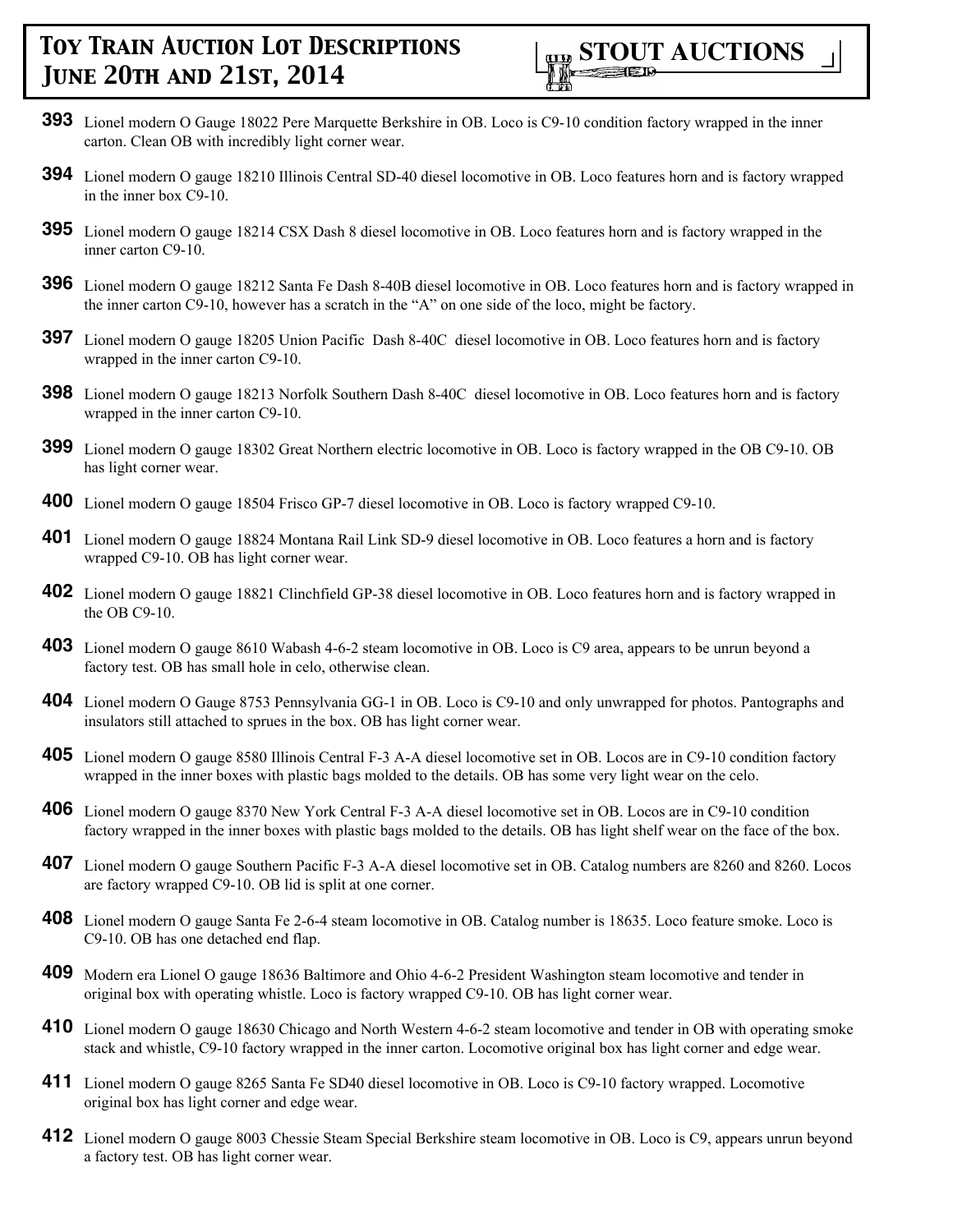- **413** Lionel modern O gauge sports boxcars in OBs. Eleven cars include two 9623 NBA Eastern, 9621 NHL Campbell Conference, 9360 NHL, two 9622 NBA Western, 9620 NHL Wales, 9362 MLB boxcar, 9359 NBA boxcar, 9625 MLB American boxcar, and 9624 MLB National boxcar. Cars are C7-8 with light mildew on the roofs which might clean. OBs have some light corner wear.
- **414** MTH modern O gauge BNSF SD70MAC diesel locomotive in OB. Loco features Protosound, Protosmoke, Protocouplers, and more. Catalog number is 20-2215-1. Loco is C8 with run time.
- **415** Lionel modern O gauge Visitor Center and TCA cars in OBs. Nine cars include 52008 TCA crane, 2000 National Toy Train Museum boxcar signed by Angela Trotta Thomas, 16413 Clinchfield 1994 YORK hopper, 52052 Carail TTOS boxcar, 40th Birthday National Toy Train Museum car, 19920 Visitors Center grand opening boxcar, 19927 1993 Visitors Center boxcar, 19934 1995 Visitors Center boxcar, and 19932 1994 Visitors Center boxcar. Cars are generally C7-8 with some light mildew on the roofs.
- **416** Lionel modern O gauge Postwar Celebration Series set 31758 featuring a Jersey Central Trainmaster and three aluminum passenger cars. Set is still factory sealed in plastic C10. Set features TMCC, Railsounds, and more. Set includes $\boxtimes\#2341$

Jersey Central FM TrainMaster, #2531 Silver Dawn Observation car, #2533 Silver Cloud Pullman car, #2532 Silver Range Vista Dome car

- **417** Lionel modern O gauge Baltimore and Ohio passenger cars in OBs. Includes 19010 diner, 9524 coach, 9525 coach, 9516 coach, 9523 baggage, and 9529 Eisenhower observation. Cars are C7 with mildew on the roofs. OBs have some staining and wear.
- **418** Lionel modern O gauge milk car three packs in OBs. Includes 21857 Western Dairy and 21855 Atlantic and Pacific. Cars are C9-10.
- **419** Lionel modern O gauge Pennsylvania passenger set. Includes 18901 Pennsylvania AA Alcos with Pennsylvania passenger cars; 16000 vista dome, 16001 passenger, 16002 passenger, 16003 observation and 16009 combo, and 16022 baggage. Trains are C9-10 and appear unrun. OBs have some light wear and marking stickers.
- **420** MTH Railking modern O gauge 30-1124-0 Northern Pacific 0-8-0 steam locomotive in OB. Loco features smoke and whistle. C8 with run time. OB has some light dirt.
- **421** MTH Railking modern O gauge Norfolk Southern unit train set in OB. Catalog number is 30-1015. Loco features a horn. Set is C9-10 area. Loco appears factory wrapped.
- **422** MTH modern O gauge 20-90293 Pacific Lumber Company skeleton log six pack in OBs. Cars are C9-10. Set box has some light wear and crease in one flap.
- **423** Lionel modern O gauge 12016 Fastrack terminal sections in OBs. Twenty three NOS sections are C10.
- **424** K Line modern O gauge boxcars in OBs. Fifteen cars include 640-1731 MKT, 641-8014 Domino, 91162 Kline Superstore, 644-1491 Rio Grande, 641-1051 Santa Fe, 641-2172 Western Pacific, 645-2171 Western Pacific, 641-2173 Western Pacific, 641-2171 Western Pacific, 644-1091 Baltimore and Ohio, 641-1091 Baltimore and Ohio boxcar, 641-2174 Western Pacific, 641-1591 Great Northern, 644-2112 Union Pacific, and 644-1051 Santa Fe. Cars are C8+ to C10. Displayed mostly, a few might have run time. A few OBs have some light corner wear.
- **425** K Line modern O gauge TCA and other boxcars. Twelve cars include 027KC1 Ashley boxcar, 6406-1987 Research Triangle boxcar, 6444 1990 Christmas boxcar, 6406 TCA 1987 boxcar, 90001 premier boxcar, 91014 Superstore 14 boxcar, 6474 1992 Christmas boxcar, 027KC16 Ashley boxcar, 5141 1992 Ashley boxcar, 027KC16 Ashley boxcar, 5141 Ashley boxcar, and 027KC10 Special Events 7 boxcar. Cars are C7 with some mildew on roofs. Two OBs missing from the group.
- **426** Lionel modern O gauge 28262 Western Pacific / Union Pacific heritage diesel locomotive SD-70ACE in OB. Loco features Legacy control, Legacy Railsounds, fan driven smoke unit, Electrocouplers, and much more. Loco is C9-10 and appears to have been displayed only.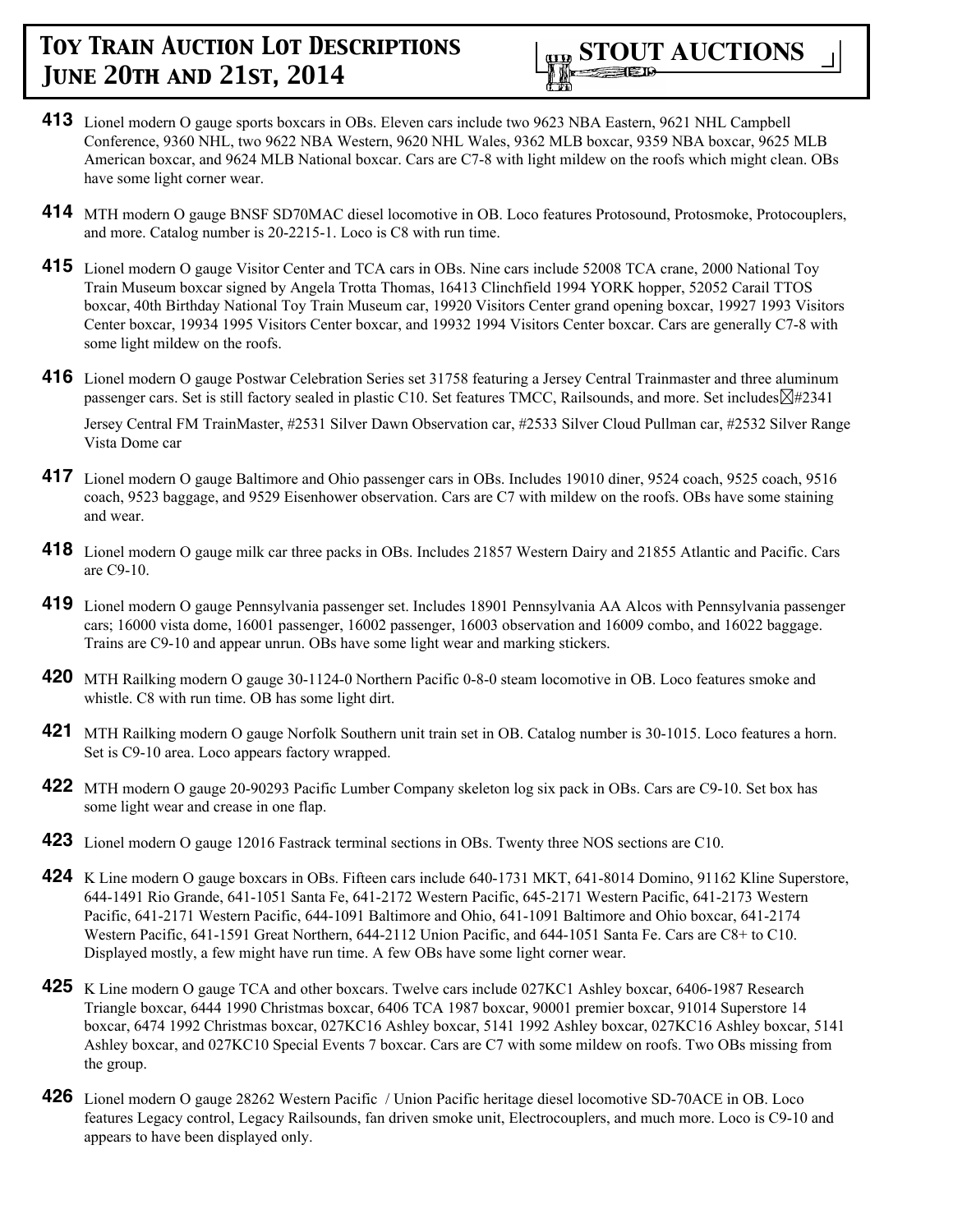- **427** Lionel modern O gauge 34694 Louisville and Nashville F7 A-A diesel locomotive set in OB. Locos feature Legacy control, Legacy Railsounds, fan driven smoke unit, Electrocouplers, and much more. Locos are C10 NOS, however paint chip on rear ladder and steps on A unit doors have been repaired. Paint chip is the only noticeable item.
- **428** Lionel modern O gauge tank car three packs in OBs. Includes 21878 Procor and 21864 Cerestar. Cars are C9-10.
- **429** Lionel modern O gauge freight cars in OB. Ten freight cars include 29215 Canadian Pacific boxcar, 19285 Northern Pacific boxcar, 17233 Western Pacific boxcar, 29214 Southern boxcar, 19283 Erie boxcar, 29203 Maine Central boxcar, 52126 Classic Toy Trains Milwaukee Road boxcar, 19540 Broken Arrow stock car, 19290 Seaboard boxcar, and 19288 Pennsylvania over stamp boxcar. Cars are generally C8. OBs have some light corner and edge wear.
- **430** Lionel modern O gauge 18214 CSX Dash 8 diesel locomotive in OB. Loco features horn and electronic E unit. Loco is lower C8 with run time and some light scuffs on the roof. OB has some light wear.
- **431** Weaver modern O gauge freight cars in OBs. Twelve freight cars include 2520L New Haven flat, 4107 Chicago and Northwestern flat, 4103 Union Pacific flat, 2712 Grand Trunk flat, 2527L Army flat, 68002 Allied tank car, Union Pacific tank car, 4502 Gulf tank car, two 1310 Dupont tank cars, 170436 Norfolk and Western flat, and 2709 Union Pacific flat. Cars are C8 to C10. Displayed mostly, a few might have run time. A few OBs have some light corner wear.
- **432** K Line modern O gauge flat cars in OBs. Fifteen cars include three 6994 Union Pacific, four 6993 Norfolk Southern, 22161 Norfolk Southern, 661-2171 Western Pacific, 661-8012 Army with helicopter, two 662-8012 Army flat with missile, 691-8026 US Cost Guard with boats, and two 691-8023 Army with Jeeps. Cars are generally C8. A few OBs have light wear.
- **433** MTH Railking modern O gauge Pennsylvania 30-6707 four car gold plated passenger set in OB. Passenger set includes 2000 EA baggage, J. Lionel Cowen coach, Harry Ives Vista Dome, and A.C. Gilbert observation. Passenger cars are C8 with light run time. OB has some light corner and edge wear.
- **434** MTH Premier modern O gauge freight cars in OB. Ten freight cars include 97405 Chessie hopper, 97540 Saskatchewan hopper, 97422 Chessie hopper, 92007 Chessie tank car, 97617 Soo, 97153 Wisconsin Central hopper, 97101L Union Pacific hopper, 97410 Burlington hopper, 90016B Chicago and Northwestern hopper, and 97104 Illinois Central hopper. Cars are generally C8. OBs have some light corner and edge wear.
- **435** MTH Railking modern O gauge buildings in OBs. Eight row houses include 90183, 90247, 90120, 90043, 90180, 90181, 90182, 90117. Houses are C9-10 OBs are a bit dusty.
- **436** Weaver modern O gauge freight cars in OBs. Fourteen hoppers include U3722L Union Pacific, U1921 Southern Pacific, U3710 Great Northern, U3714 Burlington Northern, U3720L Norfolk Southern, U1922 Norfolk Southern, U3730L Norfolk and Western, 6272 Ontario Northland, U3730L Norfolk and Western, U1918 DT&I, U1914 Santa Fe, U19009L Southern, U19011L Norfolk Southern. Cars are C8 to C10. Displayed mostly, a few might have run time. A few OBs have some light corner wear.
- **437** MTH Railking modern O gauge buildings and billboards in OBs. Nine items include 90208 Anheuser Busch billboard, 90255 Budweiser billboard,9093 fireworks stand, 900005 Stainless mobile home, 90004 country freight station, 90006 yard tower, 9097 gate tower, unnumbered farm house, and 90116 farm house. Houses are C9-10 OBs are a bit dusty.
- **438** New York Central railroad rules and operating manuals. Includes EMD E-7 diesel locomotive operators manual, Instructions for the Preparation and Maintenance of Locomotive Fires, 1963 Per Diem Switching, Rules for Enginemen and Firemen for the Operation of Intermittent Inductive Train Stop, two copies of Rules for the Operation and Supervision of Air Brake Train Air Signal, and 1956 Rules of the Operating Department. See photos for best description.
- **439** Lionel modern O Gauge 18025 Texas and Pacific L3 steam locomotive in OB. Loco features smoke, Railsounds, firebox glow and much more. Loco is factory wrapped in the inner carton C10, case has also been opened, but unused. Display case included but not shown in the photos.
- **440** Lionel modern O Gauge Pennsylvania Brunswick F3 A-A in OBs. Includes 8952 A-A set one power one dummy. Locos are unrun C9-10. OB is clean with only light wear.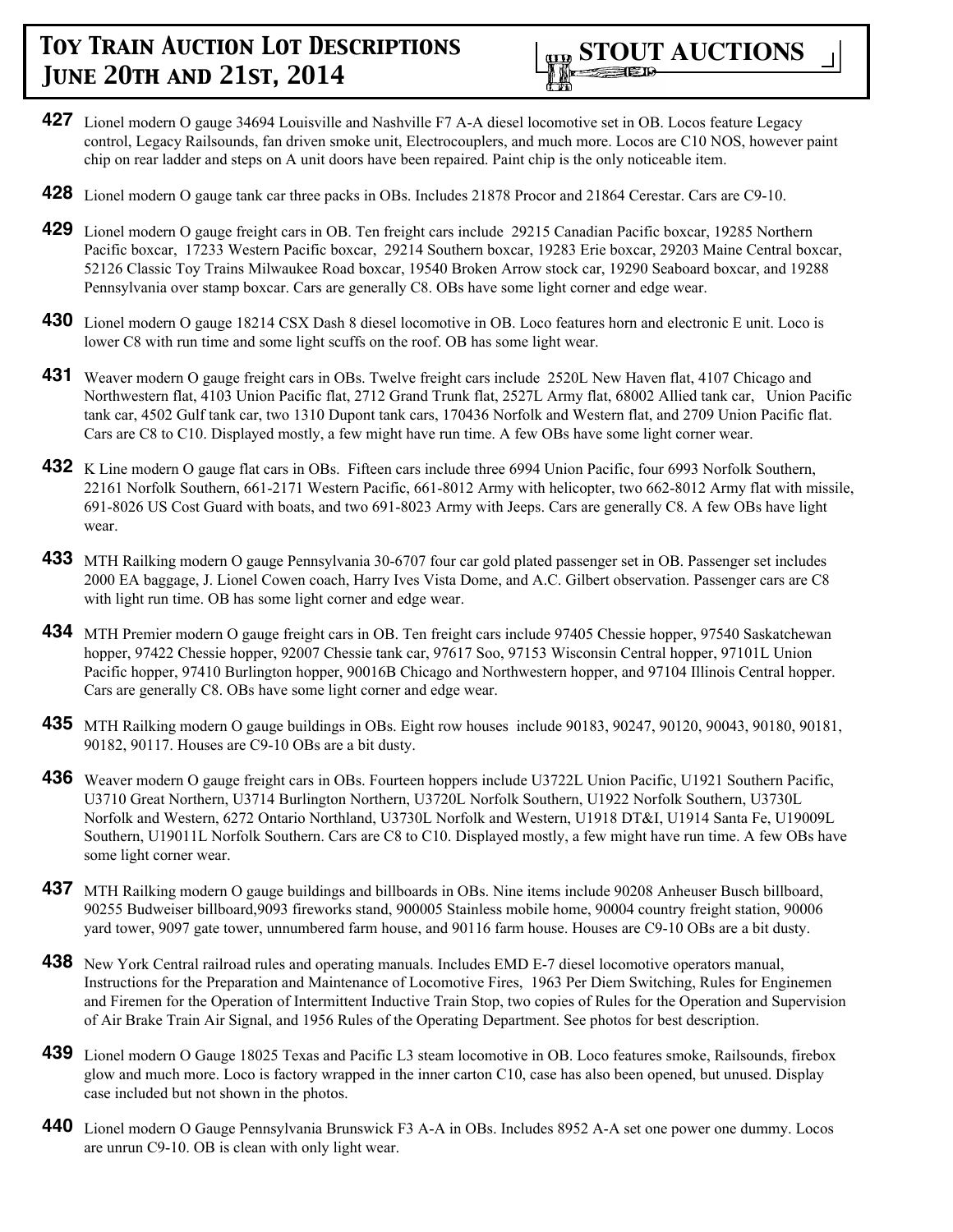

- **441** Lionel modern O Gauge New Haven F3 A-A set in OBs. Catalog number is 8851. Locos are C9-10 unrun beyond a factory test. OB has some mild shelf wear.
- **442** Lionel modern O gauge 8470 Chessie System U36B locos in boxes. OBs are over stickered and may not be original. Locos are C9-10. OBs are also super clean with only light corner wear.
- **443** Williams modern O gauge SL60AM Amtrak Superliner six car set in OB. Cars are C8 with run time.
- **444** Lionel modern O gauge Christmas loco and cars. Includes 18827 RS-3 loco 19908, 19922, 19913, 19910, 19903, 9491 boxcars, and 16547 caboose. Trains in this lot are C8+ to C10. Clean OBs.
- **445** Lionel modern O gauge Western Maryland Alco A-A pair in OBs Catalog numbers are 18916 and 18915. Locos are C9-10 factory wrapped.
- **446** Lionel modern O gauge alcohol related reefers in OBs. Seven cars include 9830 Johnny Walker, 9827 Cutty Sark, 9828 J&B, 9834 Southern Comfort, 9837 Wild Turkey, 9829 Dewars, and 9844 Sambuca Romana. Cars are C8-9. OBs have a few very small areas of shelf wear, otherwise near bricks.
- **447** Lionel modern O gauge Lionel freight cars in OBs. Six cars include 9849 reefer, 9484 85th anniversary boxcar, 9239 caboose, 6313 tank car, 9492 Lionel Lines boxcar, and 6214 gondola. Cars are C8-9.
- **448** Lionel modern O gauge Chicago and Northwestern GP-38 diesel locomotive in OB. Catalog number is 18816. Loco is factory wrapped C10. OB has heavy skinning on one side.
- **449** Lionel modern O gauge 18907 Rock Island 44 ton switcher in OB. Loco is factory wrapped C10. OB has very light shelf wear.
- **450** Lionel modern O gauge 18501 Western Maryland NW-2 switcher in OB. Loco is factory wrapped and features a ringing bell C10.
- **451** Lionel modern O gauge 18920 Frisco NW-2 switcher factory wrapped in OB C10.
- **452** Lionel modern O gauge 18918 Boston and Maine NW-2 switcher factory wrapped in OB C10.
- **453** Lionel modern O gauge 18500 Milwaukee Road GP-9 diesel locomotive in OB. Loco is factory wrapped C10. OB has light shelf wear.
- **454** Lionel modern O gauge 8477 New York Central GP-9 diesel locomotive in OB. Loco is factory wrapped C9-10.
- **455** Lionel modern O gauge 18811 Alaska SD-9 diesel locomotive in OB. Loco is factory wrapped C10.
- **456** Lionel modern O gauge 18812 Kansas City Southern GP-38 diesel locomotive in OB. Loco is factory wrapped C10.
- **457** Lionel modern O gauge 18905 Pennsylvania 44 Ton switcher in OB. Loco is factory wrapped in the OB C10.
- **458** Lionel modern O gauge 18819 Louisville and Nashville GP38-2 diesel locomotive in OB. Loco is factory wrapped in the OB C10.
- **459** Lionel modern O gauge Chicago and Illinois Midland loco and cars in OBs. Includes 18823 SD-9 diesel locomotive and 18556 freight car four pack. Both items are factory wrapped C10.
- **460** Lionel modern O gauge Erie Lackawanna aluminum passenger cars in OBs. Four cars include 19131 baggage, 19132 diner, 19133 coach, and 19134 observation. Cars are C9-10 with no signs of run time.
- **461** Lionel modern O Gauge Rock Island 18001 Northern locomotive in OB. Loco features smoke, whistle, and sound of steam. Loco is factory wrapped in the OB C9-10.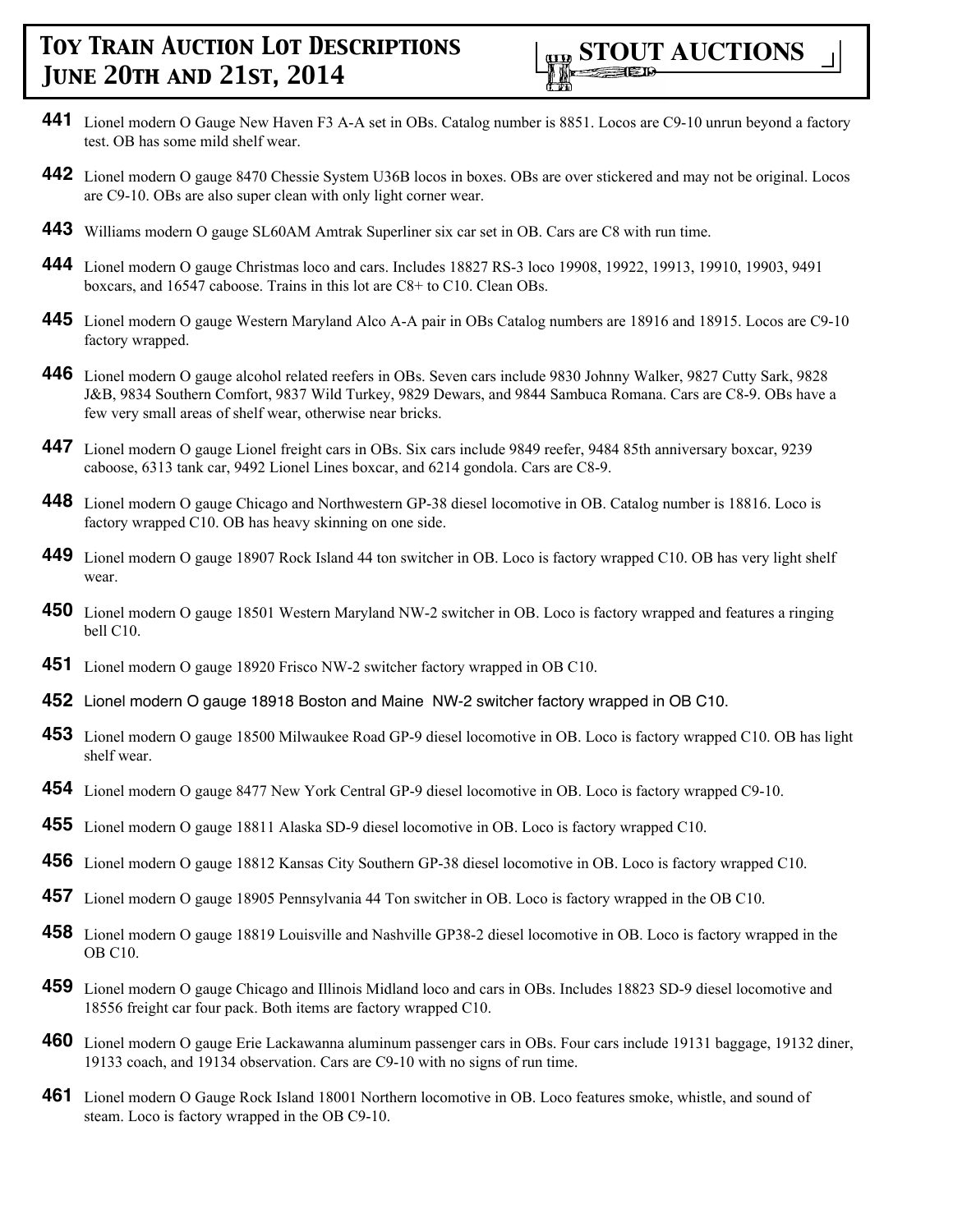

- **462** Lionel modern O gauge 8002 Union Pacific Berkshire steam locomotive in OB. Loco is C9 unrun beyond a factory test. Loco boiler paint has started to yellow with age which is common with this loco. OB has mild shelf wear.
- **463** Lionel modern O gauge 18805 Union Pacific RS-3 diesel locomotive in OB. Loco is factory wrapped in the OB C9-10. OB has some light shelf wear.
- **464** Lionel modern O gauge 18008 Disneyland 4-4-0 steam locomotive in OB. Loco is factory wrapped in the OB C9-10.
- **465** Lionel modern O gauge 18004 Reading 4-6-2 steam locomotive in OB. Loco is factory wrapped in the OB C9-10.
- **466** Lionel modern O gauge 8801 Blue Comet 4-6-4 steam locomotive in OB. Loco is C9 area and appears unrun beyond a factory test. OB has some light shelf wear.
- **467** Lionel modern O gauge 18610 Rock Island 0-4-0 steam locomotive factory wrapped in the OB C9-10. OB has some light corner wear.
- **468** Lionel modern O gauge 18908 New York Central Alco A-A set in OB. Set is factory wrapped in the OB C10.
- **469** Lionel modern O gauge 18901 Pennsylvania Alco A-A diesel locomotive set in OB. Set is factory wrapped in the OB C9 -10. OB has some light wear on the bottom of the box.
- **470** Lionel modern O gauge icing station accessories in OBs. Includes 12703 and 12847. Items are C9 condition, open but unused. OBs have very light shelf wear.
- **471** Lionel modern O gauge accessories in OBs. Includes 12848 oil derrick, 2301 sawmill, and two 2127 diesel horn sheds. Items are C8+ to C10.
- **472** Lionel modern O gauge tank cars in OBs. Ten cars include 9327 Bakelite, 9279 Magnolia, 9150 Gulf, 9324 Tootsie Roll, 9148 Dupont, 9153 Chevron, 9334 Humble Oil, 9353 Crystal, and two 9151 Shell. Items in this lot are nicer C8-9 condition. Nicer MPC than we usually see. Boxes are relatively square and clean.
- **473** Lionel modern O gauge plated tank cars in OBs. Five cars include 9156 Mobilgas, 9154 Borden, 9147 Texaco, 9354 Pennzoil, and 9278 Life Savers. Items in this lot are nicer C8-9 condition. Nicer MPC than we usually see. Boxes are relatively square and clean.
- **474** Lionel modern O gauge reefers in OBs. Ten cars include 9872 Pacific Fruit Express, 9833 Vlasic Pickles, 9877 Gerber Baby, 7510 Red Lobster, 9873 Ralston Purina, 9812 Arm and Hammer, 9855 Swift's, 9817 Bazooka Gum, 9886 Mounds Candy, and 9813 Ruffles. Items in this lot are nicer C8-9 condition. Nicer MPC than we usually see. Boxes are relatively square and clean.
- **475** Lionel modern O gauge cabooses in OBs. Ten cabooses include 9288 Lehigh Valley, 9185 Grand Trunk, 9273 Southern, 9182 Norfolk and Western, 9162 Pennsylvania, 9180 Rock, 9165 Canadian Pacific, 9326 Burlington Northern, 9184 Erie, and 6430 Santa Fe. Items in this lot are nicer C8-9 condition. Nicer MPC than we usually see. Boxes are relatively square and clean.
- **476** Lionel modern O gauge boxcars in OBs. Ten boxcars include three 9767 Railbox, 9702 Soo, 9749 Penn Central, 9748 CP Rail, 9710 Rutland, 9716 Penn Central, 9730 CP Rail, and 9750 Detroit Toledo & Ironwood. Items in this lot are nicer C8 -9 condition. Nicer MPC than we usually see. Boxes are relatively square and clean.
- **477** Lionel modern O gauge Famous American Railroad Series no. 1 Santa Fe freight set, circa 1979 including; 8900 steam 4-6 -4 loco with tender, 9880 reefer, 9322 covered quad hopper, 7712 boxcar, 9321 tank, 9323 bay window caboose all in OBs. Trains are C9 area, loco box has puncture in the celo, car OBs have individual price stickers.
- **478** Lionel modern O gauge reefers in OBs. Ten reefers include 9875 A&P, 9860 Gold Medal, 9853 Cracker Jack, 9816 Brachs Candy, 9884 Fritos, 9870 Dutch Cleanser, 9858 Butterfinger, 9867 Hershey, 9863 REA, and 9878 Good N' Plenty. Items in this lot are nicer C8-9 condition. Nicer MPC than we usually see. Boxes are relatively square and clean.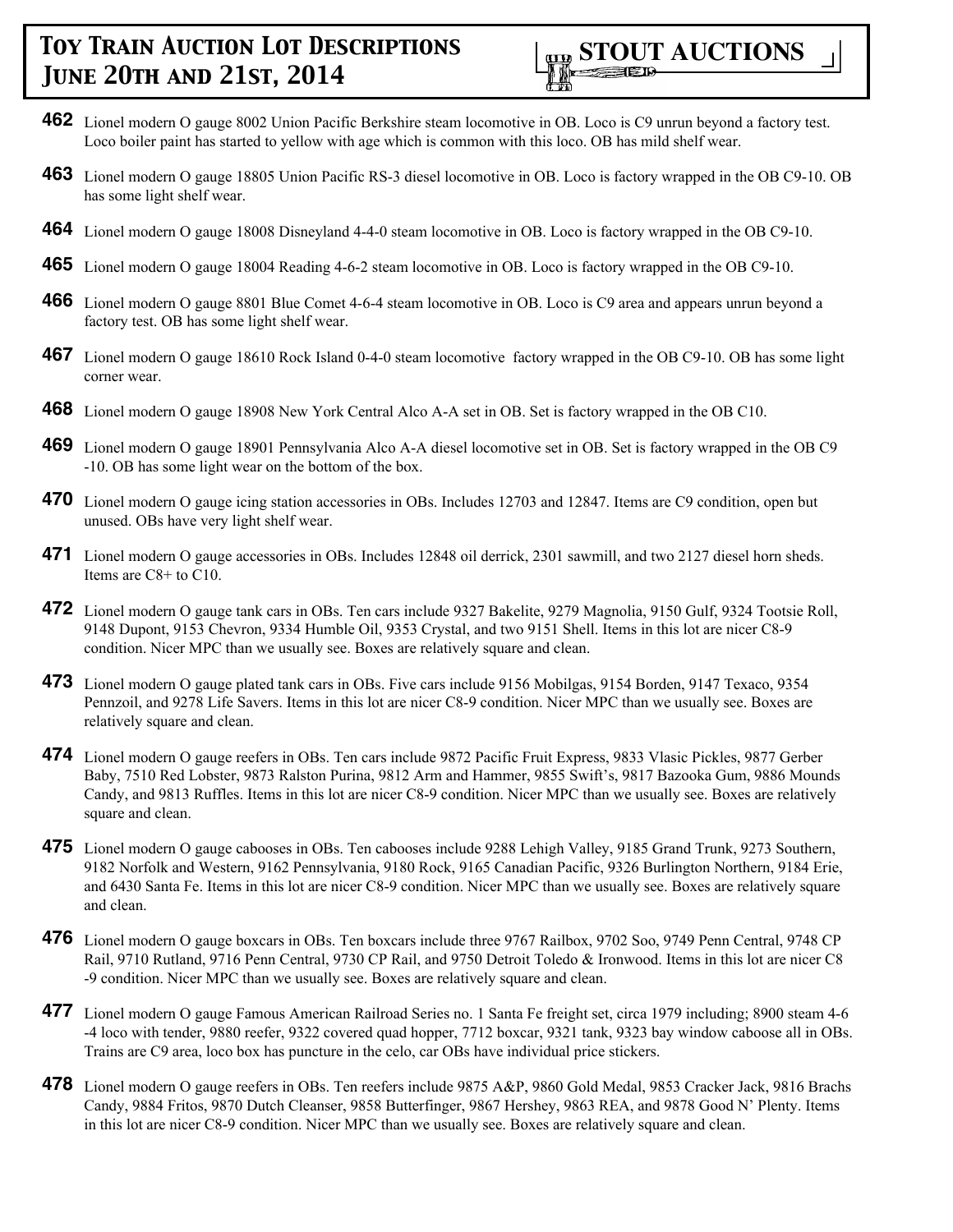- **479** Lionel modern O gauge cabooses in OBs. Ten cabooses include 9268 Northern Pacific , 9173 Jersey Central, 9175 Virginian, 9167 Chessie, 9172 Penn Central, 9181 Boston and Maine, 9161 Canadian National, 16519 Rock Island, 9171 Missouri Pacific, and 9355 Delaware and Hudson. Items in this lot are nicer C8-9 condition. Nicer MPC than we usually see. Boxes are relatively square and clean a few with price stickers.
- **480** Lionel modern O gauge boxcars in OBs. Ten boxcars include 9414 Cotton Belt, 9424 TP&W, 9416 MD&W, 9454 New Hope & Ivy Land, 9442 Canadian Pacific, 9446 Sabine River, 9443 Florida East Coast, 9415 Providence and Worchester, 9422 EJ&E, and 9447 Pullman Standard. Items in this lot are nicer C8-9 condition. Nicer MPC than we usually see. Boxes are relatively square and clean.
- **481** Lionel modern O gauge flats with vans in OBs. Ten cars include three 9133 Burlington Northern, two 9149 CP Rail, 9282 Great Northern, 9333 Southern Pacific, 6531 Express Mail, 9222 Louisville and Nashville, and 9352 Chicago and Northwestern. Items in this lot are nicer C8-9 condition. Nicer MPC than we usually see. Boxes are relatively square and clean.
- **482** Lionel modern O gauge hoppers in OBs. Ten hoppers include 9261 Sun Maid, 9135 Norfolk and Western, 9112 Rio Grande, 9262 Ralston Purina, 9111 Norfolk and Western, 9110 Baltimore and Ohio, 9264 Illinois Central, 9113 Norfolk and Western, 9116 Domino, and 9113 Norfolk and Western. Cars are generally C8-9. OBs have some light wear.
- **483** Lionel modern O gauge beer reefers and vats in OBs. Ten reefers and vats include 9856 Old Milwaukee, 9874 Miller Lite, 9850 Budweiser, 9862 Hamm's, 9814 Perrier, 9193 Budweiser vat, 9866 Coors, 9106 Miller Lite, 9859 Pabst, and 9871 Carlings. Items in this lot are nicer C8-9 condition. Nicer MPC than we usually see. Boxes are relatively square and clean.
- **484** Lionel modern O gauge cabooses in OBs. Ten cabooses include 9162 Pennsylvania, 16546 Clinchfield, 16552 Frisco, 9289 Chicago and Northwestern, 9272 New Haven, 16506 Santa Fe, 6441 Alaska, 9274 Santa Fe with spelling error on box end, 9317 Santa Fe, and 9382 Florida East Coast . Items in this lot are nicer C8-9 condition. Nicer MPC than we usually see. Boxes are relatively square and clean.
- **485** Lionel modern O gauge boxcars in OBs. Ten cars include 9731 Milwaukee Road, 9753 Maine Central, 9737 Central Vermont, 9757 Central of Georgia, 9754 New York Central, 9730 CP Rail, 9710 Rutland, 9740 Chessie, 9724 Missouri Pacific in incorrect OB, and 9771 Norfolk and Western. Items in this lot are nicer C8-9 condition. Nicer MPC than we usually see. Boxes are relatively square and clean.
- **486** Lionel modern O gauge boxcars in OBs. Ten cars include 9788 Lehigh Valley, 9464 North Carolina and St. Louis, 9462 Southern Pacific, 9783 Baltimore and Ohio boxcar, 9781 Delaware and Hudson, 9438 Ontario Northland, 9426 Chesapeake and Ohio, 9423 New Haven, 9445 Vermont Northern, and 9463 Texas and Pacific. Items in this lot are nicer C8-9 condition. Nicer MPC than we usually see. Boxes are relatively square and clean.
- **487** Lionel modern O gauge boxcars in OBs. Ten boxcars include 9405 Chatahooche, 9784 Santa Fe, 9427 Bay Line, 9465 Santa Fe, 9787 Jersey Central, 9406 Rio Grande, 9420 Baltimore and Ohio, 9404 Nickel Plate, 9786 Chicago and Northwestern, and 9400 Conrail boxcar. Items in this lot are nicer C8-9 condition. Nicer MPC than we usually see. Boxes are relatively square and clean.
- **488** Lionel modern O gauge boxcars in OBs. Ten boxcars include 9421 Maine Central, 9752 Louisville and Nashville, 9767 Railbox, 9719 New Haven, 9712 Baltimore and Ohio, 9782 The Rock, 9714 Rio Grande, 9769 Bessimer, 9770 Northern Pacific, and 9717 Union Pacific. Items in this lot are nicer C8-9 condition. Nicer MPC than we usually see. Boxes are relatively square and clean.
- **489** Lionel modern O gauge boxcars in OBs. Ten boxcars include 9403 Seaboard, 9444 Louisiana Midland, 9413 Napierville Junction, 9455 Milwaukee Road, 9412 RF&P, 9401 Great Northern, 9785 Conrail, 9402 Susquehanna, 9439 Ashley Drew and Northern, and 9425 British Columbia. Items in this lot are nicer C8-9 condition. Nicer MPC than we usually see. Boxes are relatively square and clean.
- **490** Lionel modern O gauge auto carriers in OBs. Twelve cars include 9351 Pennsylvania, 16214 Rio Grande, 16215 Conrail, 16217 Burlington Northern, 9145 Illinois Central, two 9123 Chesapeake and Ohio, three 9281 Santa Fe, 9139 Penn Central, and 16208 Pennsylvania. Cars are C8 to C9, OBs have some light to mild wear.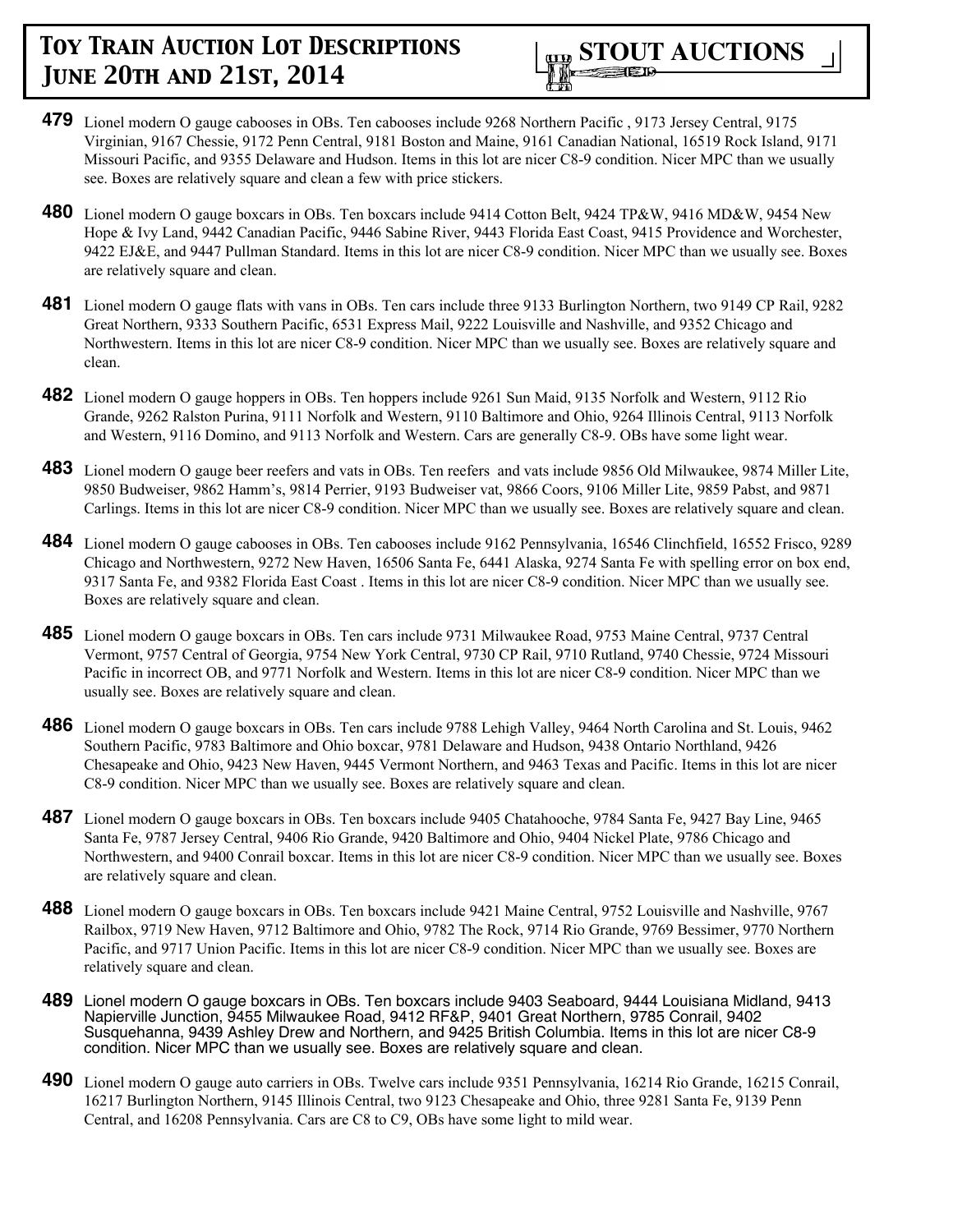

- **491** Lionel modern O gauge cabooses in OBs. Ten cabooses include 19709 Pennsylvania, 19703 Great Northern, 19717 Susquehanna, 9270 Northern Pacific , 19716 Illinois Central, 9163 Santa Fe, 9186 Conrail, 6905 Nickel Plate, 6910 New York Central, and 6920 B&A. Cars are C8 to C9. OBs have some light wear.
- **492** Lionel modern O gauge reefers in OBs. Ten reefers include 5708 Armour, 5714 Michigan Central, 5732 Jersey Central, 19526 Jolly Green Giant, 16807 Heinz, two 5716 Central Vermont, 5713 cotton belt, 16235 REA, and 19505 Great Northern. Cars are C8 to C10. Overall nice clean OBs.
- **493** Lionel modern O gauge operating freight cars in OBs. Ten cars include 16657 Lehigh Valley dump car, 16664 Louisville and Nashville dump car, 16656 Burlington log dump, 9398 Pennsylvania, 16665 Maine Central, 9303 Union Pacific log car, 16611 Santa Fe dump car, 16634 Western Maryland dump car, 9238 Northern Pacific dump car, and 9304 Chesapeake and Ohio dump car. Cars are C8-9, OBs have some light wear.
- **494** Lionel modern O gauge mint cars and ice cars in OBs. Includes 7522 New Orleans mint, 19406 West Point mint, 19419 Charlotte mint, 9349 gold bullion car, 19617 Virginian ice car, and 19808 New York Central ice car. Cars are C8+ to C10.
- **495** Lionel modern O gauge tank cars in OBs. Nine cars include 16113 Diamond Shamrock, 16348 Liquefied Petroleum, 6308 Alaska, 19603 GATX, 6307 Pennsylvania, 16368 Katy liquefied oxygen car, 16103 Lehigh Valley, 16124 Pennsylvania Salt, 16127 Mobil Oil. Cars are generally C8-9.
- **496** Lionel modern O gauge motorized units in OBs. Five items include 18401 hand car, 18408 Santa hand car, 18402 burro crane, 18404 San Francisco trolley, and 18419 Lionelville Trolley. Items are C8-9.
- **497** Williams modern O gauge 4001 New York Central Dreyfuss Hudson steam locomotive in OB. Loco is C7-8 with some light paint loss at the lower edge of the tender.
- **498** Williams modern O gauge 372 Union Pacific SD-45 diesel locomotive in OB. Loco is C7-8 with run time and missing horn.
- **499** Williams modern O gauge Pennsylvania FP-45 diesel locomotive in OB. Loco is C9 with no major run time. Detail parts still packed in the box.
- **500** Williams modern O gauge 2351 Chessie System SD-45 diesel locomotive in OB. Loco is C9-10, detail parts still packed in box.
- **501** Williams modern O gauge Pennsylvania SD-45 diesel locomotive in OB. Loco is C8-9 with little run time, however no horn on roof.
- **502** Williams modern O gauge CP Rail SD-45 diesel locomotive in OB. Loco is C8 with run time.
- **503** Williams modern O gauge Santa Fe SD-45 diesel locomotive in OB. Loco is C9 with detail parts still packed in the OB.
- **504** Williams modern O gauge Northern Pacific SD-45 diesel locomotive in OB. Loco is C8 with run time, one broken hand rail on the front. Horn is still packed in OB.
- **505** Williams modern O gauge Erie Lackawanna SD-45 diesel locomotive in OB. Loco is C8 with run time, horn is packed in the box.
- **506** Williams Pennsylvania FP-45 diesel locomotive in OB. Loco is C9 with no running beyond a factory test. Horn is missing from roof.
- **507** Williams modern O gauge Union Pacific FP-45 diesel locomotive in OB. Loco is C7-8 with run time and a few very small paint nicks.
- **508** Williams modern O gauge Pennsylvania FM Trainmaster in OB. Loco is C8 with run time. OB has two tears in one side.
- **509** Lionel modern O gauge 8206 New York Central Hudson steam locomotive in OB. Loco is C7 with one bent cab corner with some missing paint. OB has light wear and one small rip.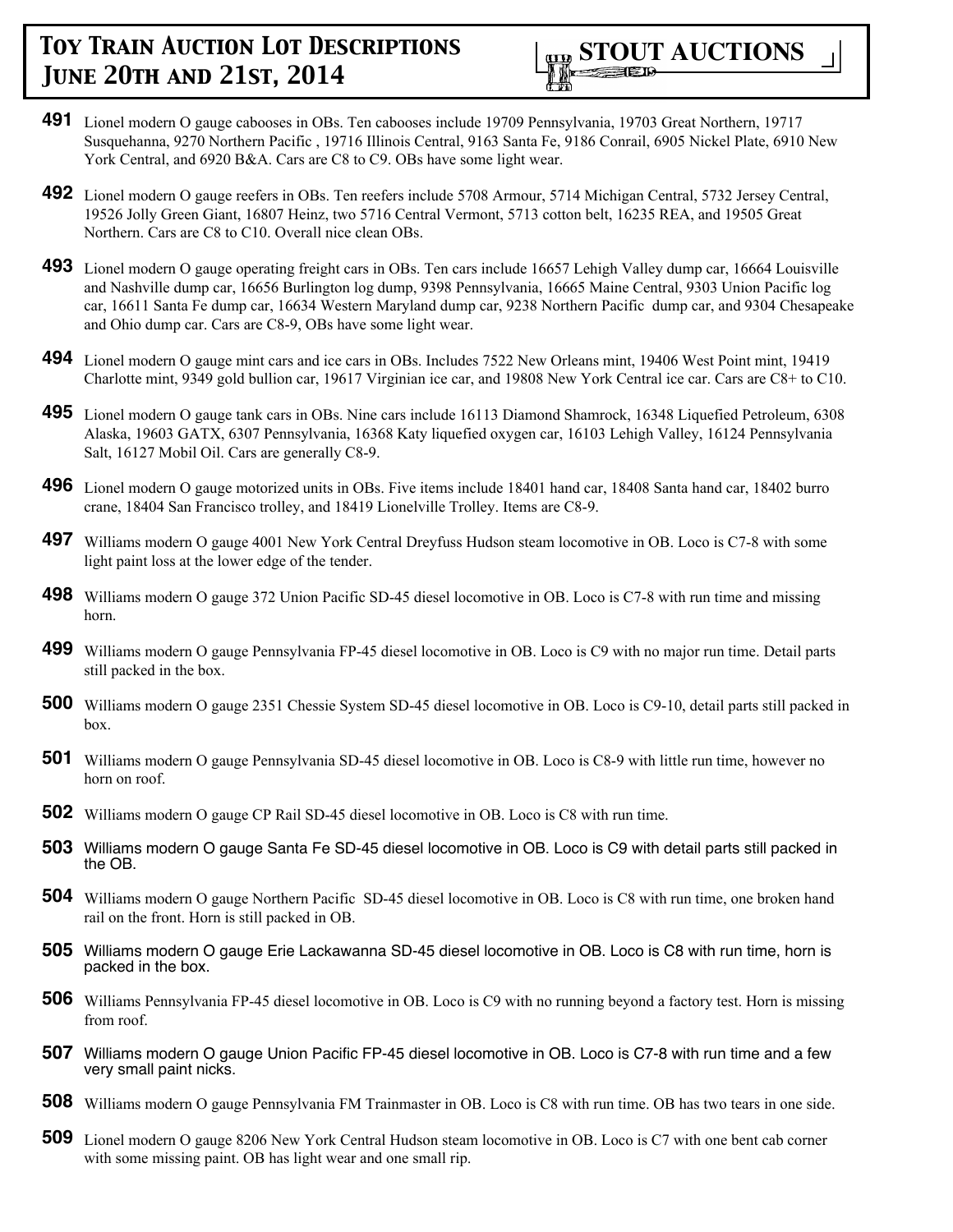

- **510** Lionel modern O gauge Chessie System 8463 diesel locomotives in OBs. Three locos are C9-10 condition. One OB has light corner wear. Original master carton also included.
- **511** Lionel modern O gauge 1766 Service Station Special set, this set consists of 8766 RDC-4 baggage/mail and two 8767 RDC -1 90 passenger cars. Set is C9-10 with no signs of running beyond a factory test.
- **512** Williams modern O gauge Pennsylvania SD-45 diesel locomotive in OB. Loco is C8 with run time, some light rust on pickup rollers. Loco is missing horn.
- **513** Williams modern O gauge Southern Pacific SD-45 diesel locomotives in OBs. Locos are C8 with run time, horn is missing on one loco.
- **514** Williams modern O gauge Amtrak Amfleet coaches in OB. Four car set is C9 condition with no major signs of run time.
- **515** Williams modern O gauge 4001 New York Central Dreyfuss Hudson steam locomotive in OB. Loco is C8-9 with little run time beyond a factory test.
- **516** Williams modern O gauge 4000 New York Central Hudson steam locomotive in OB. Loco is factory wrapped in plastic C9-10, tender is factory sealed C10.
- **517** Lionel modern O gauge 2390 display mirror in the OB. Mirror is C9-10 OB is included.
- **518** Lionel modern O gauge freight cars in OB. Ten boxcars include 9476 Pennsylvania, 16236 New York Central, 16237 REA, 9472 Detroit and Mackinac, 9481 Seaboard System, 9482 Norfolk Southern, 9483 Manufactures Railway, 9480 MN&S, 9471 Atlantic Coast Line, and 19202 Pennsylvania. Cars are C8 to C9. A few OBs have some shelf dust.
- **519** Lionel modern O gauge freight cars in OB. Ten freight cars include 9429, 30, and 34 Joshua Lionel Cowen boxcars, 19599 Old Glory three pack, 19522 Marconi reefer, 19523 Goddard reefer, 19528 Cowen reefer, and 19529 Gilbert reefer. Cars are generally C8, a few OBs have mild shelf wear.
- **520** Lionel modern O gauge freight cars in OB. Ten boxcars include 19202 Pennsylvania, 9473 Lehigh Valley, 9451 Southern, 19228 Cotton Belt, 19212 Pennsylvania, 9470 Chicago, 19200 Tidewater Southern, 9475 Delaware and Hudson, 19254 Erie, and 19244 Louisville and Nashville. Cars are C8 to C9. OBs have some light corner wear.
- **521** Lionel modern O gauge freight cars in OB. Eleven double door boxcars include 9456 Pennsylvania, 19240 Great Northern, 19251 Montana Rail Link, 19205 Great Northern, 19255 Erie, 16247 Atlantic Coast Line, 19231 TAG, 19236 Nickel Plate, 19232 Rock Island, 17216 Pennsylvania, and 17208 Union Pacific. Cars are C8-9, OBs have some light wear.
- **522** Lionel modern O gauge bunk and tool cars in OBs. Eight cars include 19656 Milwaukee Road bunk, 5728 Canadian Pacific bunk, 5726 Southern bunk, 16703 New York Central tool, 19655 Amtrak tool, 19657 Wabash bunk, 19651 Santa Fe tool, and 19654 Amtrak bunk. Cars are C8-9.
- **523** Lionel modern O gauge freight cars in OB. Ten boxcars include 19906 Pennsylvania boxcar, 19238 Kansas City Southern boxcar, 19239 TH&B boxcar, 19237 C&IM boxcar, 19233 Southern Pacific boxcar, 19926 Nevada boxcar, 9486 Michigan boxcar, 19905 California boxcar, 19909 New Jersey boxcar, and 19206 Seaboard boxcar. Cars are C8-9. OBs have some light wear.
- **524** Lionel modern O gauge freight cars in OBs. Twelve ore cars and gondolas include 19320 Pennsylvania, 19300 Pennsylvania, 19322 Chicago and Northwestern, 19323 Detroit and Mackinac, 19307 B&LE, 19321 B&LE, 16343 Burlington, 16342 CSX, 16358 Louisville and Nashville, 17405 Reading, 6208 Chessie, and 16388 Lehigh Valley. Cars are C8-9. OBs have some light wear.
- **525** Lionel modern O gauge stock cars in OBs. Seven cars include 9763 Rio Grande, 19519 Frisco, 19530 Rock Island, 9707 MKT, 19515 Milwaukee Road, 9407 Union Pacific, and 9725 MKT. Cars are generally C8.
- **526** Lionel modern O gauge freight cars in OB. Ten freight cars include 16349 Allis Chalmers condenser car, 16379 Northern Pacific 17510 Northern Pacific, 16389 Pennsylvania wheel car, 16332 Lionel Lines flat with transformer, two 6509 depressed center flats, 16371 Burlington I beam flat, 16372 Southern I beam flat, and 16381 CSX I beam flat. Cars are generally C8.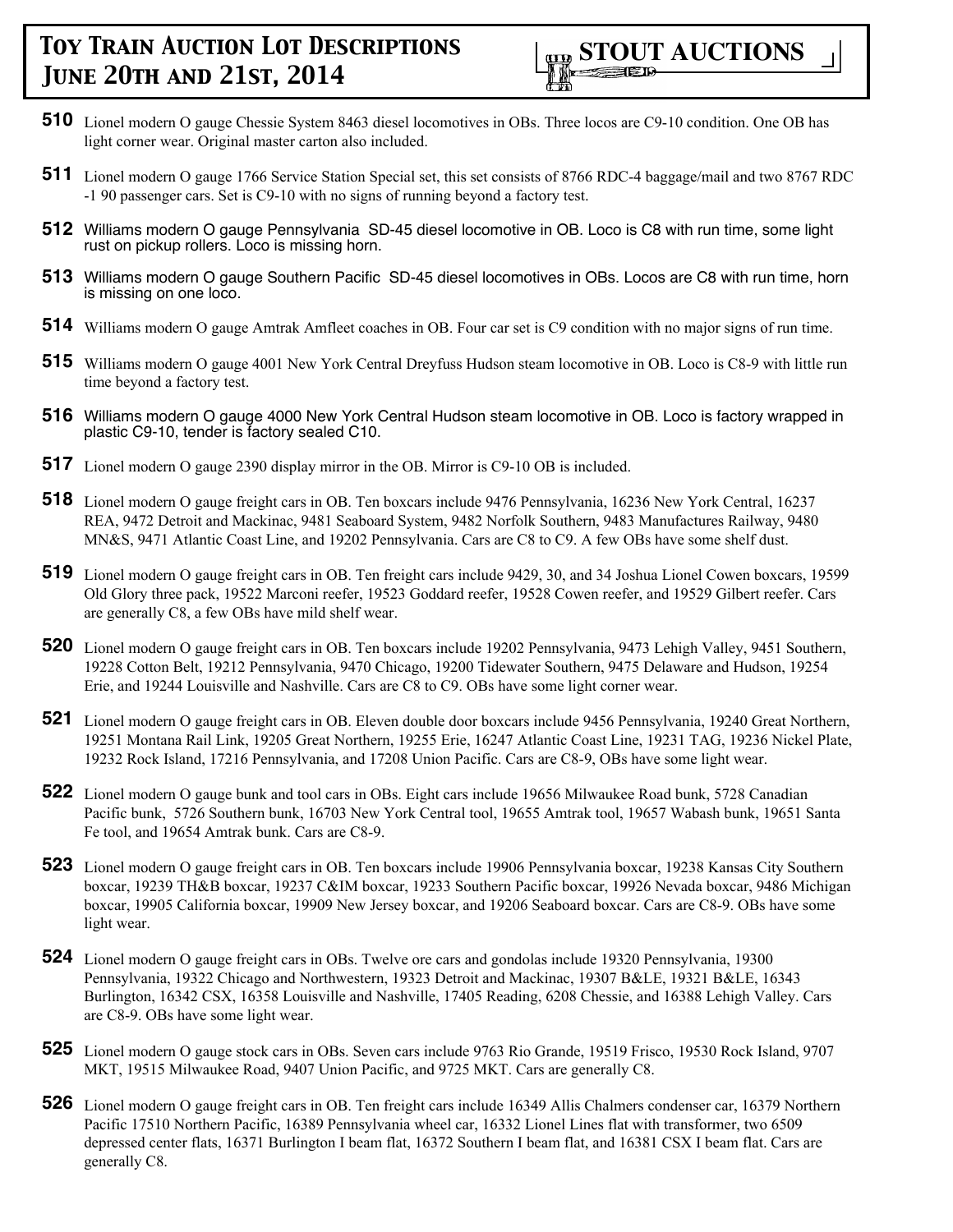

- **527** Lionel modern O gauge freight cars in OB. Ten freight cars include 19804 Wabash operating hopper, 19257 6464 series two boxcar three pack, 5731 Louisville and Nashville reefer, 19502 Chicago and Northwestern reefer, 6524 Erie Lackawanna crane, 5720 Great Northern reefer, 5730 Strasburg reefer, and 17207 C&IM boxcar. Trains are generally C8 condition.
- **528** Lionel modern O gauge freight cars in OB. Ten freight cars include 9136 Republic Steel gondola, 9204 Northern Pacific boxcar, 9205 Norfolk and Western boxcar, 9300 operating log car, 9121 L&N flat with scraper, 9214 Northern Pacific boxcar, 9230 Monon boxcar, 9209 Burlington Northern boxcar, 9301 US Mail operating boxcar, and 9210 Baltimore and Ohio boxcar. Cars are C8-9, cleaner MPC. A few OBs have light wear.
- **529** Lionel modern O gauge cabooses in OBs. Seven cars include 16541 Montana Rail Link, 17610 Wabash, 16513 Union Pacific, 16523 Alaska, 16517 Atlantic Coast Line, 16526 Kansas City Southern, and 17615 Northern Pacific . Cars are generally C8. OBs have some light wear.
- **530** Lionel modern O gauge freight cars in OB. Ten freight cars include 9131 Rio Grande gondola, 9348 Santa Fe crane, 9146 Mogen David wine car, 7710 Mail Pouch boxcar, 7708 Winston boxcar, 7707 White Owl boxcar, 9863 REA reefer car, 9757 Central of Georgia boxcar, 7701 Camel boxcar, and 9628 Burlington boxcar. Cars are generally C8 to nicer C9. Clean OBs.
- **531** Lionel modern O gauge freight cars in OB. Ten freight cars include 1663 Missouri Pacific searchlight car, 9226 Delaware and Hudson flat with vans, 16341 New York Central transformer car, 9122 Northern Pacific flat car, 16666 toxic waste car, 16373 Erie Lackawanna flat with stakes, 19411 Nickel Plate flat with Sears trailer, 16374 Rio Grande flat with trailer, 16357 Louisville and Nashville flat with trailer, and 9149 CP Rail flat with vans.
- **532** Lionel modern O gauge freight cars in OBs. Twelve cars include 9708 US Mail car, 9157 Chesapeake and Ohio flat with crane, 9627 Union Pacific boxcar, 16351 flat with sub, 17112 Erie Lackawanna hopper, 9128 Heinz Pickle car, 9453 MPA boxcar, 9879 Hills Brothers reefer, 7441 Southern Pacific boxcar, 9016 Chessie hopper, 9152 Shell tank car, and 9452 Western Pacific boxcar. Trains are generally C8 condition.
- **533** K Line modern O gauge freight cars in OBs. Fifteen cars include two 5415 Diamond Chemical tank cars, 6629 MOW rail car, 6114 Santa Fe caboose, 5113 New York Central boxcar, 6127 New York Central caboose, 6218 Santa Fe hopper, 6250 Owens Ill sand car, 6522 Santa Fe MOW gondola, 624701 Canada Railway hopper, 6532 Jersey Central gondola, 6159 Illinois Central caboose, 624801 Canada Railway hopper, 6705 TCA convention car, and 624802 Canada Railway hopper. Cars are generally in C8 condition. OBs have some mild wear.
- **534** K Line modern O gauge diesel locomotive switchers in OBs. Includes K2325 Illinois Central S-2 and K-2217 CSX MP-15. Locos are C8 condition.
- **535** Lionel modern O gauge tractor trailers and Intermodal container packs in OBs. Nine tractor trailers include the following numbers 12819, 12786, 12833, 12811, 12779, 12778, 12783, 12807, and 12836. Intermodal packs are 12826 and 12805. Items are C8 to C10.
- **536** Lionel modern O gauge 8668 Northern Pacific dummy GP-9 diesel locomotive in OB. Loco is C8 condition, OB has some light corner and shelf wear.
- **537** Lionel modern O gauge 8758 Southern dummy GP-7 diesel locomotive in OB. Loco is C8-9 condition, OB has some light corner and shelf wear.
- **538** Lionel modern O gauge 8573 Union Pacific U36B dummy diesel locomotive in OB. Loco is C8-9 condition, OB has very light wear to one edge.
- **539** Lionel modern O gauge 8467 Amtrak F3 dummy A unit diesel locomotive in OB. Loco is C9-10 condition, OB has some light corner wear.
- **540** Lionel modern O gauge 8958 Burlington Northern GP-20 dummy diesel locomotive in OB. Loco is C8-9 condition, OB has a crease in the front panel.
- **541** Lionel modern O gauge 8867 M&St.L dummy GP-9 diesel locomotive in OB. Loco is C8-9 condition, OB has very light shelf wear.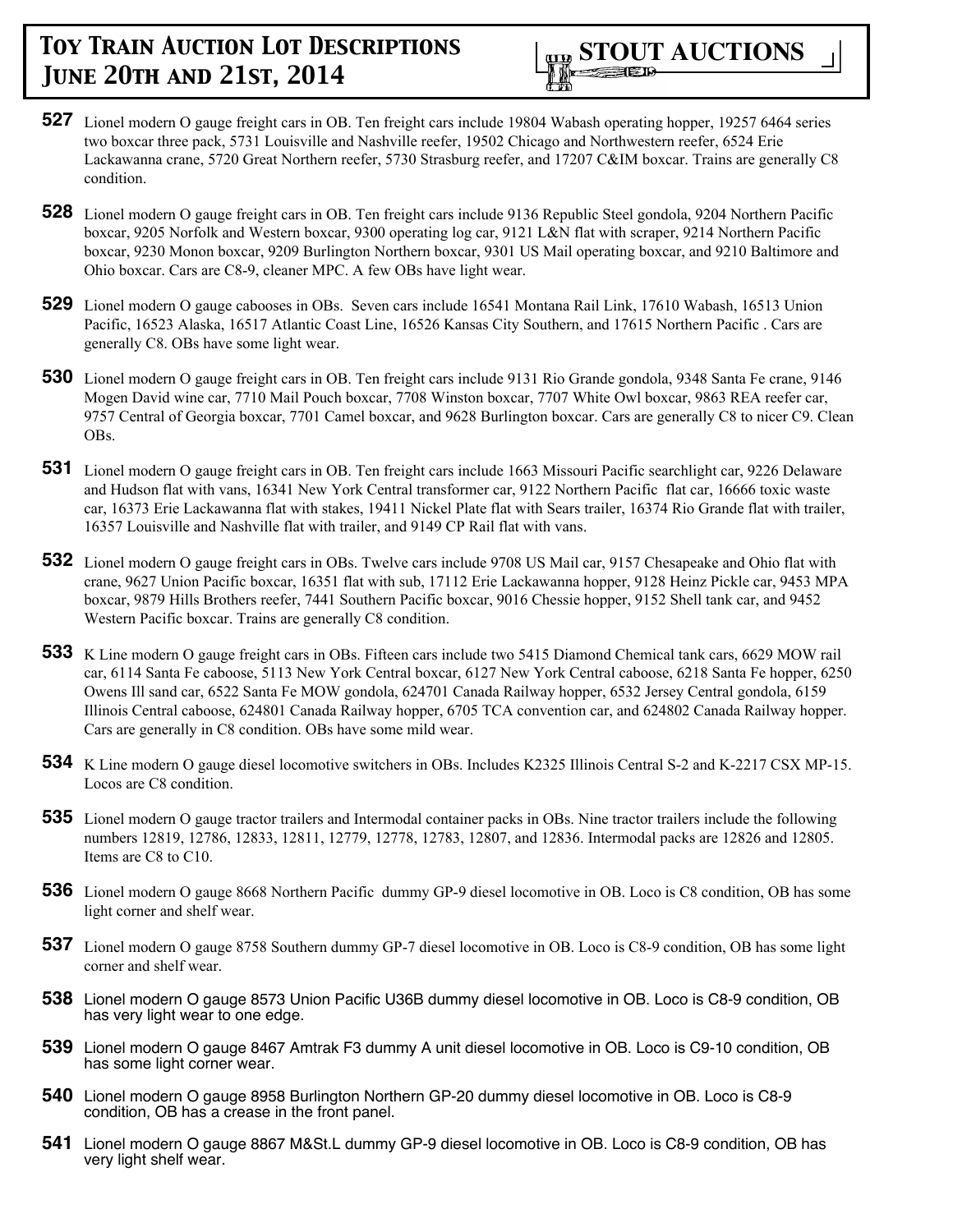- **542** Lionel modern O gauge 8576 Penn Central dummy GP-7 diesel locomotive in OB. Loco is C8 condition, OB has some light corner and shelf wear.
- **543** Lionel modern O gauge 18209 dummy CP Rail SD-40 in OB. Loco is C9-10.
- **544** Lionel modern O gauge 18208 dummy Burlington Northern SD-40 in OB. Loco is C9-10.
- **545** Lionel modern O gauge 18204 dummy Chessie System SD-40 in OB. Loco is C9-10. OB has light corner wear.
- **546** Lionel modern O gauge 18202 dummy Erie Lackawanna SD-40 in OB. Loco is C9-10. OB has some very light shelf wear.
- **547** Lionel modern O gauge 8254 dummy GP-9 diesel locomotive in OB. Loco is C9-10, OB has dust, partially detached flap and loose window.
- **548** Lionel modern O gauge Spirit of '76 1776 diesel locomotive in OB. Loco is C8. OB missing one end flap, one tape repaired and no window.
- **549** Lionel modern O gauge 8679 Northern Pacific GP-20 diesel locomotive in OB. Loco is C9-10. OB has a small cut on the front panel and two creases.
- **550** Lionel modern O gauge 8004 Rock Island and Peoria General steam locomotive in OB. Loco is C8-9 condition. OB has some mild shelf wear.
- **551** Lionel modern O gauge 8155 Monon U36B diesel locomotive in OB. Loco is unrun C9-10. OB has very light corner wear.
- **552** Lionel modern O gauge 18808 Atlantic Coast Line SD-18 diesel locomotive in OB. Loco is C9-10. OB has light creasing in end flaps.
- **553** Lionel modern O gauge 8755 Santa Fe U36B diesel locomotive in OB. Loco is C9-10. Clean OB.
- **554** Lionel modern O gauge 8566 Southern F-3 A unit diesel locomotive in OB. Loco is C9 with no signs of running beyond a factory test. OB has mild shelf wear.
- **555** Lionel modern O gauge 8359 gold GM50 GP-9 with tape repaired box and 8556 Chessie System NW-2 switcher. Locos are generally C8 with run time.
- **556** Lionel modern O gauge Great Northern partial Famous American Railroad set. Includes 3100 4-8-4 steam locomotive in C9 condition. Freight cars include 9450 stock car, 9449 boxcar, and 9819 reefer. Cars are C8-9.
- **557** Lionel modern O gauge Famous American Railroad series no. 2 Union Pacific freight set including; 8002 die cast 2-8-4 Berkshire steam loco and tender, 9366 hopper, 9367 tank, 9383 piggyback flatcar with vans, 9419 boxcar, 9811 Pacific Fruit Express reefer and 9368 bay window caboose all in OBs. Loco and cars are C8 to C9 condition. Loco does have run time. OBs have light to mild wear.
- **558** Lionel modern O gauge 18553 Union Pacific GP-9 diesel locomotive with case both in OBs. Loco is factory wrapped C9 -10. Case is open but appears unused.
- **559** Lionel modern O gauge partial Famous American Railroad series no. 2 Union Pacific freight set including; 8002 die cast 2 -8-4 Berkshire steam loco and tender, 9367 tank, 9383 piggyback flatcar with vans, 9419 boxcar, 9811 Pacific Fruit Express reefer and 9368 bay window caboose all in OBs. Hopper is missing from set. Loco and cars are C8 to C9 condition. Loco does have run time. OBs have light to mild wear.
- **560** Set includes 8666 Northern Pacific GP-9, 9775 Minneapolis and St. Louis boxcar, 9776 Southern Pacific boxcar, 9267 Alcoa covered hopper, 9869 Santa Fe reefer and a 9268 Northern Pacific bay window caboose. Cars are C8 to C10. Displayed mostly, a few might have run time. A few OBs have some light corner wear.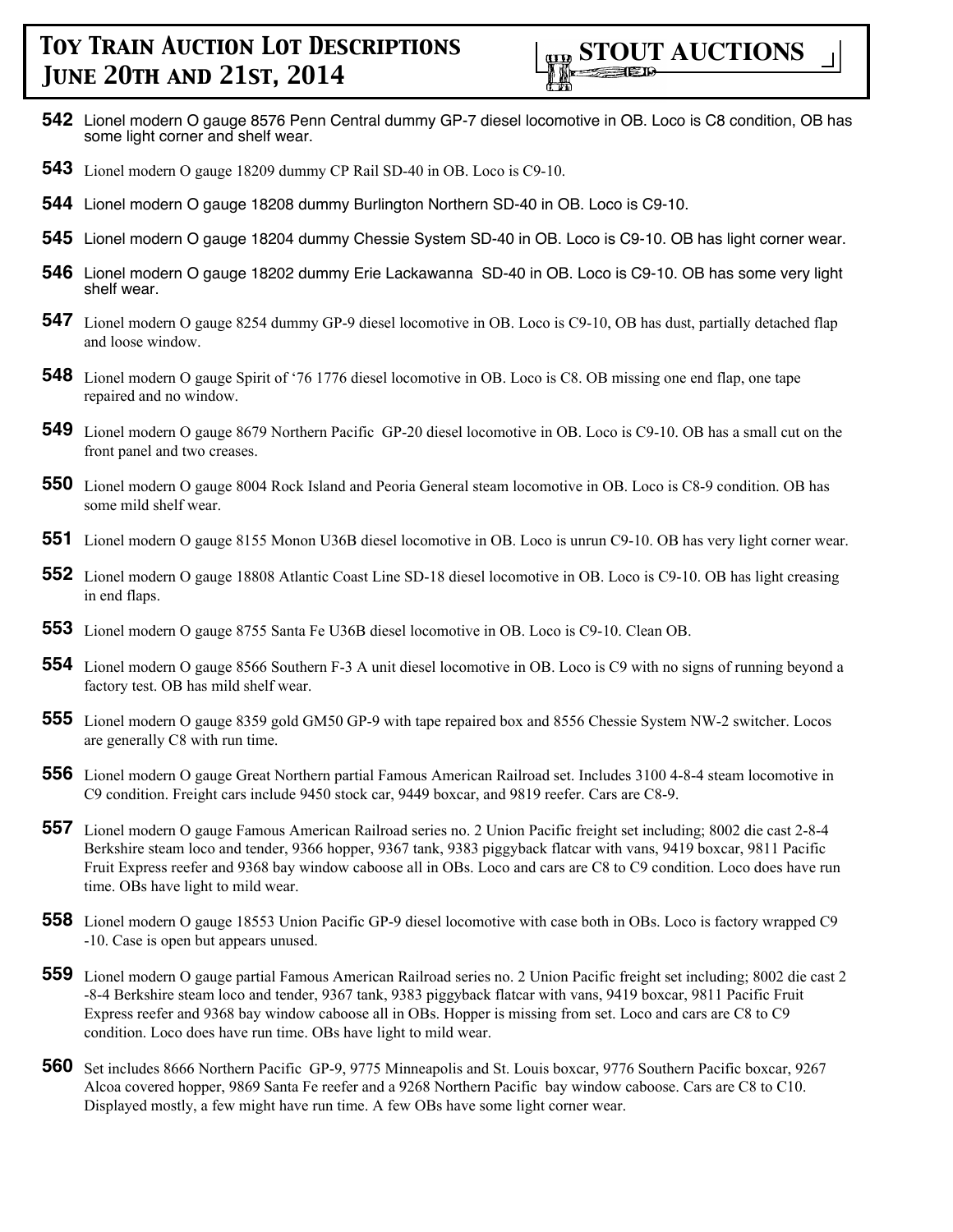

- **561** group includes cars K4899-0001 Walter reed Pullman, K4899-0002 Louis Pasteur Pullman and K4899-0003 Elie Metchnikoff Pullman. All three have moderate run time and a little dust on the roofs, C8. the original boxes are all in nice shape with labels on the ends.
- **562** Sixteen gondolas include 6254 16388 6515 92130 9140 9140 9140 9141 16355 16392 6200 9136 16343 19400 26332 and most include original loads. This is a General Condition lot meaning we have not graded or examined every item in the lot so the condition will typically vary from C6-7 with the possibility of an item or two in the lot having a lower or higher grade, General Condition lots cannot be returned.
- **563** Sixteen tank cars all run and some with dust and dirt that will clean off. three dome cars to include: 26179 32026 9353 92509279 9148 16112 and 9344. Two dome tank car is 16103 and single dome cars are 907797 908309 6108 9036 9039 16104 and 16114. This is a General Condition lot meaning we have not graded or examined every item in the lot so the condition will typically vary from C6-7 with the possibility of an item or two in the lot having a lower or higher grade, General Condition lots cannot be returned.
- **564** Group includes 18401 operating hand car, 18430 NYC crew car, 8690 Lionel Lines trolley, 18423 step van and 18424 pickup truck. All have been run but are still in nice shape although two could use a good cleaning, C8-9. Original boxes appear complete but one is very faded.
- **565** Lot to include 16705 C&O hydraulic maintenance boxcar, 16717 Jersey Central four-wheel crane car, 9301 US Mail, 16930 Santa Fe wheel car, 16618 Santa Fe maintenance car, 9307 Erie animated gondola, 9068 Reading caboose, 9270 Northern Pacific caboose and 9287 Southern Pacific caboose. This is a General Condition lot meaning we have not graded or examined every item in the lot so the condition will typically vary from C6-7 with the possibility of an item or two in the lot having a lower or higher grade, General Condition lots cannot be returned.
- **566** Set includes 8151 Burlington GP-9, 9385 Alaska gondola, 9436 Burlington boxcar, 9386 Pure Oil tank car, 9384 Great Northern hopper, Northern Pacific stock car and 9387 Burlington bay window caboose. Cars have all been run and will require some cleaning, Original boxes are all nice except one with rodent damage, set box has one split corner, C7-8.
- **567** Nice looking set that has been run and will need a little dusting off. Lot is comprised of AA units 2451-1 equipped with proto sound 2.0 and B unit 2451-3. Overall C7-8 with original boxes. AA box has considerable water damage but B unit box is solid.
- **568** Nice 0-6-0 switcher with low run time but has some minor wear but no broken parts. Comes in a very nice and clean original box, C7-8.
- **569** Great looking locomotive and tender with minimal run time in a nice original box, C8.
- **570** Lionel modern O gauge freight cars in OB. Eleven freight cars include 9745 Fanta and 9744 TAB boxcars in white stamped boxes, 9887 FARR reefer, 9418 FARR boxcar, 9811 Union Pacific reefer, 9383 Union Pacific flat with trailers, two 9368 Union Pacific cabooses, 9419 Union Pacific boxcar, 9367 Union Pacific tank car,and unboxed 9417 CP Rail boxcar. Cars are C8 to C10.
- **571** Modern O gauge from Williams, AHM, KMT, and Lionel. Eight early Williams cars include 701, 701, 201, 301, 201, 301, 401 and 801 Other items include KMT Missouri Pacific 0505 caboose kit, AHM 7301 Great Northern flat, AHM 7301D Milwaukee Road flat, and 12751 Lionel shovel kit. Trains are generally C8.
- **572** MTH modern O gauge 20-80002E Dealer Appreciation Program 2000 aluminum Pennsylvania GG-1 passenger set including; 20-80002E-e Pennsylvania GG-1 electric with Proto-Sound 2.0, 20-80002E-a coach, 20-80002E-b coach, 20 -80002E-c vista dome and 20-80002E-d observation. Trains are lower C7 with some dirt on roofs which might clean to better C7-8. No boxes.
- **573** MTH modern O gauge Pennsylvania aluminum six car passenger set in OBs. Includes MT-6017 four car set and MT-6117 two car add on set. Cars are generally C7 with dirt on roofs. One inch major scratch on baggage car roof and a few other minor nicks on other car roofs.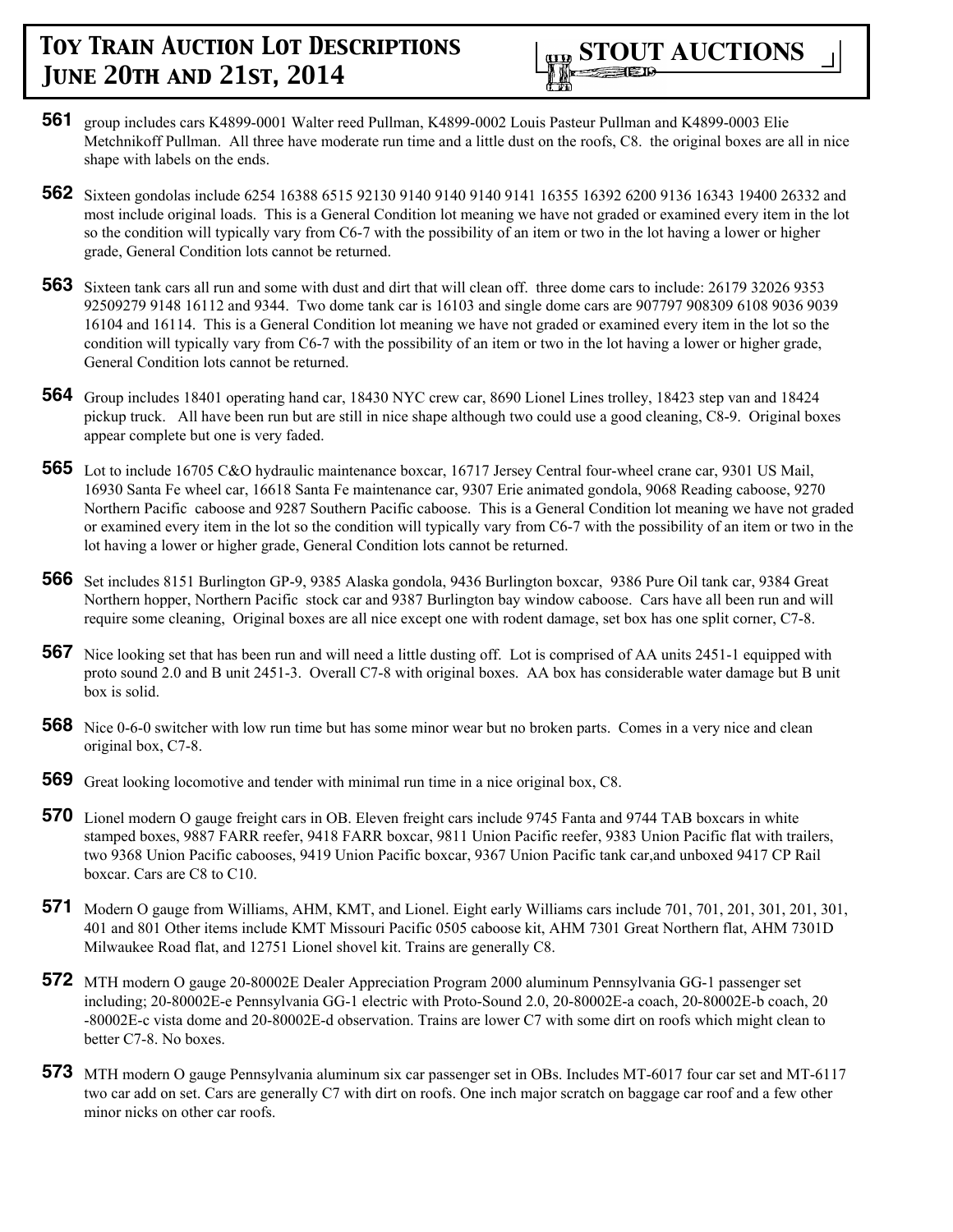

- **574** Lionel modern O gauge 11715 90th anniversary train set with OBs. Trains are C7-8, small paint nicks noted at corner of loco cab roof and set has run time. Set box has mild to moderate corner and edge wear.
- **575** Lionel modern O gauge 12938 Powerstation transformer with 140 watt Powerhouse. Transformer is layout used C7-8. Nice modern power supply.
- **576** Lionel modern O gauge 18309 Reading FM Trainmaster diesel locomotive. Loco is C7-8 with run time. No box.
- **577** Weaver modern O gauge Burlington U25B diesel locomotive in OB. Catalog number is 363L. Loco features dual motors, electronic reverse, constant voltage lighting and more. Loco is lower C8 with some dust and dirt which should clean. Locomotive original box has light corner and edge wear.
- **578** Lionel modern O gauge reefers. Eighteen cars include the following numbers 9852, 9859, 9850, 9874, 9871, 9856, 9862, 5700 missing truck, 5704, 5702, 5703, 5701, 5706, 19512, 19529, 9851, 19528, and 9879. Cars are C7-8, no boxes.
- **579** Lionel modern O gauge aquarium and gold bullion cars. Includes 52265 Milwaukee Lionel Railroad Club aquarium car without box, 52120 Shedd Aquarium car, and 9349 gold bullion cars. Cars are C8 with some shelf dust and dirt which should clean.
- **580** Fantastic looking New York Central 4-6-4 Commodore Hudson steam locomotive with Protosound in original box. The set has been run a very short amount of time and is very clean as is the original box, C8-9.
- **581** Nice looking locomotive with matching porthole caboose and also including two Lionel boxcars, 19811 and 9230. All of these have moderate run time but are in nice shape, C8. The two Williams items have very nice original boxes included.
- **582** Group to include 6150 16419 6137 6137 9038 9079 16414 16410 9012 6177 6115 9013 16475 6456, 9011 182485 16418 6113 172364 9015 9018 9010 6117 643 9016 and 7100. This is a General Condition lot meaning we have not graded or examined every item in the lot so the condition will typically vary from C6-7 with the possibility of an item or two in the lot having a lower or higher grade, General Condition lots cannot be returned.
- **583** Lot to include 16934 Pennsylvania flat with ertl road grader, 39424 PWC 6418 US Steel 16 wheel flatcar, 19627 TANK CAR, 8D Shell plated tank car, 16677 flat car with Royal Navy sub, 16939 Navy flat car with boat, 16690 Bugs Bunny & Yosemite Sam outlaw car, 16566 US Army caboose and 19415 Erie flat car with trailer. Cars are C8 to C10. Displayed mostly, a few might have run time. A few OBs have some light corner wear.
- **584** set includes 8960 and 8961 U36C powered an dummy units, 9881 Rath reefer, 9732 Southern Pacific boxcar, 9315 Southern Pacific gondola, 9313 Gulf tank car and 9316 Southern Pacific bay window caboose with stack still taped to the bottom of the frame. All cars are unrun and in great shape, C9-10. Original boxes are all in great shape but the set box is slightly worn
- **585** Eleven Lionel modern O scale boxcars to include 16134 19502 5707 5705 52297 19535 19504 19524 9888 19500 and 16143. Other cars are made by Williams 46207, MTH 12000 and K-Line Milwaukee Road 5-17-50 and 7-30-74. This is a General Condition lot meaning we have not graded or examined every item in the lot so the condition will typically vary from C6-7 with the possibility of an item or two in the lot having a lower or higher grade, General Condition lots cannot be returned.
- **586** Group to include nine Lionel cars 19600 9138 6314 9189 9327 6302 6415 6300 and 26197, MTH Milwaukee Road and K-Line Erie 6344. This is a General Condition lot meaning we have not graded or examined every item in the lot so the condition will typically vary from C6-7 with the possibility of an item or two in the lot having a lower or higher grade, General Condition lots cannot be returned.
- **587** Five accessories to include 12878 illuminated operating control tower in box, 12728 illuminated passenger and freight station in OB, modern era lumber shed / log loader, 12703 Icing station and 2848 Oil Derrick and Pumper. This is a General Condition lot meaning we have not graded or examined every item in the lot so the condition will typically vary from C6-7 with the possibility of an item or two in the lot having a lower or higher grade, General Condition lots cannot be returned.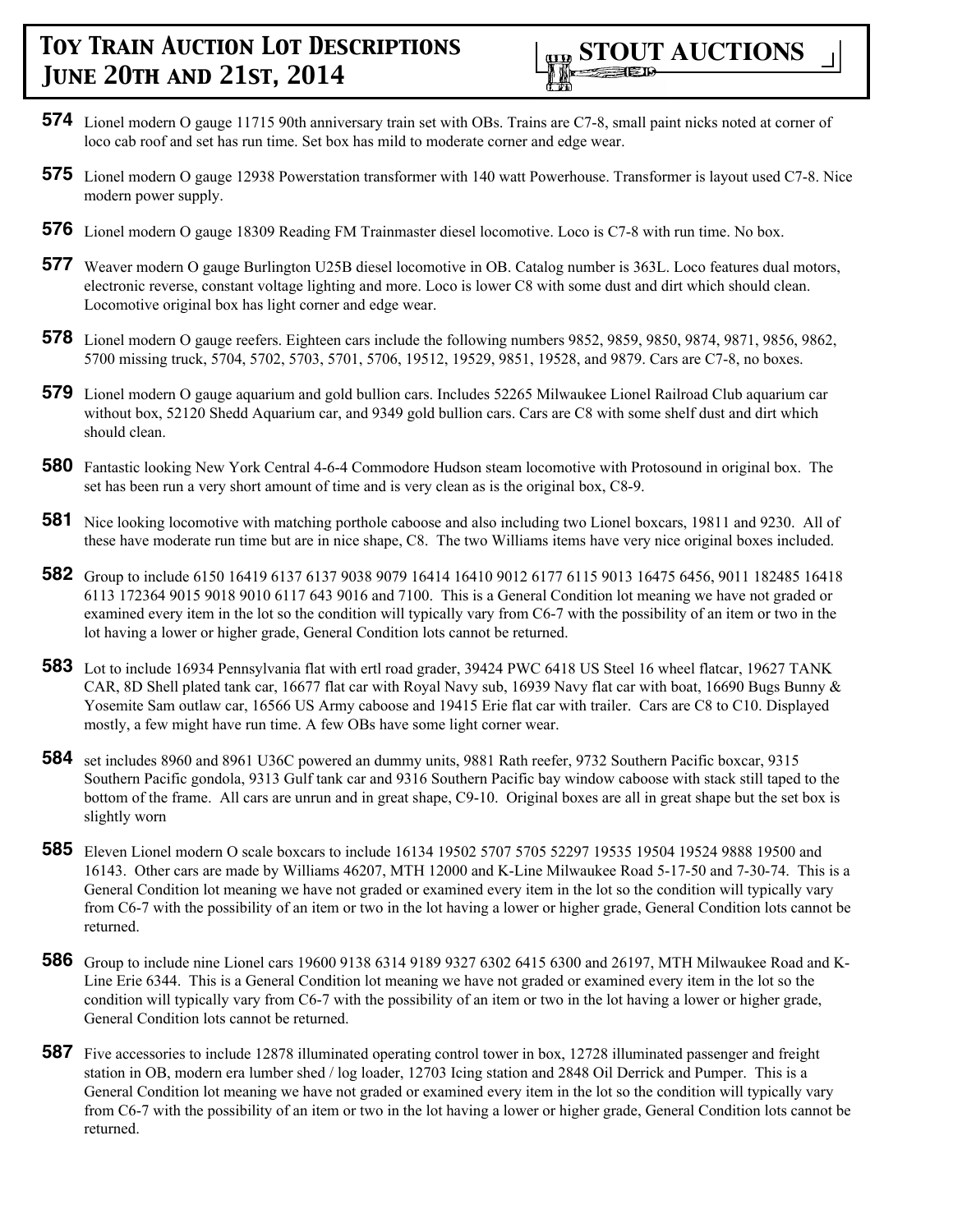

- **588** Includes K-Line operating die cast street clock in OB, Lionel 12898 flag pole in OB, two Lionel 2283 illuminated bumpers in OB, a loose 252 crossing gate, 2 loose girder bridges and a loose hobo boxcar diorama. Boxed items are like new to mint C8-9, while loose items range fro C6-8.
- **589** Lionel modern O gauge diesel locomotives. Includes 4600 Chicago and Northwestern GP-38, 8854 CP Rail GP-9, and 8662 Baltimore and Ohio GP-7 with OB. Locos are C7 area.
- **590** Williams modern O gauge New York Central five car Madison passenger set. Cars are C7-8 with light dirt on the roofs.
- **591** Williams modern O gauge Crown Edition Lehigh Valley SD-45 diesel locomotive in OB. Loco is C7 with dirt and moderate run time. OB has label skinned off.
- **592** Lionel modern O gauge locomotives. Includes 8771 Great Northern U boat, 8857 and 8858 Northern Pacific U boat power and dummy pair, and 8858 Milwaukee Road EP-5 electric. Locos are C7 with light frame rust and some dirt.
- **593** Lionel modern O gauge Railsounds boxcars. Three cars include 16649 without box and steam sounds, 19887 with box and diesel sounds, and unknown number Santa Fe boxcar without box and diesel sounds. Santa Fe car has some rust on one wheel and pickup roller, otherwise cars are lower C8.
- **594** Lionel modern O gauge boxcars. Twenty cars include the following numbers 9416, 9626, 9712, 9218, 9214, 9610, 9607, 25064, 9455, 19207, 9713, 9777, 9204, 9770, 19255, 16617, 9210, 15003, 8484, and 9453. Cars are C7 to C8. Most have light dirt.
- **595** Lionel modern O gauge boxcars. Twenty cars include the following numbers 9729 9730, 19233, 9780, 9781, 9789, 9701, 19231, 9223, 9422, 25025, 9786, 9440, 9750, 9473, 16258, 19217, 9436, 9206, and 9788. Cars are C7 to C8. Most have light dirt.
- **596** Lionel modern O gauge state boxcars and stock cars. Fifteen cars include the following numbers 29900, 19933, 19952, 19905, 9475, 19912, 19823, 7303, 19801, 9437, 7808, 16125, 9448, 19515, and 9725. Cars are C7 to C8. Most have light dirt.
- **597** Lionel modern O gauge cabooses. Twenty one include the following numbers 16516, 9172, 9078, 9175, 9057, 6918, 9163, 17600, 9188, 9068, 9270, 9288, 9169, 16501, 6439, 9269, 16525, 16533, 19701, 9387, and 9184. Three OBs included, the rest have no boxes. Cars are C7 to C8. Most have light dirt.
- **598** Lionel modern O gauge hoppers. Thirteen cars include the following numbers 9260, 9338, 9134, 9110, 9286, 19302, 19312, 19311,6118, 16412, 6138, 6114, and 6124. Three OBs included, the rest have no boxes. Cars are C7 to C8. Most have light dirt.
- **599** Lionel modern O gauge RS-3 diesel locomotives in OBs. Includes 18833 Milwaukee Road and 18814 Delaware and Hudson. Locos are lower C8 with some light dirt. OBs have some light wear.
- **600** RMT and Railking modern O gauge items in OBs. Includes RMT-4571 Maryland and Pennsylvania BEEP, 96901 Cancer Cure caboose, and Railking 30-2513-0 PCC street car. Trains are generally C8.
- **601** K Line and Lionel diesel switchers. Includes K Line 2322 Burlington S-2, 1002 Union Pacific MP-15 missing horn, DM&IR 2247 MP-15, 8111 DT&I NW-2, and 8153 Reading NW-2. Switchers are generally C7 condition with dirt and run time.
- **602** Lionel modern O gauge Toledo Peoria and Western loco and cars. Includes 8066 loco 9428 boxcar, 9424 boxcar, and 9309 caboose. Trains are C7 with dirt and run time.
- **603** Modern O gauge Soo Line items in OBs. Includes Railking 33-2005-0 and 33-2005-3 F-3 A-B-A set with Locosound, 19210 Lionel boxcar, 30-76142 Railking auto carrier, 9702 Lionel boxcar, and 150 Williams caboose. Trains are generally C7 with moderate run time and some dirt.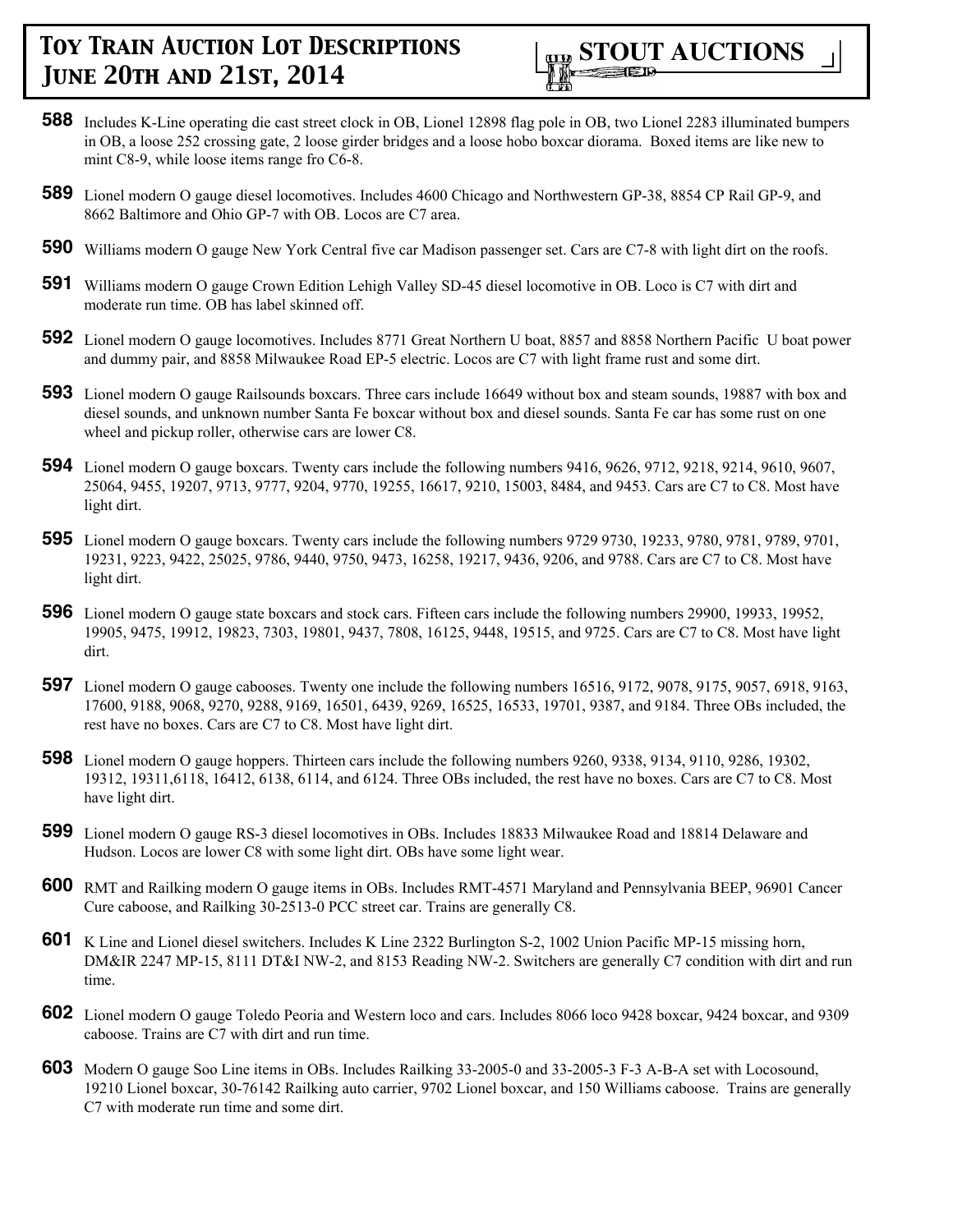

- **604** Lionel modern O gauge 18630 Chicago and North Western 4-6-2 steam with tender and passenger cars; 16050 baggage, 16051 combo, 16052 Pullman, 16053 Pullman, and 16054 observation, all in OBs. Trains are C8 condition with run time and some dust.
- **605** Lionel modern O gauge Chicago and Alton baby Madison passenger cars in OBs. Six cars include 9554 Armstrong baggage car, 9555 Missouri combo car, 9556 Wilson passenger car, 9557 Webster Groves passenger car, and 9558 Chicago coach. Also included is 9599 diner. Cars are C7 with dirt and worn boxes.
- **606** Lionel modern O gauge freight cars, twenty cars include the following numbers 16397, 9022, 9472, 9238, 16341, 16348, 16666, 9352, 9149, 16379, 9285, 16324, 9226, 9122, 9236, 6428, 6426, 9207, 9216, and unmarked C&NW flat. Cars are generally C7.
- **607** Lionel modern O gauge freight cars, twenty five cars include the following numbers 64391, 16718, 52040, 16907, 16349, 26066, 19204, 6420, 9731, 6424, 5739, 19656, 5727, 9378, 6919, two 9025, 19804, 9090, 7926, 9042, 9054, 9040, 9041, and 16609. This is a General Condition lot meaning we have not graded or examined every item in the lot so the condition will typically vary from C6-7 with the possibility of an item or two in the lot having a lower or higher grade, General Condition lots cannot be returned.
- **608** Lionel modern O gauge ore cars. Seven cars include 19322 Chicago and Northwestern in OB, 19313 Baltimore and Ohio 19300 Pennsylvania, 19305 Baltimore and Ohio 19323 Detroit and Mackinac, 6127 Northern Pacific, and 19301 Milwaukee Road. Cars are generally C7 condition.
- **609** K Line modern O gauge freight cars. Fifteen cars without boxes. Road names include Milwaukee Road, New York Central, Burlington, and others. See photos for best description. Cars are generally C7.
- **610** Williams modern O gauge Burlington GP-9 diesel locomotive,Burlington hopper, Milwaukee Road hopper, Chicago and Northwestern hopper, Burlington caboose, Chicago and Northwestern caboose, and Lehigh Valley caboose. Trains are C7. Worn OBs included for cabooses.
- **611** Lionel modern O gauge locomotives. Includes 8617 Nickel Plate steam locomotive, undecorated die cast Railsounds tender, and Southern Pacific Alco A-B-A 8552, 8553, 8554. This is a General Condition lot meaning we have not graded or examined every item in the lot so the condition will typically vary from C6-7 with the possibility of an item or two in the lot having a lower or higher grade, General Condition lots cannot be returned.
- **612** MTH modern O gauge freight cars in OBs. Eight cars include 76330 Harley carrier with bikes, 91140 Union Pacific CA4 caboose, 9205L Union Pacific tank car, , 76339 Chicago and Northwestern flat with plane, 7005F Union Pacific caboose, 76139 Chicago and Northwestern auto carrier, 98114 MTH flat with fire trucks, and unboxed Chicago and Northwestern steel caboose. Trains are C7 to lower C8 condition.
- **613** Lionel modern O gauge freight cars in OB. Twelve freight cars include 16352 cruise missile car, 15015 Chicago and Northwestern boxcar, 19822 pork dispatch car, 19612 gulf tank car, 36532 Southern Pacific caboose, 16152 Gulf tank car, 15018 Delaware and Hudson boxcar, 52180 Milwaukee Road flat and trailer, 36210 Burlington boxcar, , 9121 Louisville and Nashville flat with scraper, 52116 Milwaukee Road flat and trailer, and 9120 Northern Pacific flat with trailers. This is a General Condition lot meaning we have not graded or examined every item in the lot so the condition will typically vary from C7-8 with the possibility of an item or two in the lot having a lower or higher grade, General Condition lots cannot be returned.
- **614** Lionel modern O gauge freight cars. Thirteen cars include 19825 Electromotive Generator, 36728 Southern Pacific walking brakeman car missing figure, 19815 Delaware and Hudson operating brakeman car, 6522 Chicago and Northwestern searchlight, 9345 Reading searchlight, 16657 Lehigh Valley dump car, 9399 Chicago and Northwestern dump car, 16676 Burlington dump car, 16608 Lehigh Valley searchlight, 9335 Baltimore and Ohio log dump car, 16656 Burlington log dump car, 194701 Milwaukee Road boxcar, and 194798 Milwaukee Road double door boxcar. This is a General Condition lot meaning we have not graded or examined every item in the lot so the condition will typically vary from C6-7 with the possibility of an item or two in the lot having a lower or higher grade, General Condition lots cannot be returned.